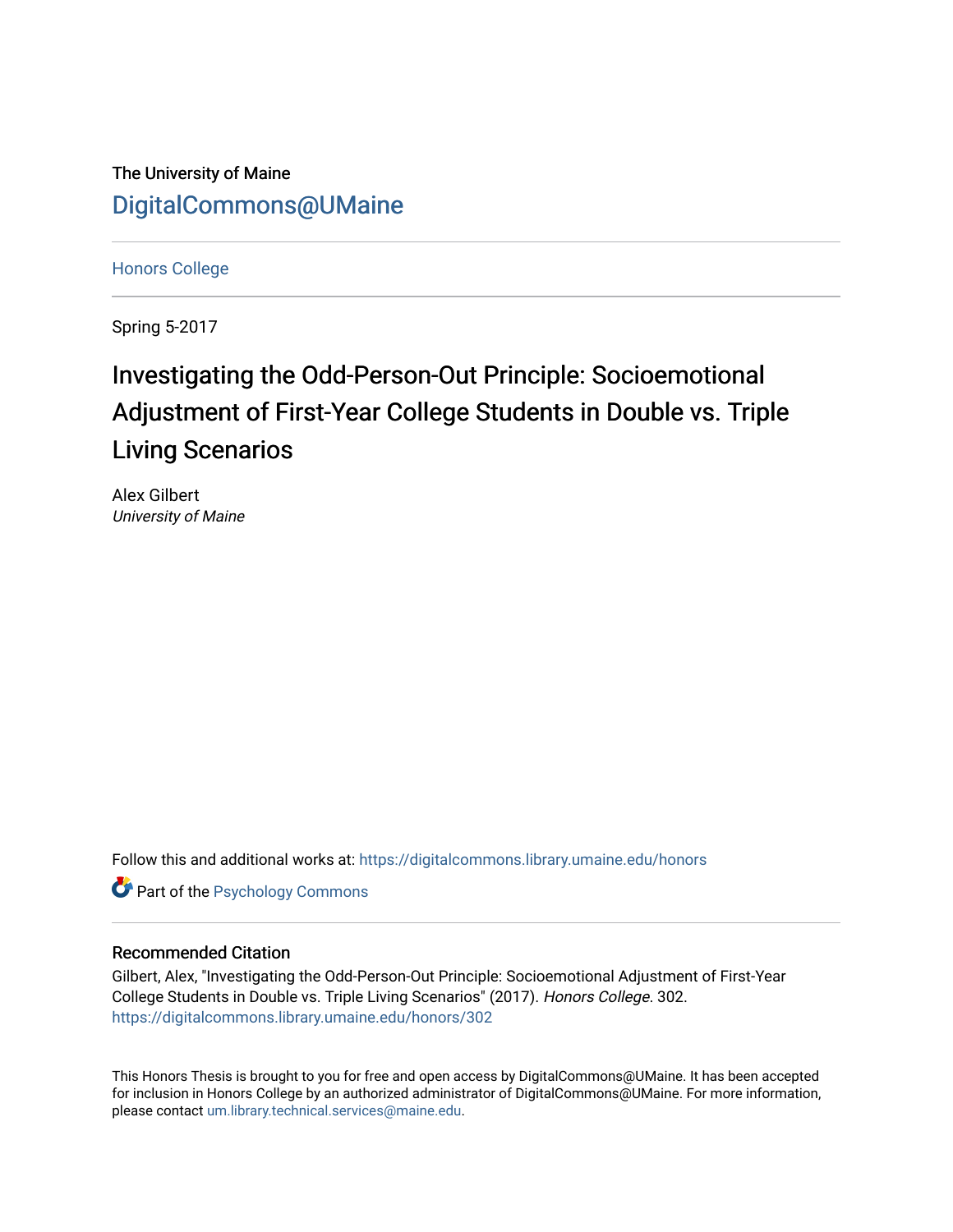# INVESTIGATING THE ODD-PERSON-OUT PRINCIPLE: SOCIOEMOTIONAL ADJUSTMENT OF FIRST-YEAR COLLEGE STUDENTS IN DOUBLE VS. TRIPLE

## LIVING SCENARIOS

by

Alex J. Gilbert

## A Thesis Submitted in Partial Fulfillment of the Requirement for a Degree with Honors (Psychology)

The Honors College

University of Maine

May 2017

Advisory Committee:

Cynthia A. Erdley, Ph.D., Professor of Psychology Jordan P. LaBouff, Ph.D., CLAS – Honors Preceptor of Psychology Ian Cameron, CHF Department Helen J. Day, M.A., Psychology Doctoral Candidate John A. Lawler, Director of Campus Life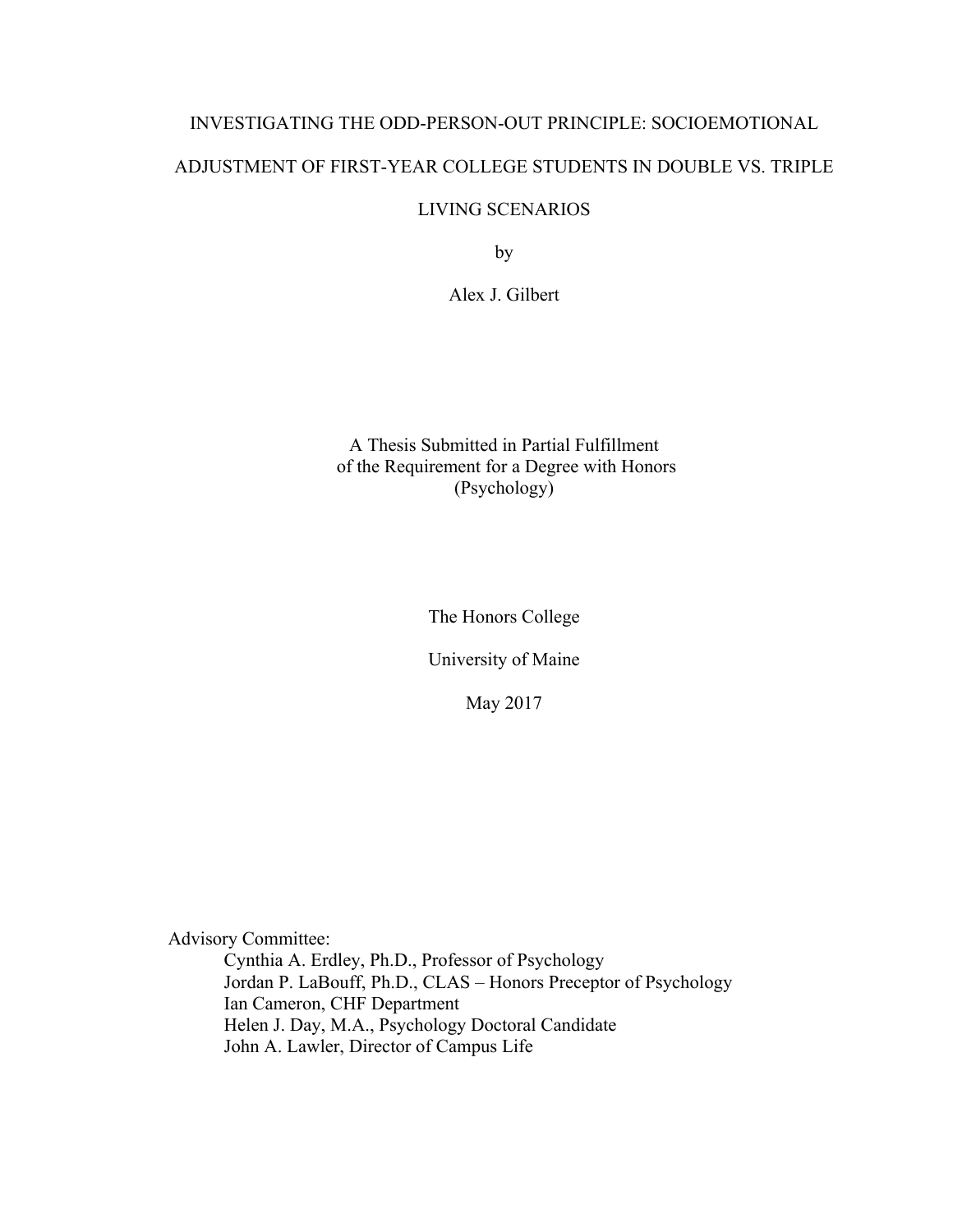#### **Abstract**

Previous research has determined that tripling college students in dorm rooms that are considered "overcrowded" can have a negative effect on students' academic performance and quality of roommate relationships. In addition, students who are beginning their college careers are more vulnerable to depression and anxiety. The present retrospective study examined depression/anxiety levels, overall academic performance and roommate relationship quality when comparing doubled and tripled students' experiences during their first semester of their undergraduate program. Students at a state university who accepted admission after the deadline and had been assigned to triple vs. double rooms for their first year in college were invited to participate in the study. Students were recruited via email and asked to respond online to a series of surveys that retrospectively assessed their feelings of anxiety and depression, academic performance, and roommate relationship quality during their first months of college. Of the 408 invitations sent, only 27 who had lived in triples and 8 who had lived in doubles responded to the questionnaires. Independent sample t-tests revealed no differences between groups in any of the dependent variables. The lack of group differences was likely due to the small sample size. Future research should involve a larger sample and survey students early in their college career when they are living in their initial dorm situation. Such an approach will yield a better understanding of whether living in a triple room is detrimental to various aspects of students' college adjustment.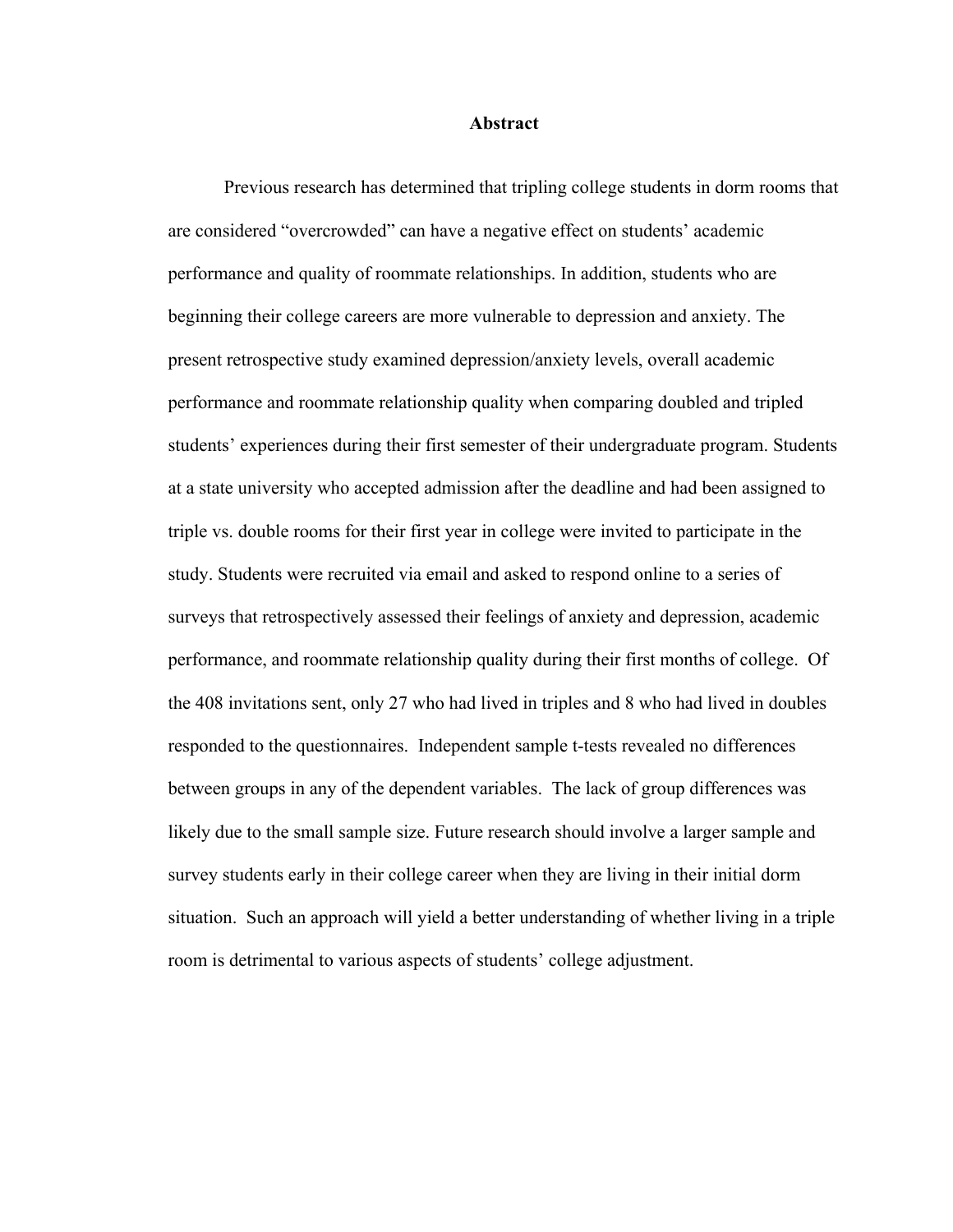## **Dedication**

This thesis project is dedicated to my parents, friends, brothers and extended family who have supported me over the last four years. I could not have accomplished what I did without all of you.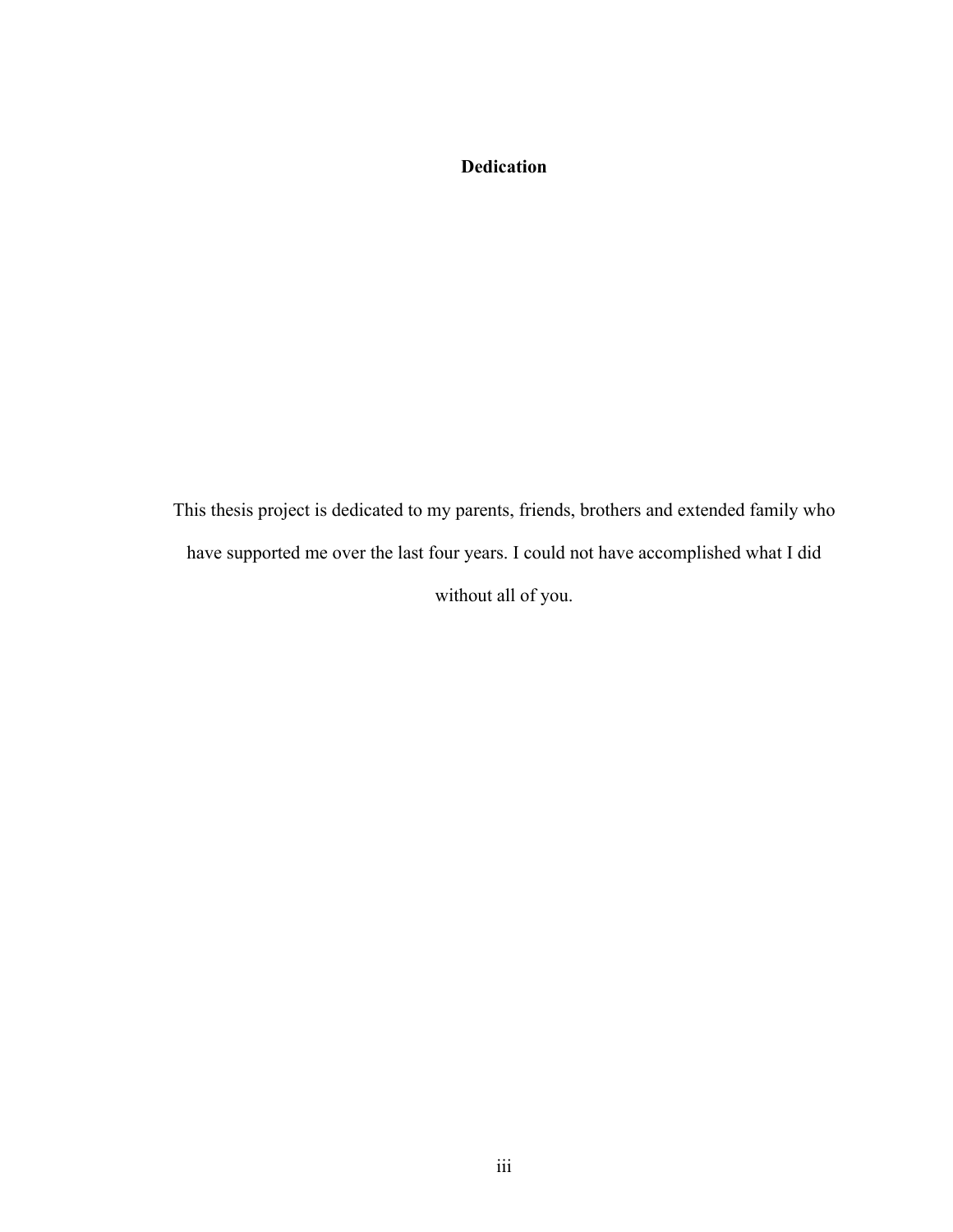## **Acknowledgements**

I would like to thank the Director of Student Life, John Lawler and the Resident Life department at the University of Maine for helping me distribute my surveys anonymously to hundreds of participants efficiently. I would also like to thank my entire thesis committee for helping me with the different pieces of this project, as well as the Honors representatives for walking me through the last year in preparation for my defense.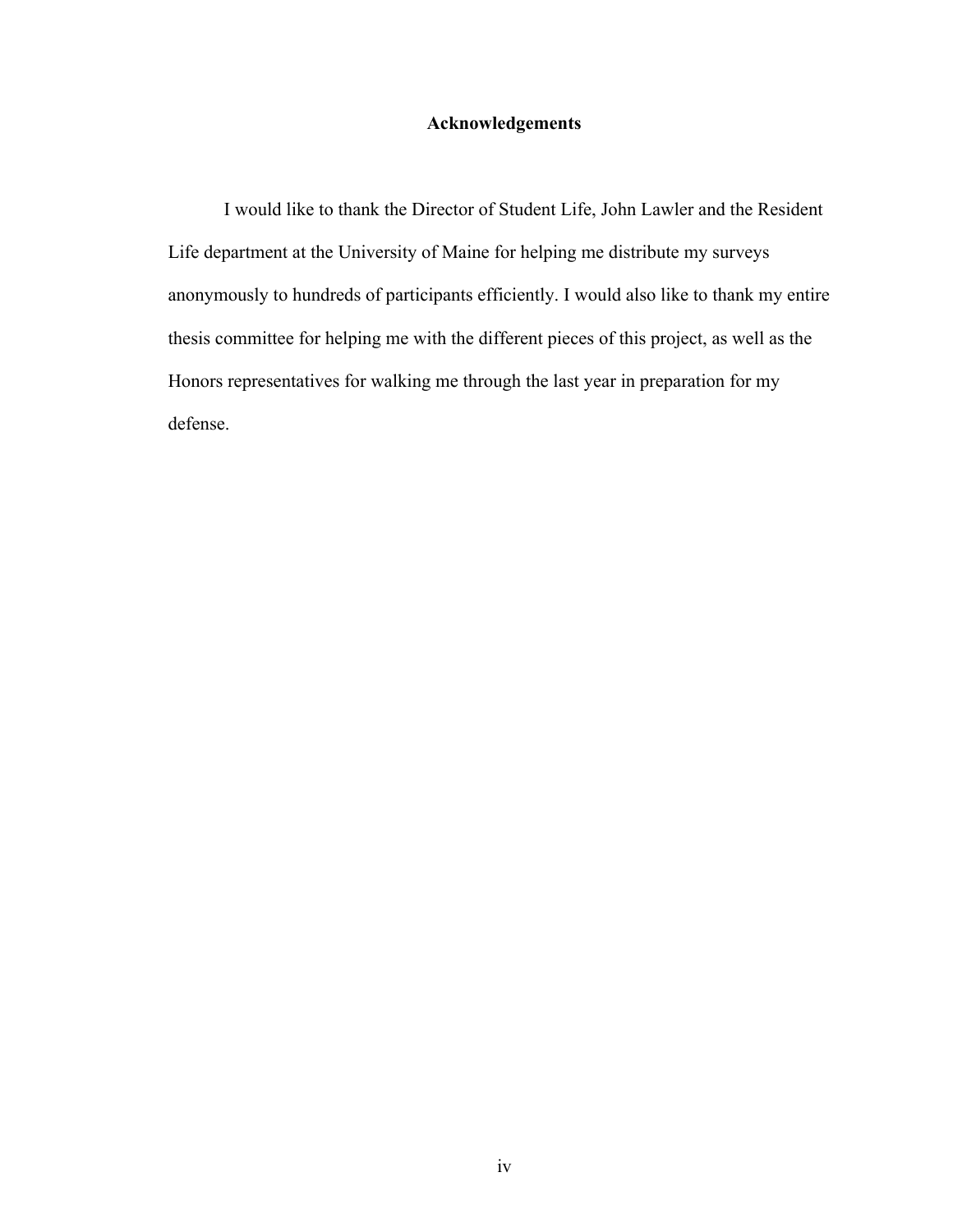## **Table of Contents**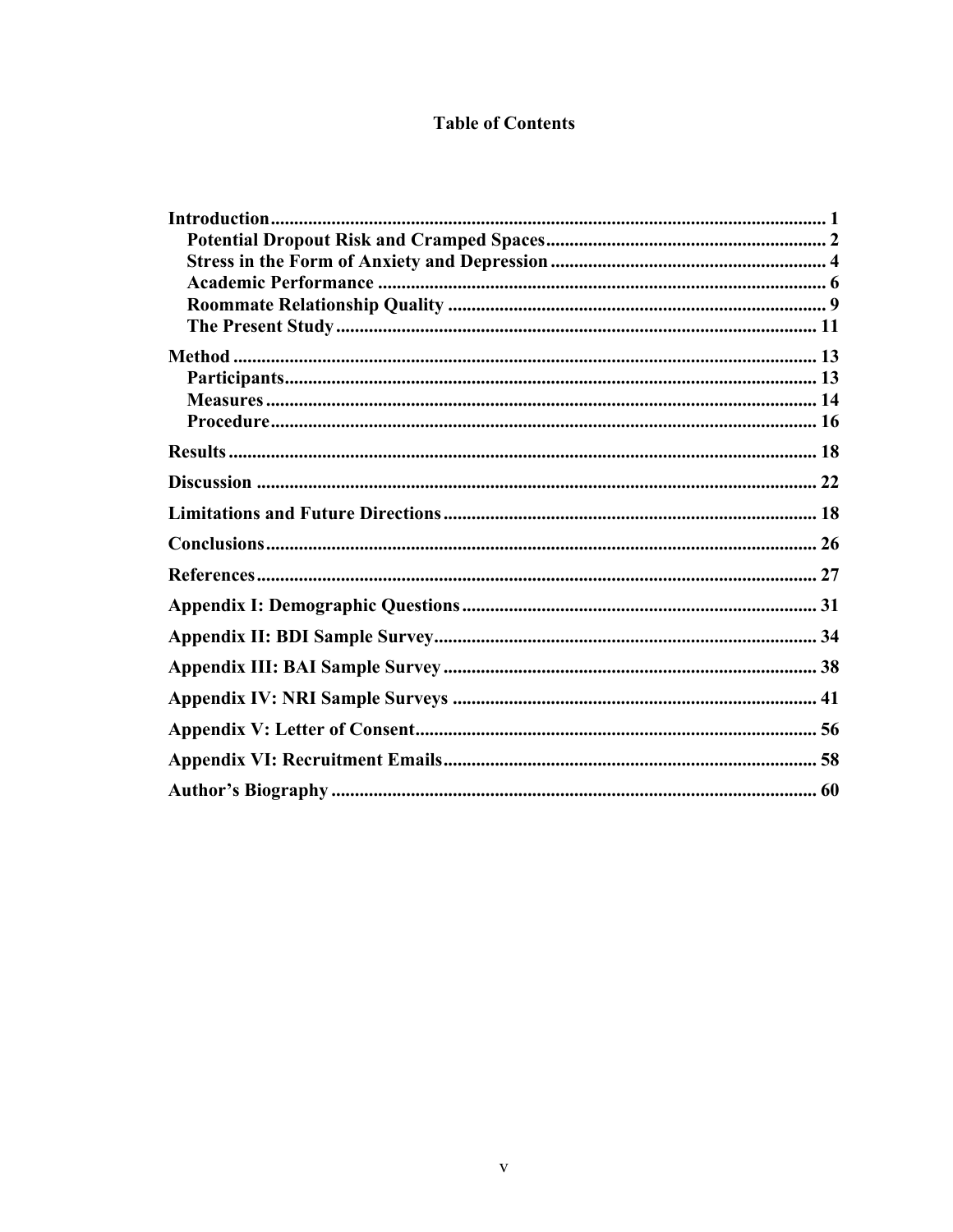Investigating the Odd-Person-out Principle: Socioemotional Adjustment of First-Year College Students in Double vs. Triple Living Scenarios

#### **Introduction**

For decades, incoming students have arrived at a university or college with equal parts excitement and anxiety as they begin the first year of their undergraduate study. These students face an entirely new learning experience drastically different from their previous thirteen years of schooling. In the fall of 2015, approximately 2.1 million young people between the ages of 16 to 24 years arrived at an American college or university (USDL Bureau of Labor Statistics: bls.gov accessed 3/3/2017) to begin their first year away from their family unit. By the year 2020, undergraduate enrollment rates are expected to approach 20 million students (Mudric, 2012). Even though the cost of a college education continues to rise, it does not seem likely that enrollment rates are going to decrease at institutions around our nation.

Although they attend different universities and colleges that vary widely in their characteristics, all freshmen still face the same adjustment issues such as sharing a room with a non-family member, forming new peer relationships, and confronting the challenges of increasingly demanding academic expectations. For many of those students, this will be their first experience of making choices and decisions outside of their family unit. It is a time when those who have the skills and desire to be successful do so, while many others very quickly find themselves in over their head. For decades, researchers have been attempting to determine the causes of student successes and failures. In some cases, these young adults are just not ready for college and its level of personal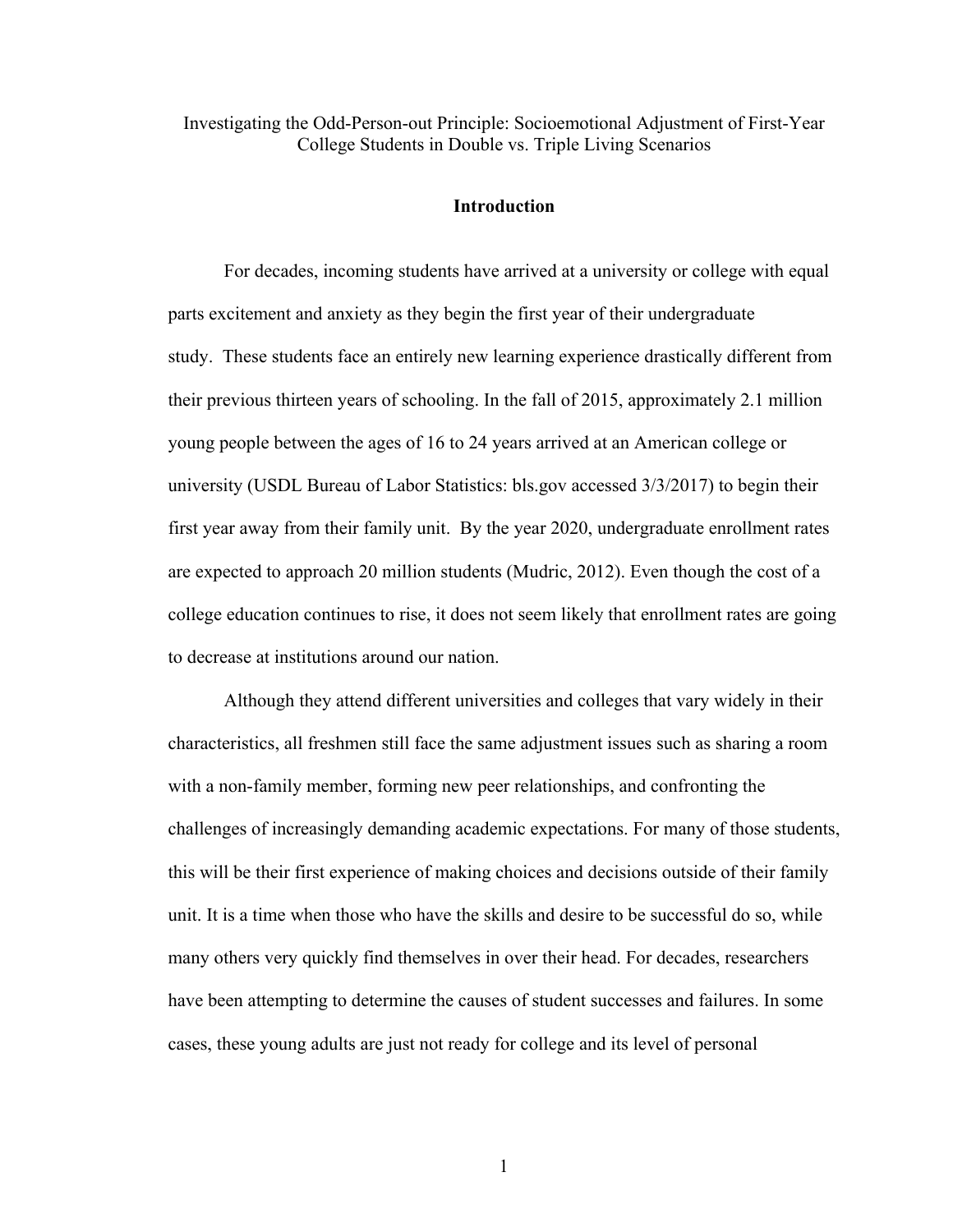responsibility. Their reasons for leaving could be poor academic preparation, financial difficulties, or problems with social and emotional adjustment.

The purpose of the present study was to examine the triplet residential scenarios that take place each year for incoming freshmen attending the University of Maine. What made this study different from existing studies is that three major adjustment variables were being examined at once. I planned to compare stress levels in terms of anxiety and depression for students placed into doubles versus triples. At the same time, I wanted to ask individuals about the relationship quality with their roommate(s) as well as get a sense of their overall academic performance. In addition, I planned to examine whether adjustment of participants varied if they were a first-generation college student. Gender, which is a common variable for these types of studies, was also included as a demographic measure. However, it turned out to be the case that almost all the participants that were placed into triples were male. These variables have been studied before individually to access the negative impact they can have on freshmen living situations. Despite this, they have never been examined all at once in a single study. Also, a review of the previous literature revealed that there were not many studies conducted that centered on both overcrowding in dormitories and the adjustment outcomes I considered.

#### Potential Dropout Risk and Cramped Spaces

Each year, a significant proportion of the incoming freshman class will either be asked to leave their university or college because of failing grades, or they will make the decision to drop out during or after their first semester or by the end of their first year as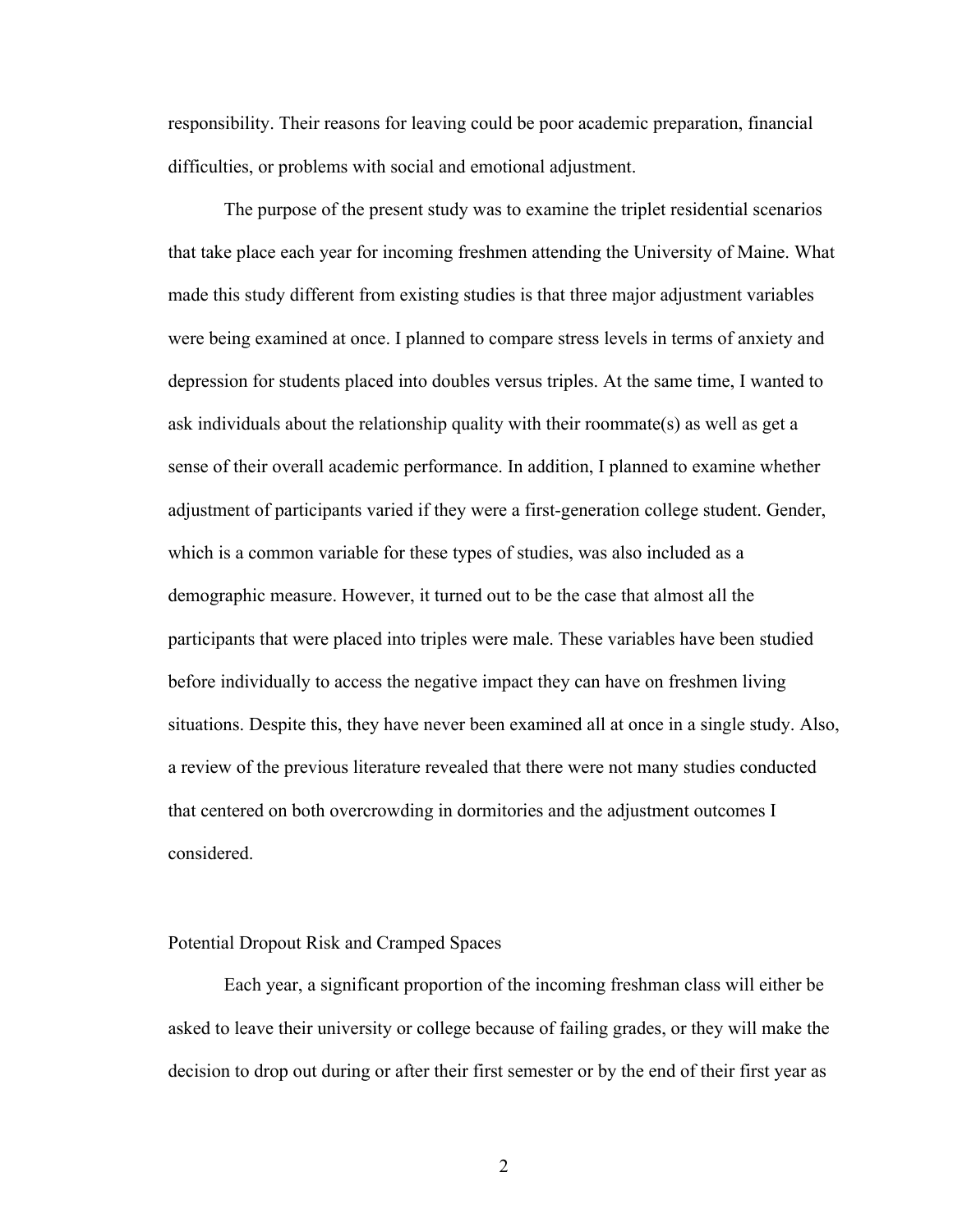an undergraduate. The National Center for Educational Statistics reported that only 71.8% of the nation's 2011-12 college freshmen returned for their sophomore year at an undergraduate institution. According to Castex (2017), these numbers seem to have fluctuated from the 1990s, where the range of dropouts was between 45 and 55%. These dropout rates can fluctuate from year to year depending on the institution. The question of what the direct cause was for students leaving remains unanswered.

As students move onto campus, the overall goal of university housing departments is to make incoming students feel comfortable and safe. In addition, they want to provide students with an environment where they can make positive social and emotional connections. However, successfully meeting the goal of keeping students happy, comfortable and safe without creating overcrowding in some dorm rooms is often easier said than done. Each year, the housing department and residential life program are faced with the challenge of creating room assignments based on the number of accepted students who will arrive to live on campus in the fall. The discrepancy between actual students and the number of beds and rooms available has led to the practice of transitional or triple dorm room assignments. Some of the first research on the topic of 'tripling' was conducted over 30 to 40 years ago (e.g., Baron et al.,1976; Karlin, Rosen, & Epstein, 1979).

From a different perspective, a 1990 study by Mullen and Felleman examined effects of tripling on behavior and room size effectiveness. The authors found that, "... increasing room size while holding the number of people constant at  $n = 3$  will decrease the interpersonal density and presumably decrease the adverse effects of tripling" (p. 39). While this information is viable, there are cases where the size of a dorm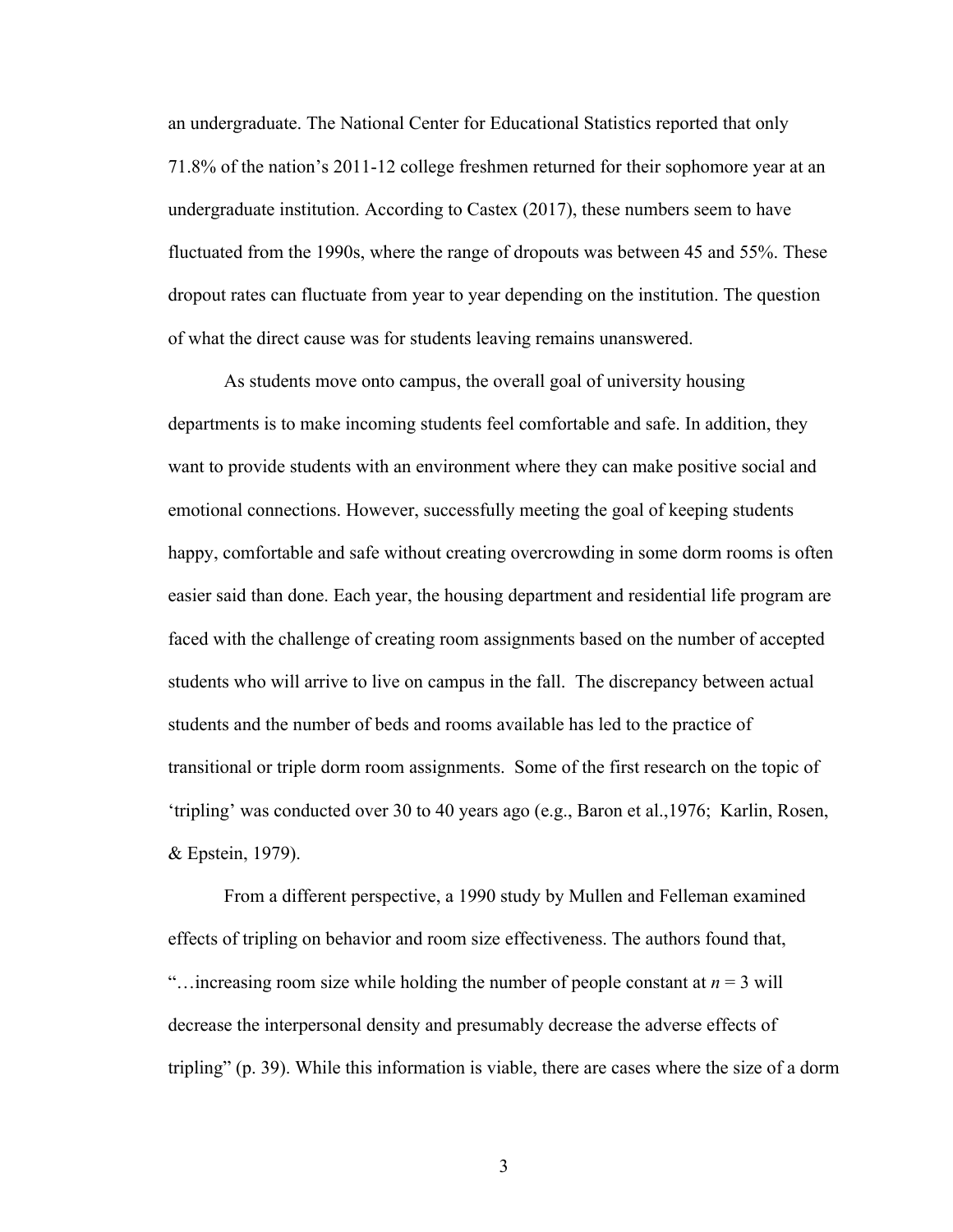room cannot be extended any further without remodeling, which can be an issue when there are too many students to house in already size-determined spaces.

Stress in the Form of Anxiety and Depression

 While it is perfectly normal to feel stress with a new situation or environment, some individuals can experience copious amounts at once. According to research completed by Kerr et al. (2004), "Students' perceptions of stress during the college transition are a consistent predictor of academic, social and emotional maladjustment" (p. 593). Those levels of stress are compounded in cases where students are placed into triple occupancy rooms, as the stability of the living situation can become very strained. "Stress is a part of students' existence and can impact how students cope with the demands of college life" (Dusselier et al., 2005, p. 15). Furthermore, "Students who are confused by their emotional reactions and who have difficulty pinpointing which emotions they are feeling as they enter college are finding the transition more difficult" (Kerr et al., 2004, p. 608).

Depression is a product of stress that is common in freshman dorm housing as well. As described by Mudric (2012), "Depressive-related disorders, particularly among college students, are more significant than ever...Depression is probably the most common mental health problem that college students face today" (p. 4). Both stress and depression seem to go hand in hand for college students, due to how they can negatively affect one another. For young adults who are entering a whole new living environment, the potential for depression or the battle against depression can be even more difficult.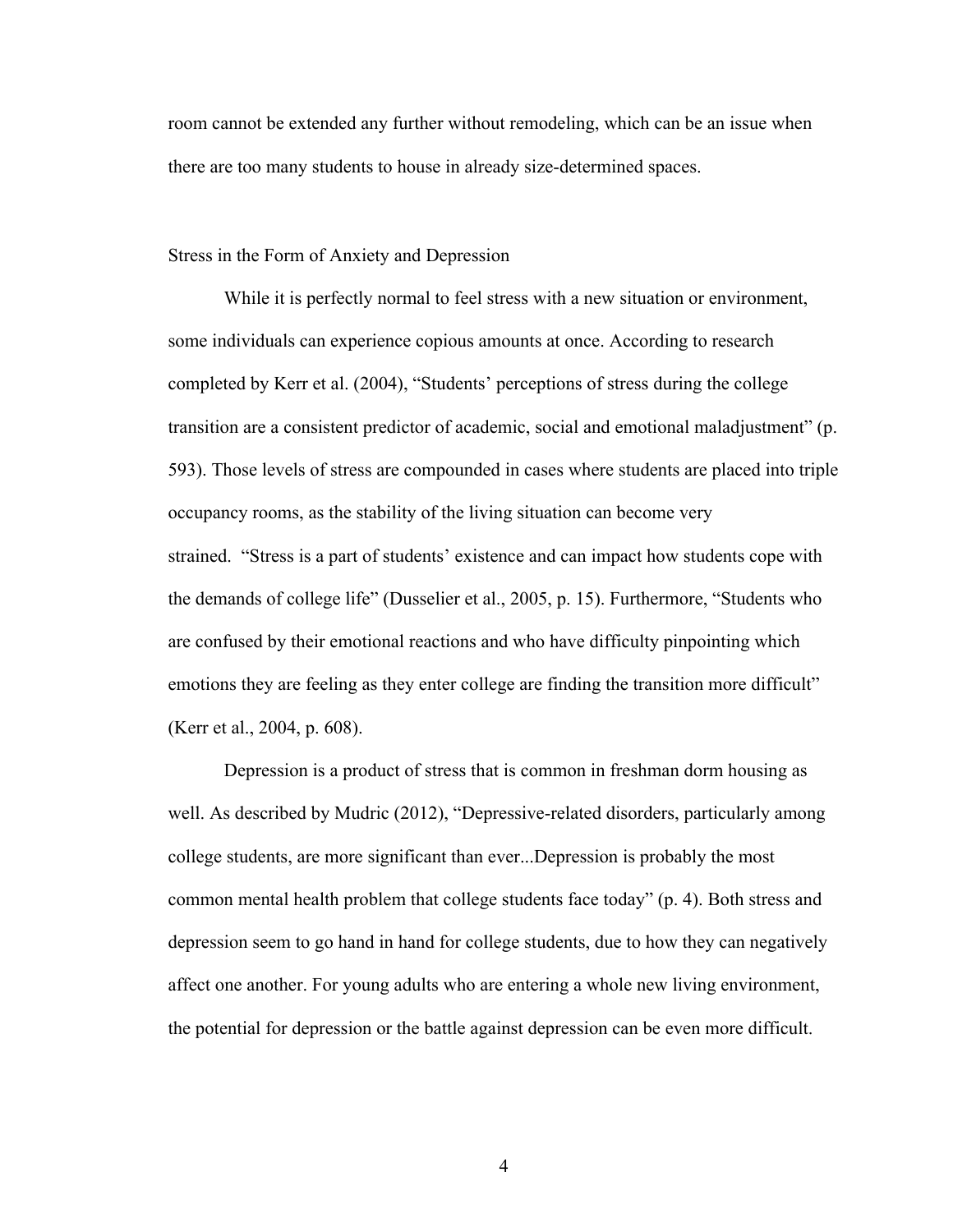Students of both genders will turn to multiple forms of comfort to relieve immediate anxiety. This can include binge or overeating. "Among female participants, binge eating scores were significantly predicted by anxiety caused by high-density living conditions" (Tao, Wu, & Wang, 2016, p. 4). For the most part, studies that have centered on anxiety and stress emphasize gender differences, with results demonstrating that females are more likely to be affected negatively by anxiety. Previous literature surrounding depression has also indicated that females, minorities and those of a lower socio-economic status will have a higher prevalence of depression in their lives. A study conducted by Khawaja and Duncanson (2008) supported this information by concluding that, "Female students experienced significantly higher levels of depressions than males…" (p. 204). The authors went on to claim that this tendency was perhaps due to the "poorer coping mechanisms" and a "greater demand from multiple roles." Other studies have revealed that there can be a significant difference in levels of depression between males and females. Gender characteristics are mentioned again in the Dusselier et al. (2005) study, which found "Women experienced stress more frequently than did men…" (Dusselier et al., 2005, p. 21).

Aside from general anxiety and depression levels, females are also prone to excessive alcoholism, which in turn can generate higher levels of depression. In reference to Kenney et al. (2015), their investigation that compared depression levels with drinking levels for both college-aged females and males discovered that, "…college women are more susceptible than men to risky alcohol outcomes due to drinking to cope with negative affective states" (p. 1893). They also revealed that men drank more than women overall, but women had the tendency to experience just as many consequences as their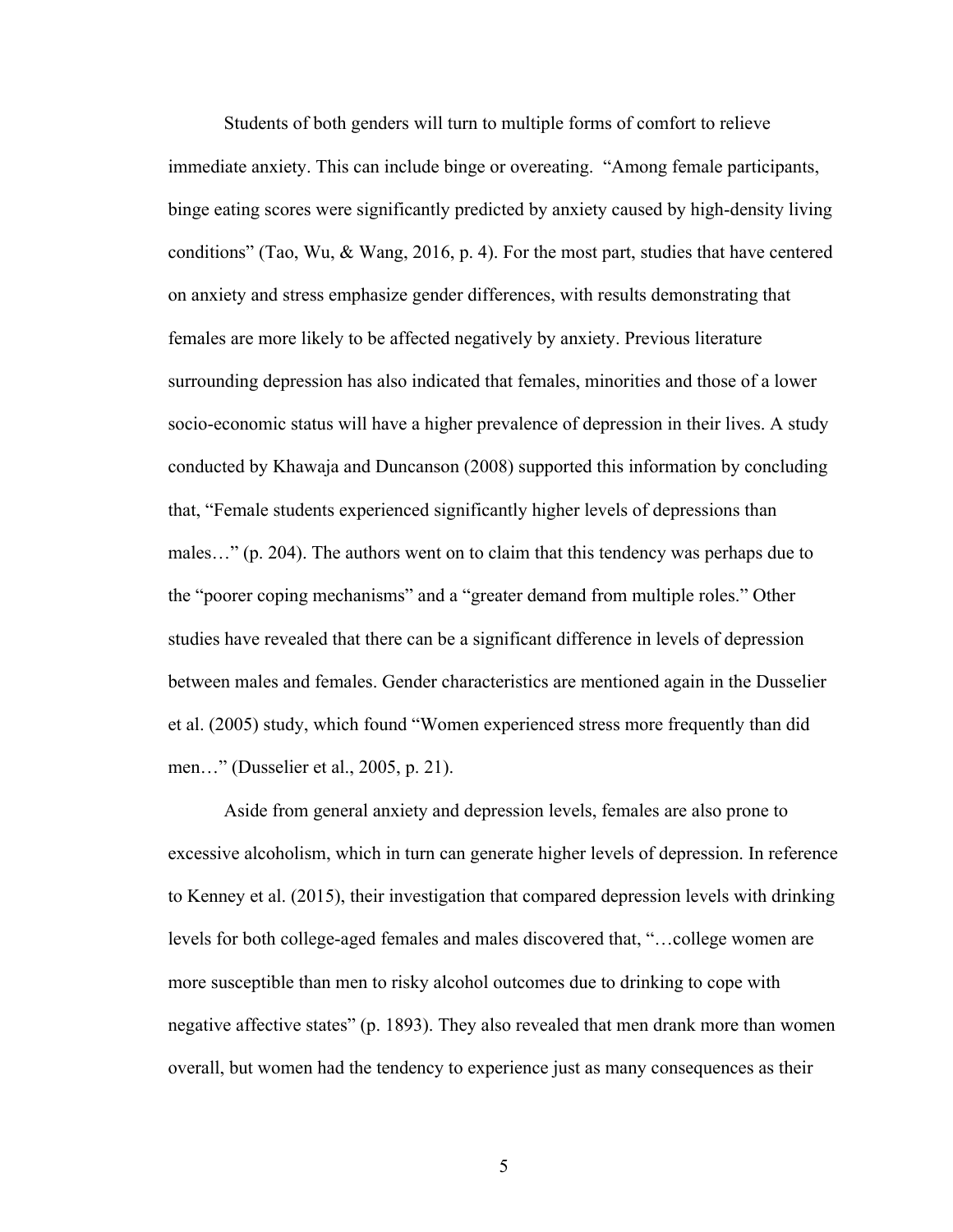male counterparts. Students often turn to drugs and other coping mechanisms to deal with a depression and anxiety. They have potential to also have a worse time with these issues when being placed in an overcrowded living situation.

While this information is important when discussing depression in different types of college students, the present study is focused in a different direction. Instead of surveying females, the vast majority of participants in the present sample is male, which may give us some answers about depression and anxiety levels in primarily male undergraduate students. Unfortunately, there are not many studies that center on student depression and overcrowding. My hope is that this study will bring light to the two subjects and how they coexist on college campuses.

#### Academic Performance

Conditions such as anxiety and depression not only can have a negative association with emotional and mental health, but also can harm a student's academic standing. Student grade point averages are a common figure to compare when examining academic performance. As mentioned by Pritchard and Wilson (2003), "...investigations have found that GPA is predicted by stress, daily hassles, and adjustment to college" (p. 19). These same authors conducted a study that examined aspects of social health and their impact on GPA. These aspects included levels of introversion/extroversion, romantic relationship involvement and overall alcohol consumption. The results showed that the combined influence of social factors has a significant effect on GPA.

More recent studies that center on academic success generally focus on the predictors of personal and environmental stimuli, and their effect on GPA. According to an article published by Clark, Jackson and Everhart (2012), the data collected from older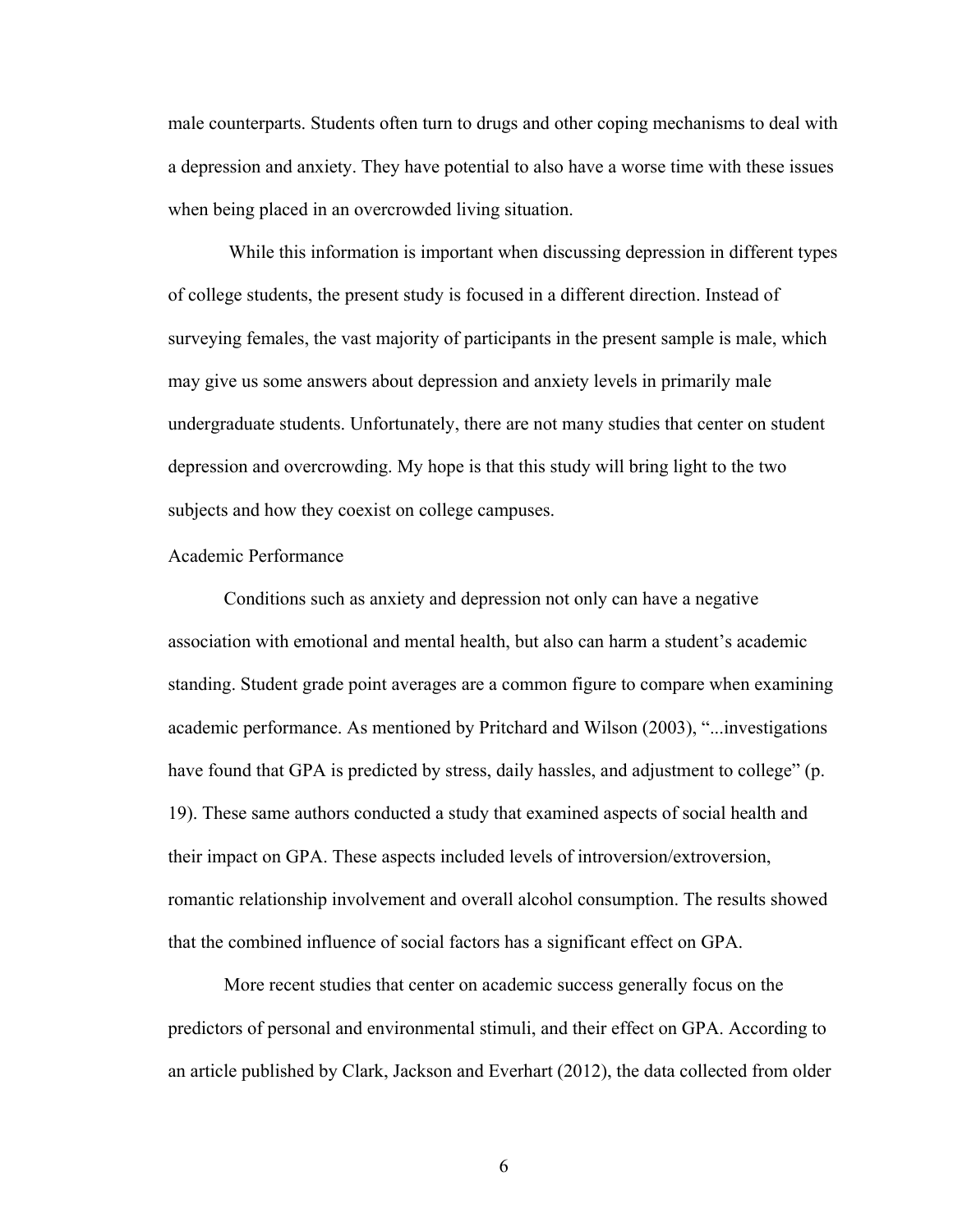studies during the 1970's and 1980's concluded that placing young adults into these scenarios generated a considerable negative effect on the academic performance of these individuals (Clark, Jackson & Everhart, 2012, p. 477). Furthermore, it was determined that students who were placed into triplet situations in a dorm room designed for just two people responded poorly in both psychological and academic categories.

Research compiled by Long in 2014 determined that students who lived on campus in assigned dorm rooms tended to have a greater first-year GPA as freshmen. One of the variables examined by Long was whether academic performance was determined by living location. This compared research about dormitory floor grade performance and off-campus/sorority/fraternity housing grade performance. Long reported that, "...sense of belonging was positively related to floor GPA…" and that in terms of gender differences, "...the semester GPAs of residents who lived on all-women's floors were higher than those of residents who lived on all-men's floors" (Long, 2014, p. 69). As far as off-campus or Greek life living situations go, they neither benefitted nor hindered students' academic performance.

A student's relationship with his or her roommate does not necessarily need to be a friendship. Civility in the living space is what each member should strive for. However, the negativity that can arise from not having enough personal space can adversely affect the academic performance of all residents. A 2014 study by Erlandson mentioned how students that are "sexiled" by their roommate(s) can experience increased multiple conflicts that can negatively impact overall academic performance. For clarification, the term "sexiled" refers to a situation between roommates where one roommate is having relations with a partner and either locks the other roommate(s) out of the dorm room or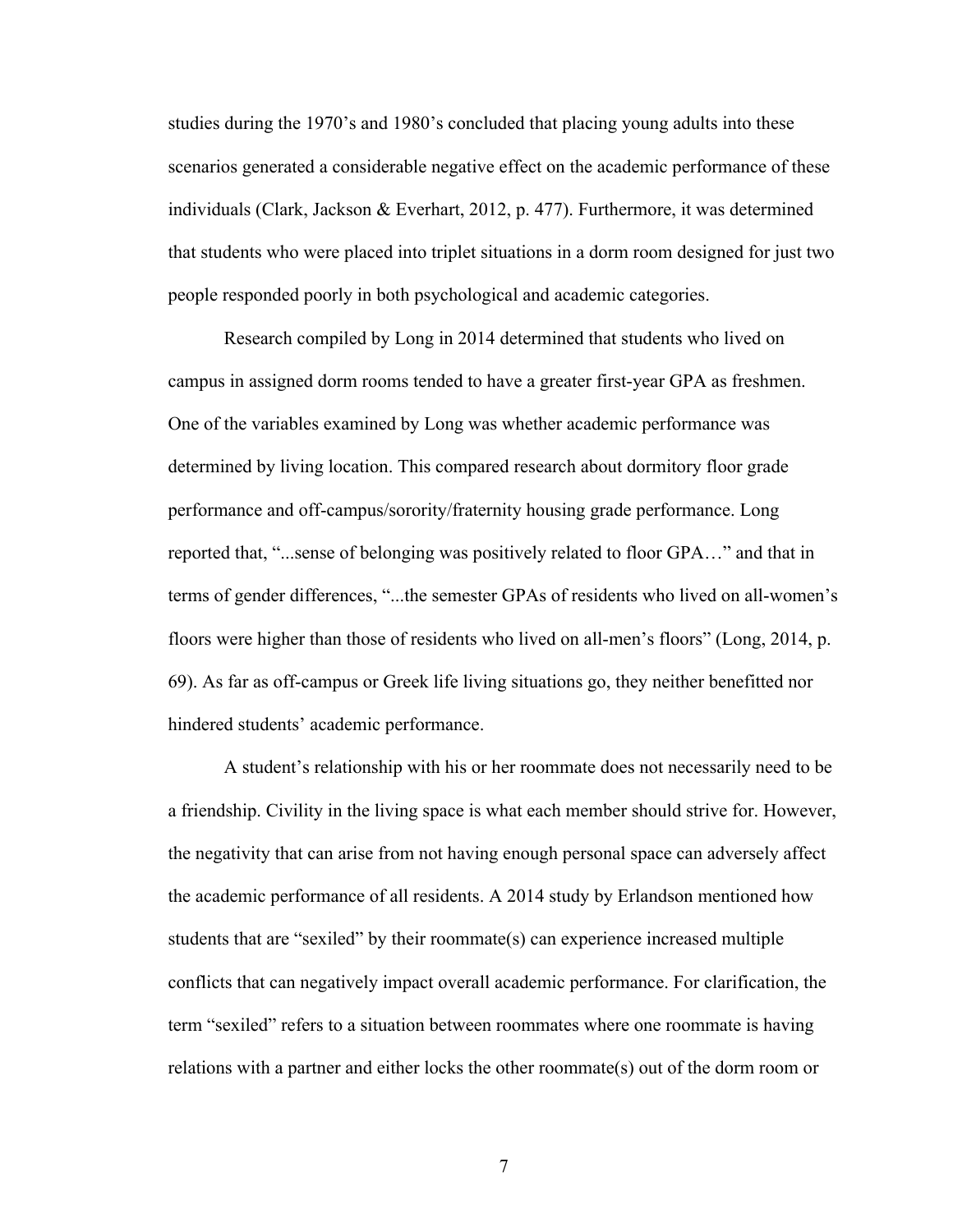insists that they leave. Erlandson stated, "Being sexiled could certainly contribute to two potential areas of dissatisfaction: feelings of isolation and lowered academic performance due to the stress or lack of sleep that could result from being sexiled" (p. 15). This invasion of privacy can make tripled rooms even more of a threat to the stability of the relationship between roommates.

Importantly, some research points to the fact that removing a student from a triple scenario could possibly raise his or her academic performance. A study conducted at Rutgers University in 1979 involved placing three students into rooms that were designed for only two people. The study examined the scenarios in both the first and second semesters of the students' freshman year, as well as a follow-up review during their future semesters. Results from a MANOVA test determined that, "all students did less well during the first semester of their freshman year than they did as sophomores and juniors. Tripled students tended to show greater improvement when scores from first semester freshman year are compared to sophomore and junior performance than did their doubled counterparts" (Karlin, Rosen & Epstein, 1979, p. 392). These are promising results for those who were placed into a triple to begin with. It shows that moving students out of an over-crowded living situation can be beneficial for their academics and their mental health. However, it is quite important to note that placing students in a triple room as they begin college can still put them at great academic risk. Students who do poorly at the beginning of their college career may become frustrated and choose to leave school, and having a poor start in college may also increase the risk of being dismissed for academic reasons.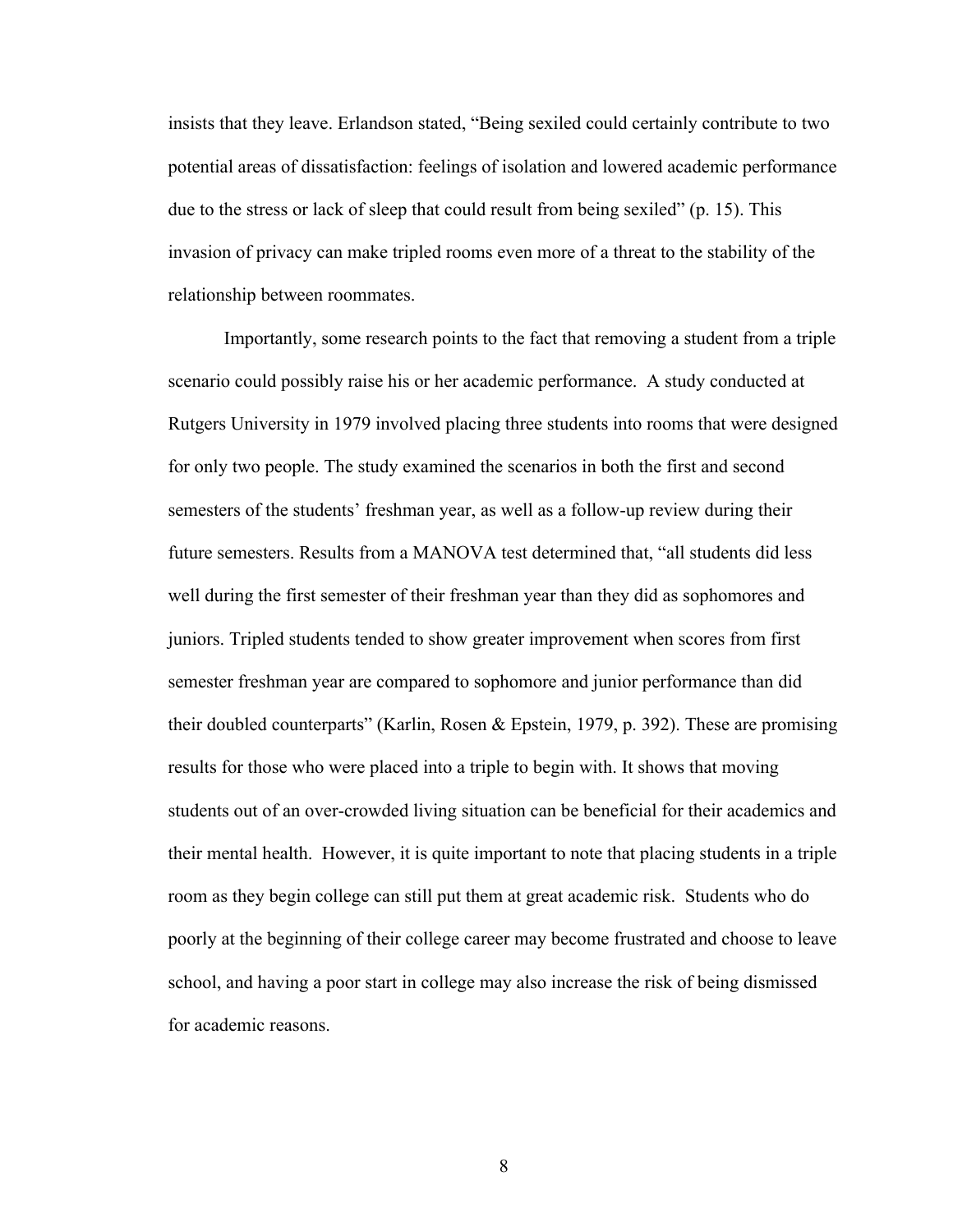Roommate Relationship Quality

The reason that universities and colleges are trying to pour more resources into housing is that they realize just how important the on-campus living environment can be to student success. Housing serves as an area where an individual becomes capable of experiencing social well-being, privacy, shelter and community (Bondinuba et al., 2013). As a whole, housing promotes physical, economic and psychological gratification for occupants in order to give them the most positive experience possible. However, despite how the living arrangements are, peer relationship quality amongst the room inhabitants is crucial. Most people who have not attended a university may not understand the great importance for strong interpersonal relationships among roommates. According to Erb et al. (2014), "College roommate relationships are unique among students' interpersonal relationships because they live together. Roommates have frequent contact, negotiation of responsibilities and compromises about the living environment (e.g., noise level, sleep/waking hours, visitors…" (p. 44). Roommates of the same gender have to coordinate responsibilities and plan their schedules around each other. However, when a university's overcrowding problem becomes an issue, the living environment has the potential to be chaotic.

The amount of social problems that can arise from a tripled living scenario can be more than a dorm with only two occupants. Issues that arise with relationship quality can often stem from miscommunication and completely different lifestyles. Some current findings state, "Students most frequently reported problems with differences in sleep cycles and communication style" (Hale, 2011, p. 21). As with most variables, there are a lot of correlations between the constructs I examined. In contrast to normal dorm room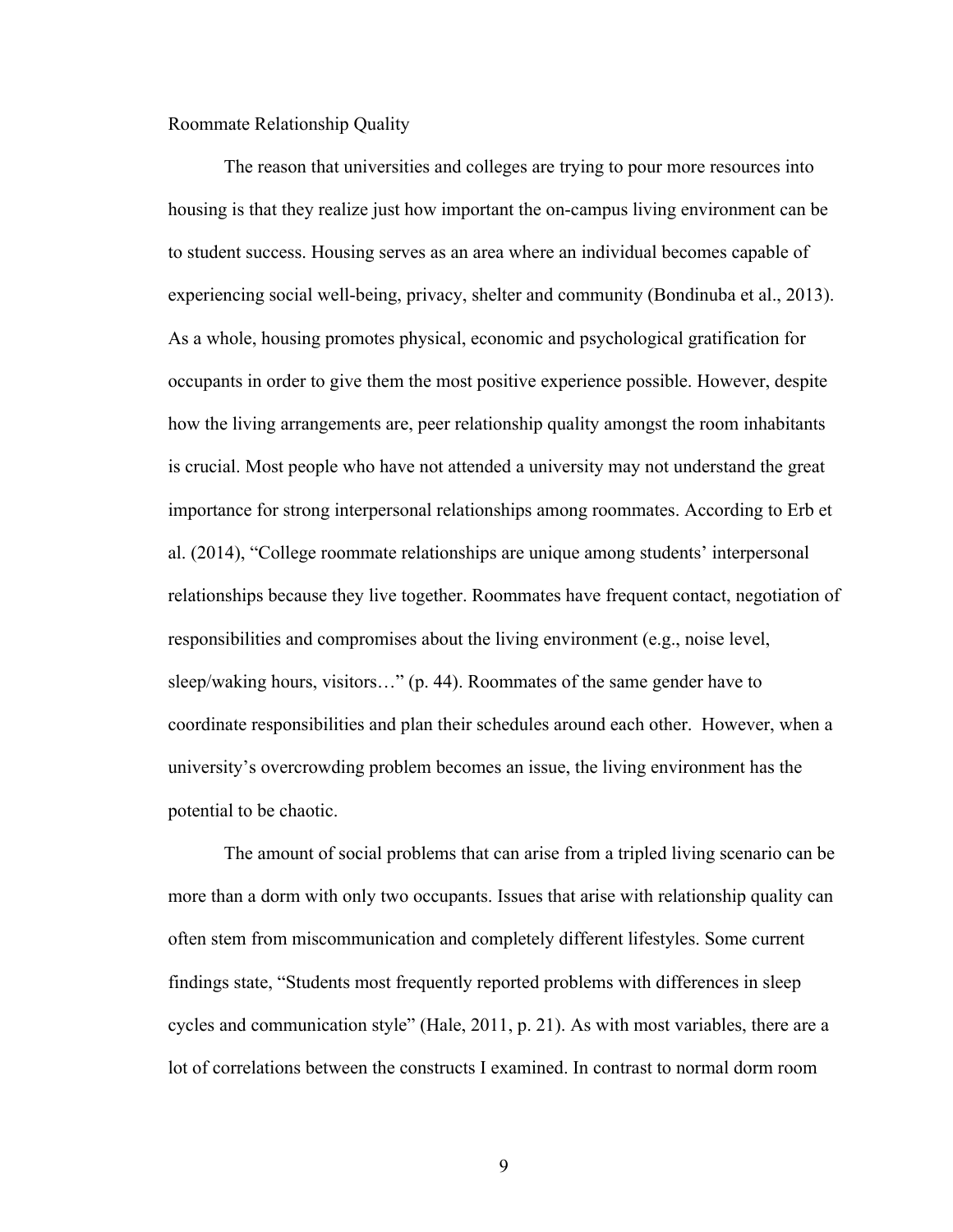conflicts, peer relationship quality can in fact have an effect on the mental well-being of one or more students living together; "Overall, research on triples has found that crowded living environments might cause psychological and social distress…" (Long & Kujawa, 2015, p. 65). Essentially, a negative peer relationship has potential to escalate more quickly when over-crowding becomes a factor.

In terms of gender being examined in conjunction with peer relationship quality, a report by Long and Kujawa (2012) focused on students that were in transitional housing (which is what triples are referred as) and how the isolate member felt moving in with a dyad set of roommates. Results revealed that more dyads were satisfied with the overall dorm room floor experience and empathy levels than the isolate members were. Also, they discovered that male isolates rated the floor sense of community as higher than females, who rated their sense of community as lower than all other measured variables. These measures included floor empathy, safety, floor climate, personal development and overall staff performance aside from floor community levels.

A study by Baron et al. (1976) highlighted characteristics of overcrowding during their study that included a male population. They describe their results that centered on triple versus double roommate relationships as follows: "Triples as compared with doubles, perceived that they received less cooperation from their roommates and in general were less satisfied with their roommates" (p. 437). Furthermore, the authors stated that those students living in triples in general preferred closer interaction with their friends than with their roommates. Despite these results stemming from a study conducted over four decades ago, the principles of overcrowding in triples can still be applied to modern day housing issues. Given these findings, one goal of the present study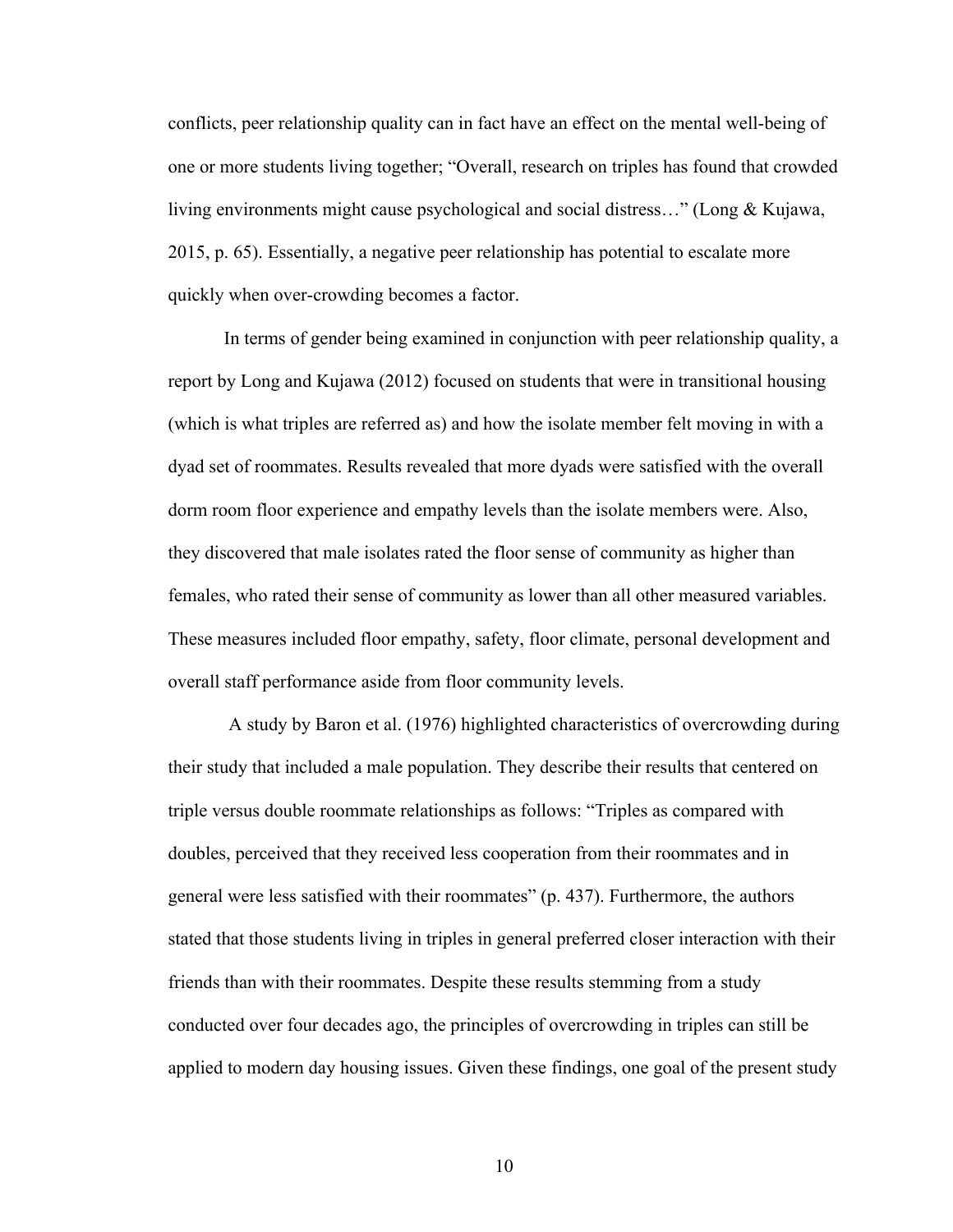was to compare the overall quality of roommate relationship experiences in students who have two versus one roommate during their early months of college.

#### First Generation College Students:

Some students feel more pressure of being the first person in their family to attend a University. Those who are beginning their college careers may not have the financial stability to enter a four-year institution full time. According to Bui (2002) recent research has shown that first-generation students have a much better chance of earning a bachelor's degree if they start postsecondary education at a four-year college rather than a two-year college. However, those who come from a lower SES background may not be able to pay that amount. Other reasons include their former academics not being acceptable enough to attend a four-year program or that they need class schedule flexibility to maintain a positive work and home status. Students from these backgrounds should be given just as much an opportunity to exceed at a four-year establishment, and assignment to a triple dorm room may make adjustment especially difficult for this group. One goal of the present study was to examine whether first-generation students are particularly vulnerable to the negative effects of living in a triple dorm room situation.

#### The Present Study

Increased levels of depression and anxiety can easily affect academic performance and roommate relationship quality. Based on the literature reviewed, it can easily be determined that while all of these variables can be severely detrimental to a college student, they have potential to have a greater negative effect on a student that is placed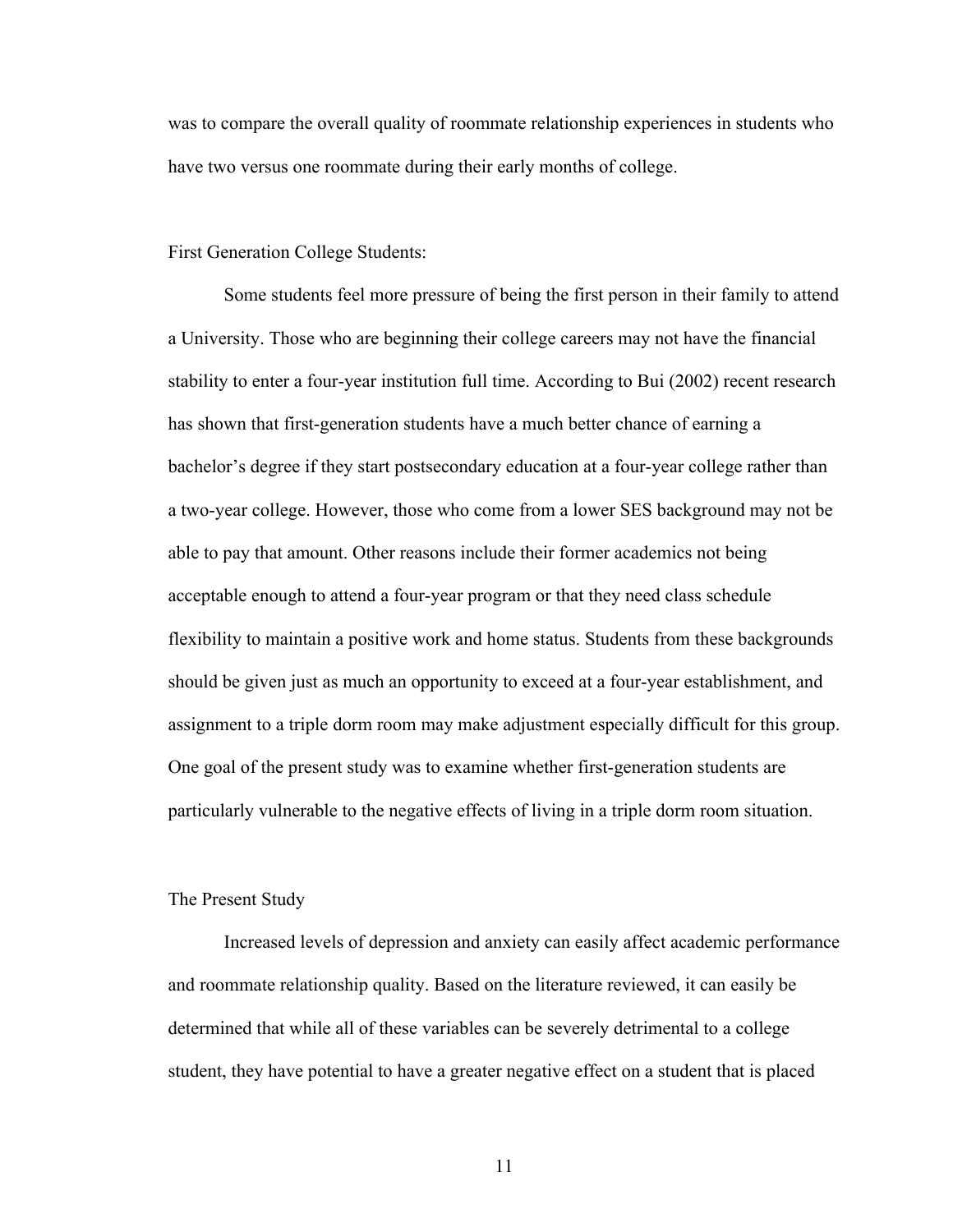into a tripled living scenario. However, there is not much literature that examines the associations of all three variables within students placed into an odd-person-out living arrangement. My hypothesis is that when comparing survey answers of tripled students to late-admittance doubled students, we will see increased levels of depression and anxiety in the students placed into triple rooms, as well as poorer relationship quality and overall academic performance. I also predict that these effects will be stronger for firstgeneration college students than other students.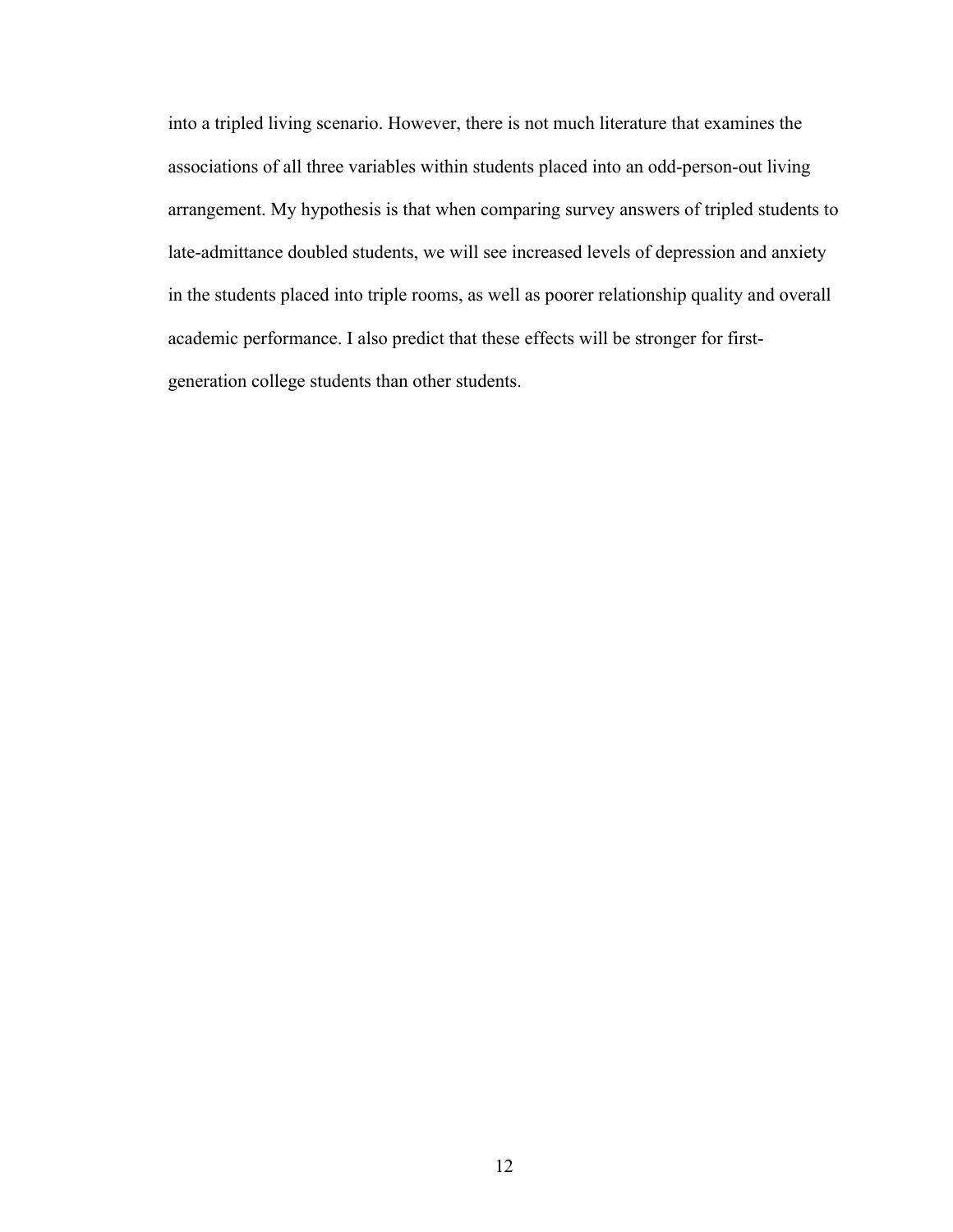#### **Method**

#### **Participants**

Participants in this study were students that are currently enrolled at the University of Maine. Specifically, students were recruited who were assigned to a dorm room with two other inhabitants at the beginning of their college career. As a comparison, a similar number of students that were in doubles during the beginning of their freshman year was also recruited. According to John Lawler, Director of Residence Life at the University of Maine, most triples dissolved very quickly in the beginning of the Fall 2016 semester. For this reason, we also contacted students who were placed in triples during the Fall 2014 and 2015 semesters in order to potentially increase our sample size. Students placed in triples are typically those who were "later committers" to UMaine (i.e., decided to enroll after the May 1 deadline). However, some late committers are assigned to doubles, if rooms are available. To match groups as closely as possible, only late-committing students were contacted to participate in this study. Approximately 42 male students were assigned to triples in the Fall 2016 semester, and Mr. Lawler selected 42 late committing male students who were assigned to doubles. We hoped to have at least 50 respondents from each group (doubles and triples) to obtain a sufficient sample size for this study. Because it was expected that many of those contacted would not respond, Mr. Lawler also contacted late-committing students who enrolled in the Fall semester of 2014 and 2015 and were assigned to triples or doubles.

It should be noted that this sample included students of all genders and ethnicities, and all participants were at least 18 years old. In order to increase the sample size, students from the previous two years of fall semesters were also contacted. In total, 108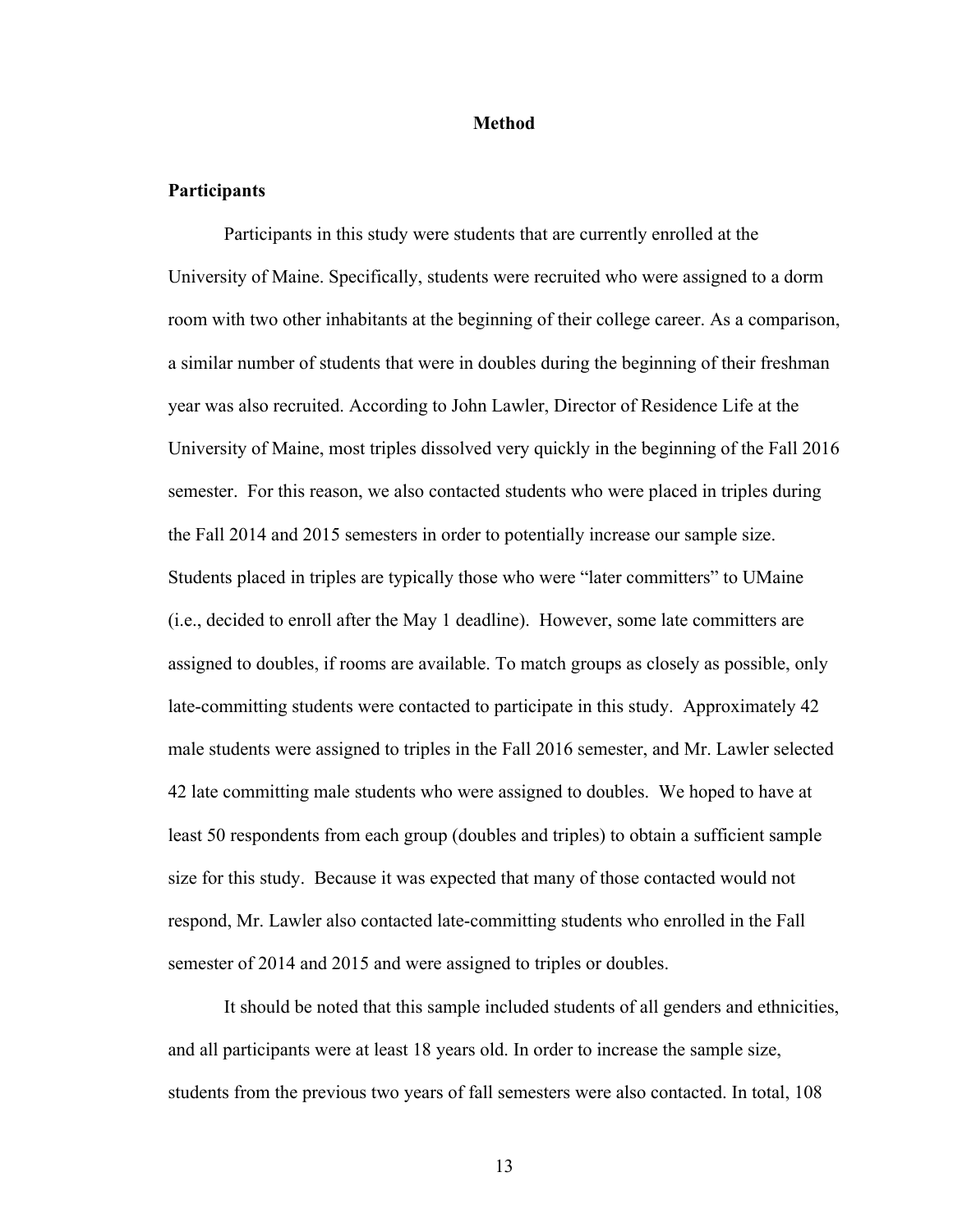students who started school in Fall of 2014 were sent survey links. This included 51 males and 3 females assigned to triples and 51 males and 3 females assigned to doubles. In addition, 216 students who started school in Fall of 2015 were sent survey links. This included 108 males assigned to triples and 108 males assigned to doubles. According to Mr. Lawler, there were no females placed into triples during the Fall of 2015 and 2016 semesters. This is because the University believes that males can handle the triplet scenario more effectively than females can.

Of the 408 students who were sent surveys, 42 responded. However, only 35 (34 males, 1 female) of these students provided enough data to be included in the study. Of those who submitted complete responses, 27 lived in triples and 8 lived in doubles. In total, 10 participants are currently freshmen, 16 are sophomores, 8 are juniors, and 1 is a senior.

In March 2017, Mr. Lawler sent out a recruitment email on behalf of the PI to late committing students who were assigned to either double or triple rooms at the beginning of the Fall 2014, 2015 and 2016 semesters. This email described the study, invited students to participate, and included a link to the consent and questionnaires (see Appendix VI). The PI did not know the identities of these students, and all responses were anonymous.

#### **Measures**

Demographic questionnaire. A series of demographic questions was created by the PI. Each question was answered by checking the corresponding box next to the response that pertains to the participant's experiences. These questions inquired about grade performance, gender, and opinions about their experience in their double or triple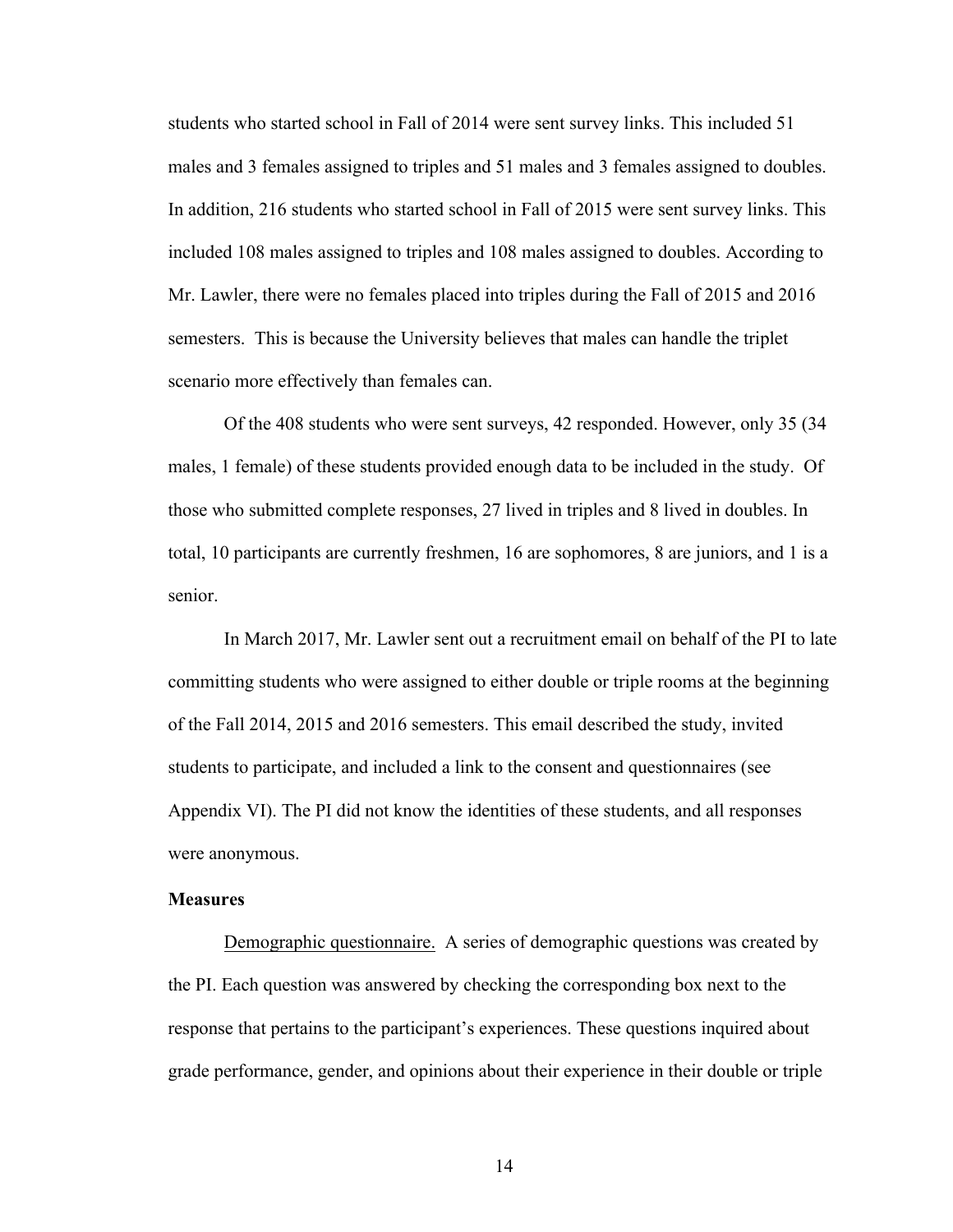living situation (see Appendix I). For each scenario, a student that was in a double would answer the set of double demographic questions, while the students assigned to a triple room would answer the triplet demographic questions.

Beck Depression Inventory II (BDI-II). The BDI contains 20 items (e.g., Sadness: 0 - I did not feel sad. 1 - I felt sad most of the time. 2 - I was sad all the time. 3 - I was so sad or unhappy that I couldn't stand it.). Participants responded to the items on a 0 to 3 scale and were asked to answer questions by checking the corresponding box next to the answer that best describes their experiences. Note that the item assessing suicide was not included in the BDI-II because in this study the interest was in assessing depressive symptoms and not suicidal thinking specifically. These surveys contained personal questions about the emotional adjustment of the participants during the time they spent in their living situation during their first months of college. Responses for each question were added together to get a total BDI score for each participant (see Appendix II).

Beck Anxiety Inventory (BAI). Aaron T. Beck's Beck Anxiety Inventory contains 21 total prompt questions (e.g., Numbness or Tingling: "Not at all," "Mildly but it didn't bother me much," "Moderately – it wasn't pleasant at times," and "Severely – it bothered me a lot."). Participants responded to the items on a 0 to 3 scale and answered questions concerning their level of stress and anxiety while living in a double or triple room in their first months of college. Responses for each question were added together to get a total BAI score for each participant (see Appendix III).

Network of Relationships Inventory: Social Provision Version (NRI). The NRI was created by Furman and Buhrmester (2008) and was modified for use in this study to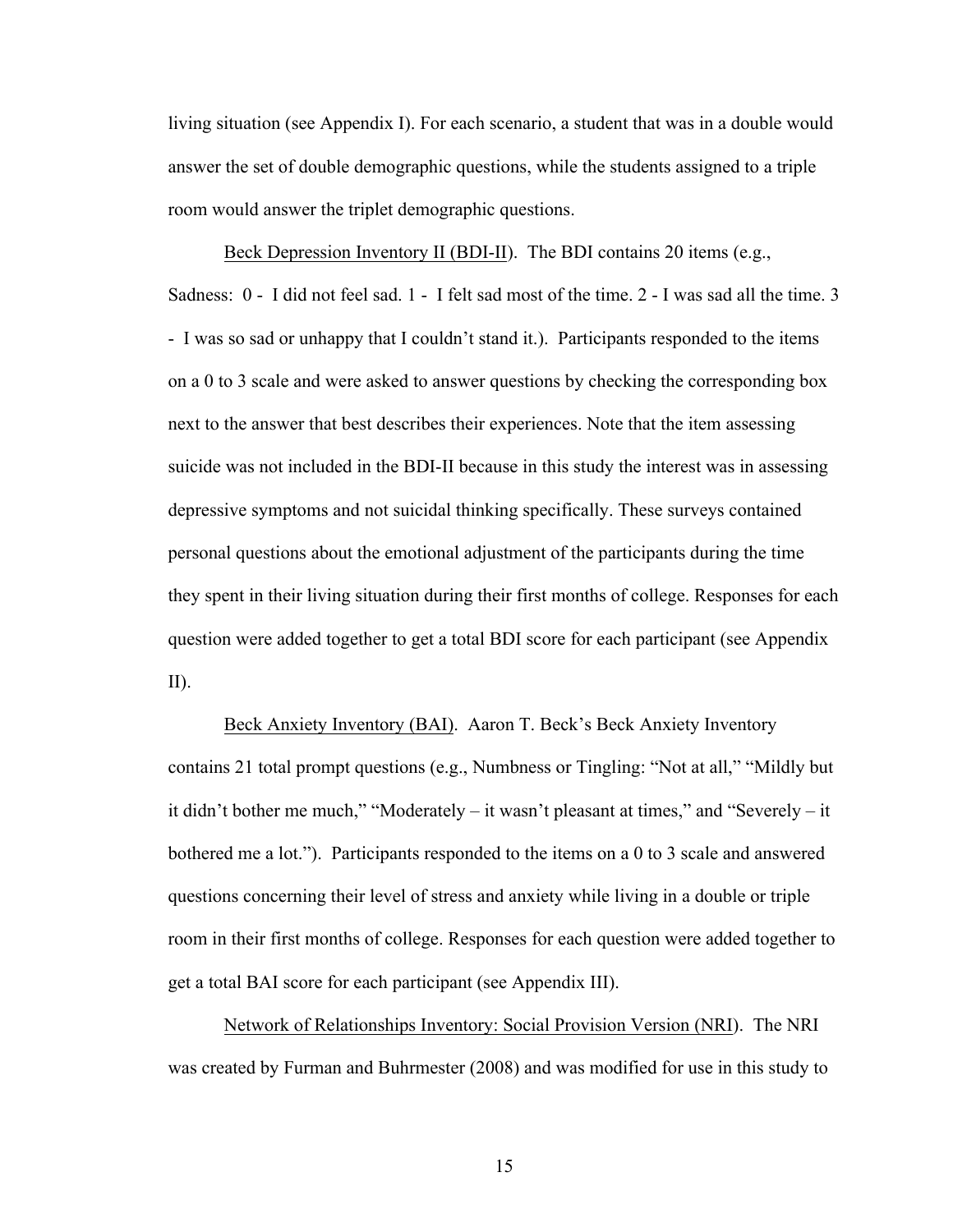ask about the quality of the participants' relationships with their roommates. This survey contained 30 questions (e.g., How much free time did you spend with Roommate 1? 1: Little or None, 2: Somewhat, 3: Very Much, 4: Extremely Much, 5: The most). Participants rated each item on a 1 to 5 Scale. For the triple participants, they were asked to answer questions about roommate number one and roommate number two separately. Participants that were in a double were asked to answer questions only about their one roommate. There are three subscales including the support scale, the negative interaction scale, and the relative power scale. These are averaged in order to determine an overall relationship quality score (see Appendix IV).

#### **Procedure**

Individuals who were late admitted students to the University of Maine and lived in either doubles or triples when they began at the university were identified by University of Maine Director of Residence Life John Lawler. Mr. Lawler then contacted these students via an email message and invited them to participate in the study. The invitation contained a link that students could click on to take them to the consent letter (see Appendix V). If they agreed to participate, they were then taken to the Qualtrics website to complete a series of questionnaires. All participants were presented with the demographic questions, followed by the BAI and BDI-II questionnaires. With regard to the BAI and BDI-II, participants were asked to reflect back and rate their feelings of anxiety and depression in their first months at the University of Maine. Finally, participants were asked to complete the NRI. Those who had lived in triples were asked to respond to one NRI regarding one roommate and then to a second NRI regarding their other roommate. Those who had lived in doubles were presented with only one NRI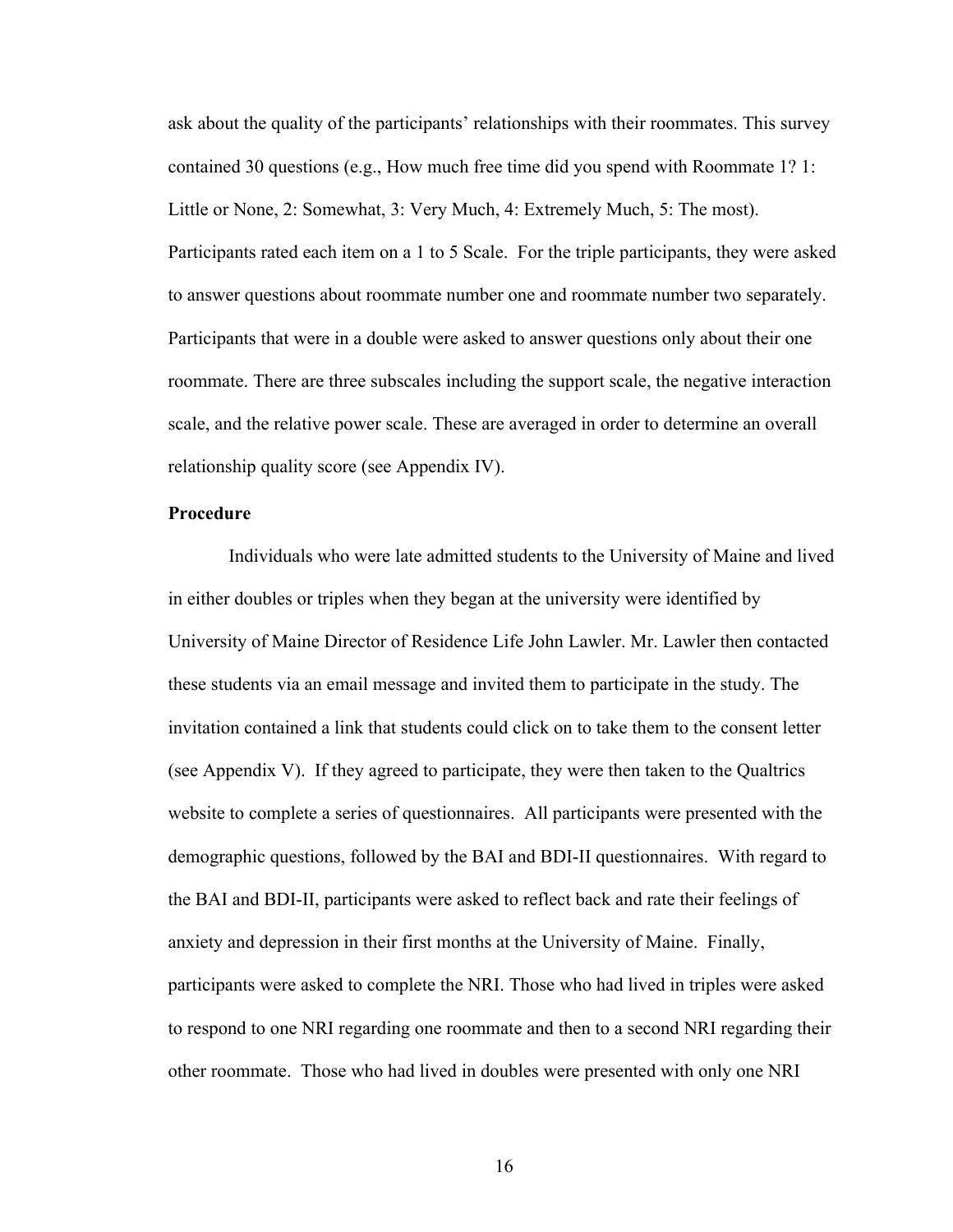survey to complete concerning their single roommate. Mr. Lawler sent a reminder email three days after the initial email to each member of the sample to remind them to consider taking the survey. After two weeks of the surveys being available, both survey chains were closed and the responses were downloaded into the SPSS data analysis software to examine possible differences in adjustment in those living in double versus triple dorm rooms.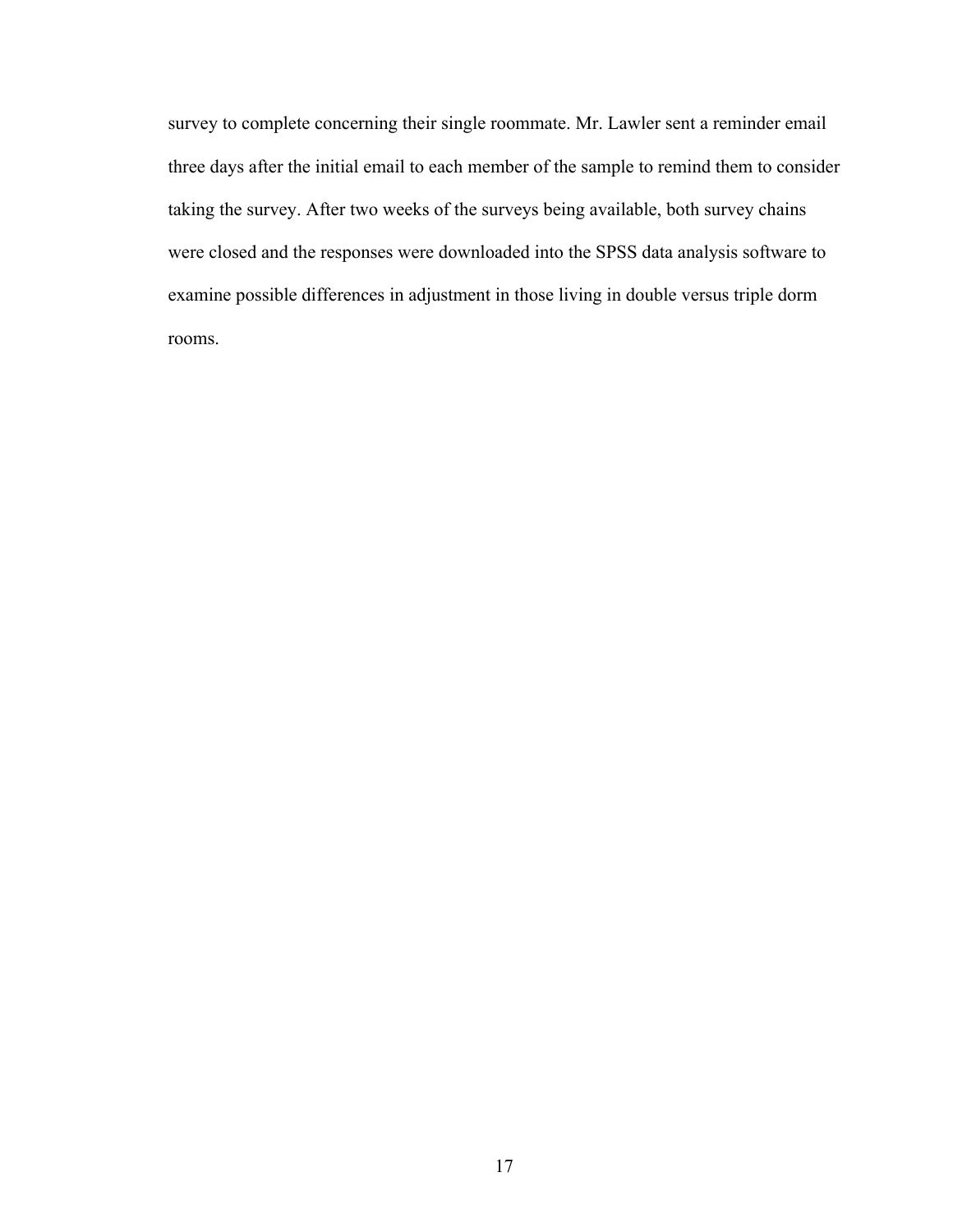#### **Results**

Participants who submitted their responses but failed to complete most of the survey chain  $(n = 7)$  were removed from the sample due to excessive missing data. This left a sample size of 35 for the analyses. Each variable (i.e., depressive symptoms, anxiety, roommate relationship quality) was examined by either totaling or averaging all values across data obtained from the double and triple occupants. For students who had two roommates, average quality for each relationship dimension was calculated. Independent sample t-tests were then used to determine whether there were differences in the mean scores of students living in double versus triple dorm rooms. Below are data tables for each t-test and the significance of the relationship between the two examined groups of students.

Table 1: BDI – Depression Scale T-Test Results

| Group  | Mean   | Standard<br>Deviation |         | df |      |
|--------|--------|-----------------------|---------|----|------|
| Double | 9.250  | 5.725                 | $-.238$ | 32 | .779 |
| Triple | 10.346 | 10.395                |         |    |      |

As seen in the table above, there was not a significant difference in level of depressive symptoms in students who lived in doubles versus triples in their first months of college.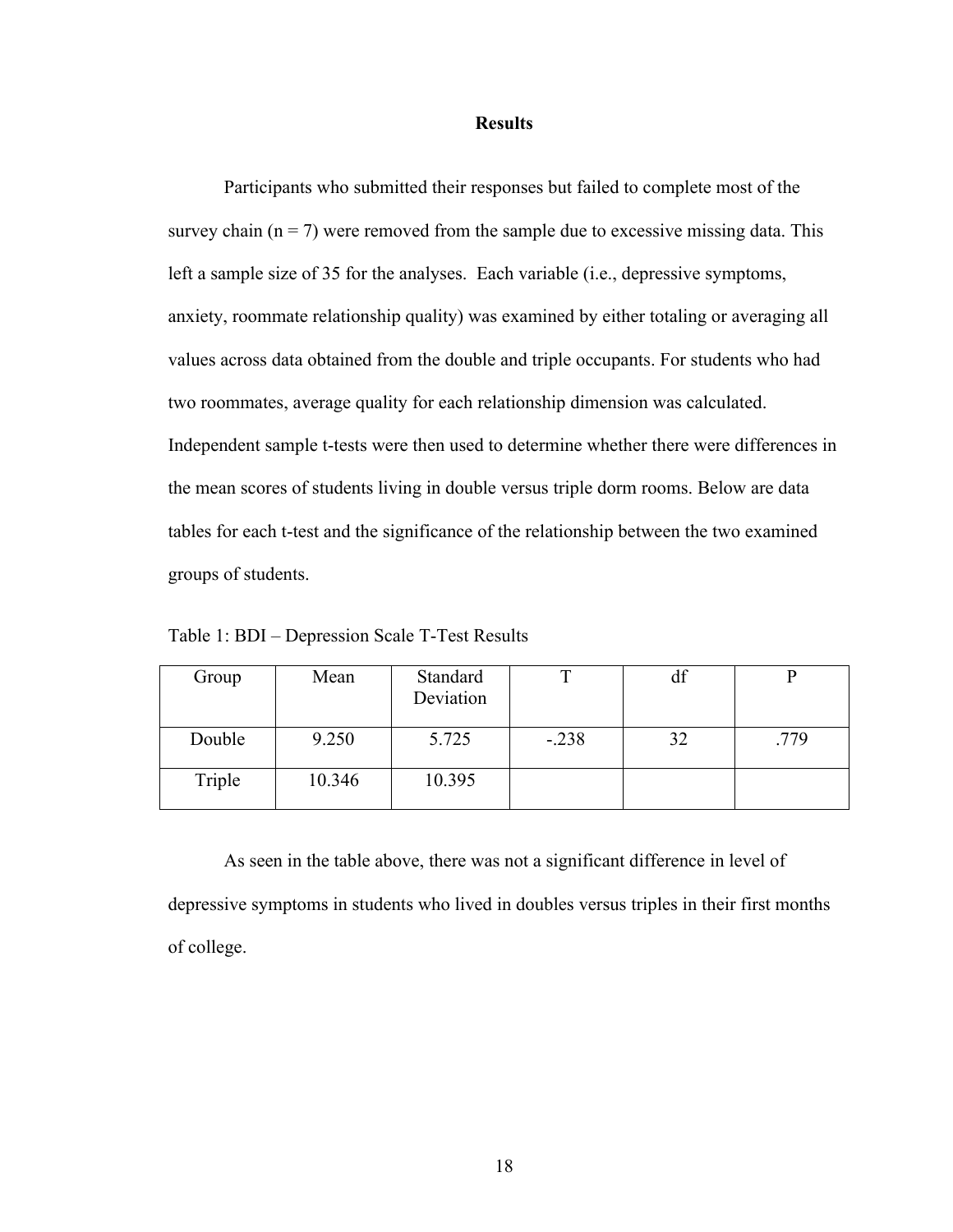| Group  | Mean   | Standard<br>Deviation |      | df |      |
|--------|--------|-----------------------|------|----|------|
| Double | 26.625 | 5.343                 | .235 | 33 | .816 |
| Triple | 26.037 | 6.442                 |      |    |      |

Table 2: BAI – Anxiety Scale T-Test Results

As presented in Table 2, there was not a significant difference in level of anxiety symptoms in students who lived in doubles versus triples in their first months of college.

Table 3: NRI – Support Scale T-Test Results

| Group  | Mean  | Standard<br>Deviation |        | df |      |
|--------|-------|-----------------------|--------|----|------|
| Double | 1.738 | .487                  | $-760$ | 29 | .453 |
| Triple | 1.995 | .907                  |        |    |      |

As shown in the table above, students who lived in double versus triple dorm rooms did not differ significantly in the levels of support they reported receiving from their roommates.

Table 4: NRI – Negative Interaction Scale T-Test Results

| Group  | Mean  | Standard  | ᅲ     | df |      |
|--------|-------|-----------|-------|----|------|
|        |       | Deviation |       |    |      |
| Double | 1.687 | .961      | 1.482 | 33 | .148 |
| Triple | 1.333 | .445      |       |    |      |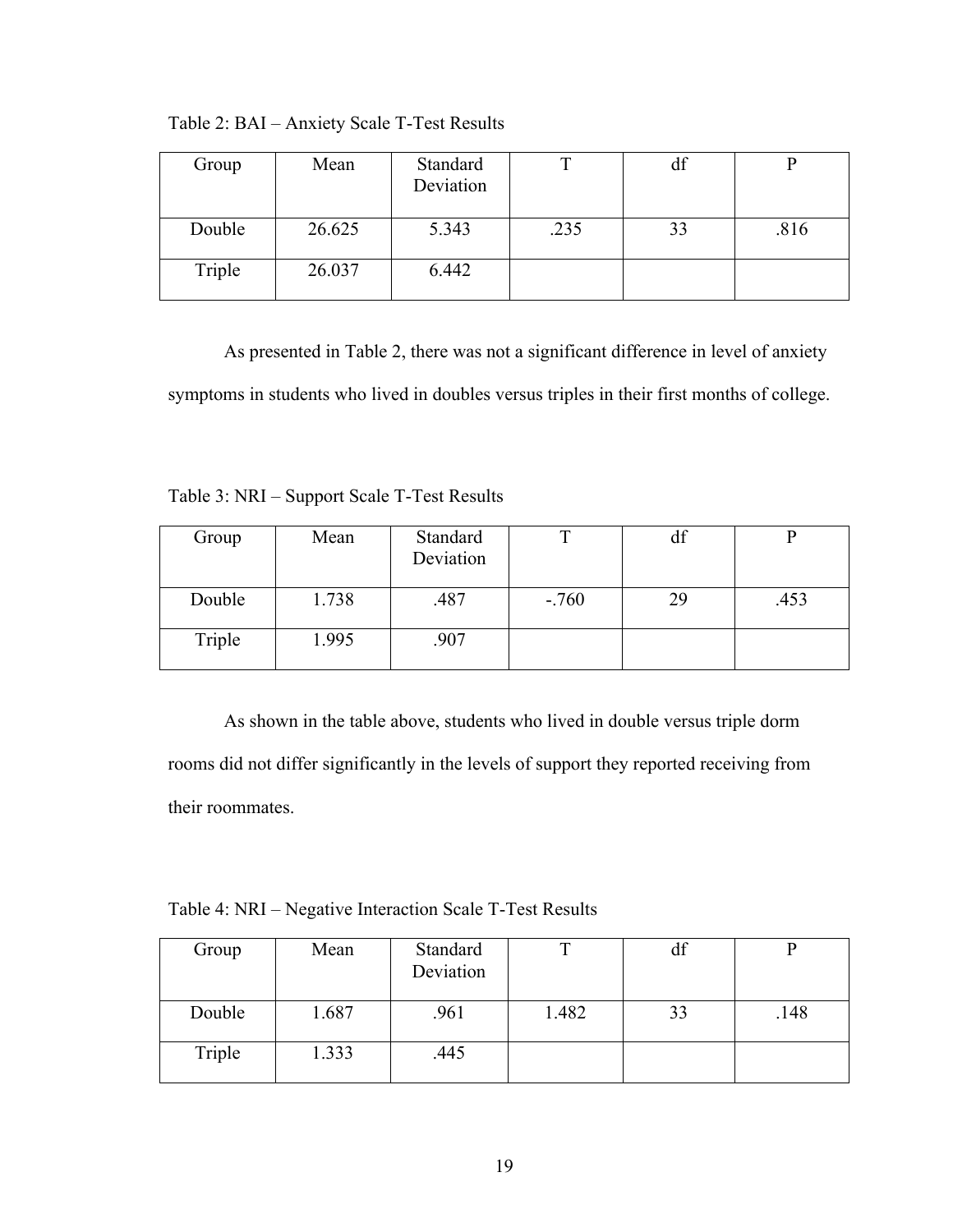As seen in the Table 4, students who lived in double versus triple dorm rooms did not differ significantly in the levels of negative interaction they reported experiencing with their roommates.

| Group  | Mean  | Standard<br>Deviation |       | df |      |
|--------|-------|-----------------------|-------|----|------|
| Double | 3.250 | .462                  | 1.564 | 33 | .127 |
| Triple | 2.901 | .575                  |       |    |      |

Table 5: NRI – Relative Power Scale T-Test Results

As shown in Table 5, students who lived in double versus triple dorm rooms did not differ significantly in the levels of relative power they described in their relationships with their roommates.

For the academic performance variable, 34 out of 35 total participants selected an option describing the grades they received during their time in their previous living situation. Of those who answered the question, 6 out of 8 doubled students reported their received mostly A's in their classes, with one subject reporting they received mostly B's and one reporting mostly C's. Of the 27 tripled students, 7 reported mostly A's, 15 reported mostly B's, 3 reported mostly C's and 1 reported mostly D's. As far as the results of the differences in GPA performance between the previous living situation and their current GPA, 9 subjects skipped one or both questions. For those who entered values for both questions (26 total), a majority showed a decrease in overall GPA since they had left their freshman year living situation. It could not be determined whether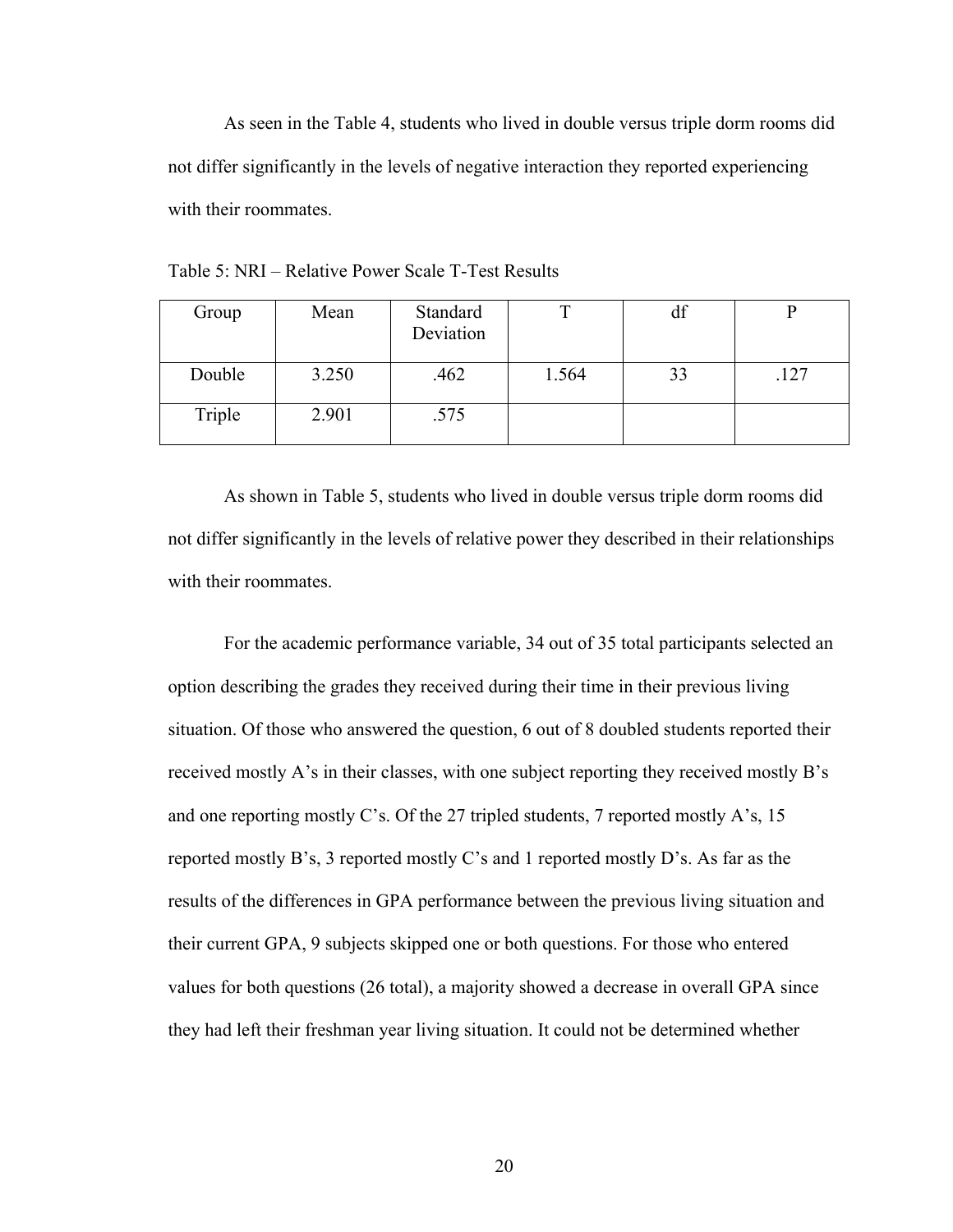students in triples performed worse academically than those in doubles due to the lack of complete participation.

Given the small sample size, it was not possible to examine the hypothesis that first generation college students ( $n = 12$ ) would be more vulnerable to living in a crowded living situation than non-first generation college students ( $n = 23$ ).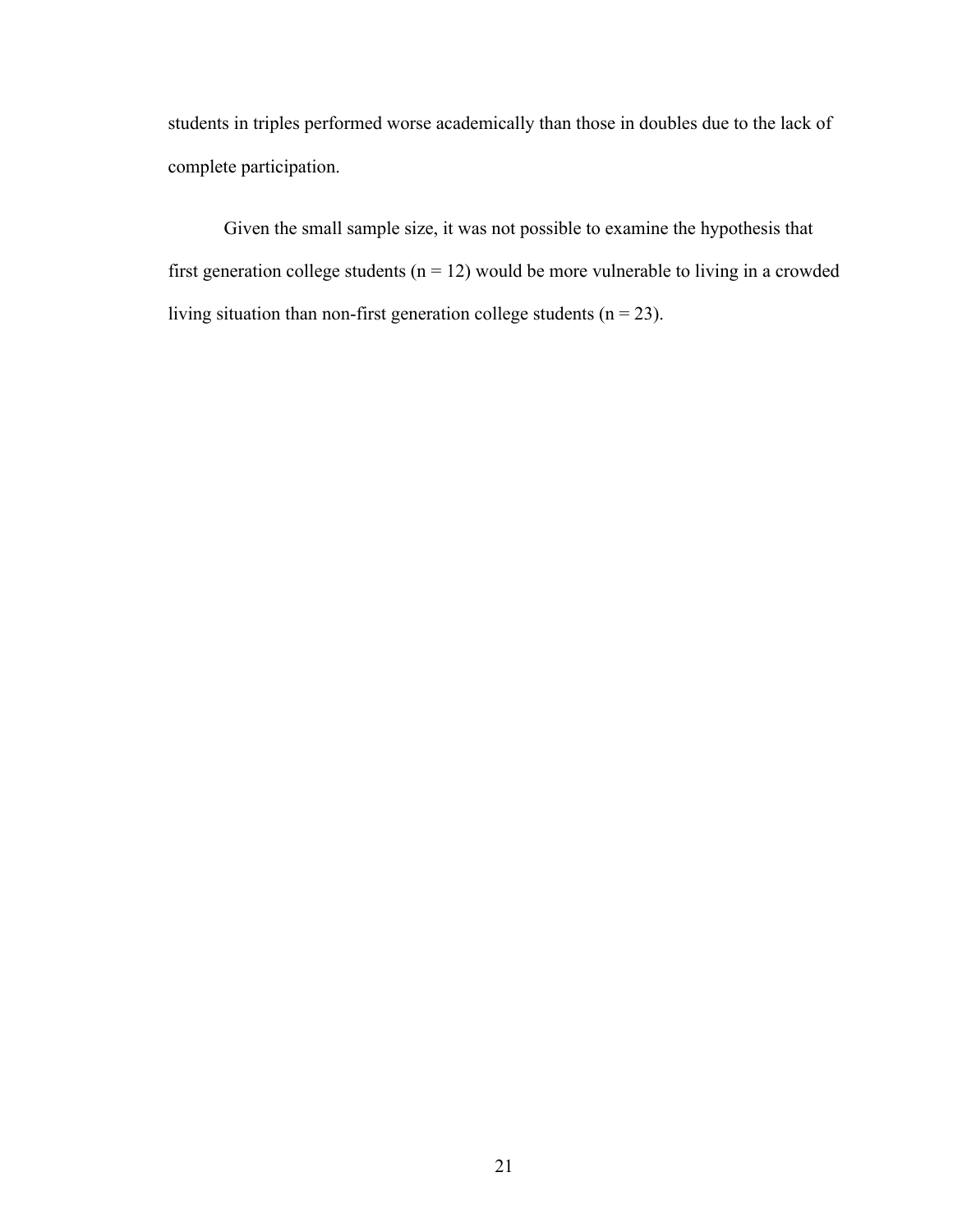#### **Discussion**

No evidence was obtained in support of the hypotheses that compared to students living in double dorm rooms, those living in triple dorm rooms would report greater depressive and anxiety symptoms and poorer quality relations with their roommates. It is likely that the small sample size limited the ability of the present study to detect differences, even if such differences exist. Despite this, there is still reason to believe that students living in triples do have more difficulty in their adjustment.

As mentioned before, there is not a lot of literature examining the role of overcrowding in dormitories in predicting students' depression and anxiety levels. Of the research that was found, Tao, Wu, and Wang (2016) did report that binge eating due to high levels of anxiety and stress was more prominent in high density living quarters, especially in females. While the present study did not reveal that students who lived in overcrowded conditions experienced higher depression and anxiety levels, this issue should be investigated further in future studies that involve a greater number of participants.

When considering the academic performance variable, Karlin, Rosen and Epstein (1979) found that students' overall grade performance improved once they had left a previous tripled living situation; ergo they improved during their sophomore and junior years in comparison to their doubled counterparts. While the present study did not find a similar improvement in tripled students' academic performance, it is possible that larger sample sizes would replicate Karlin et al.'s findings.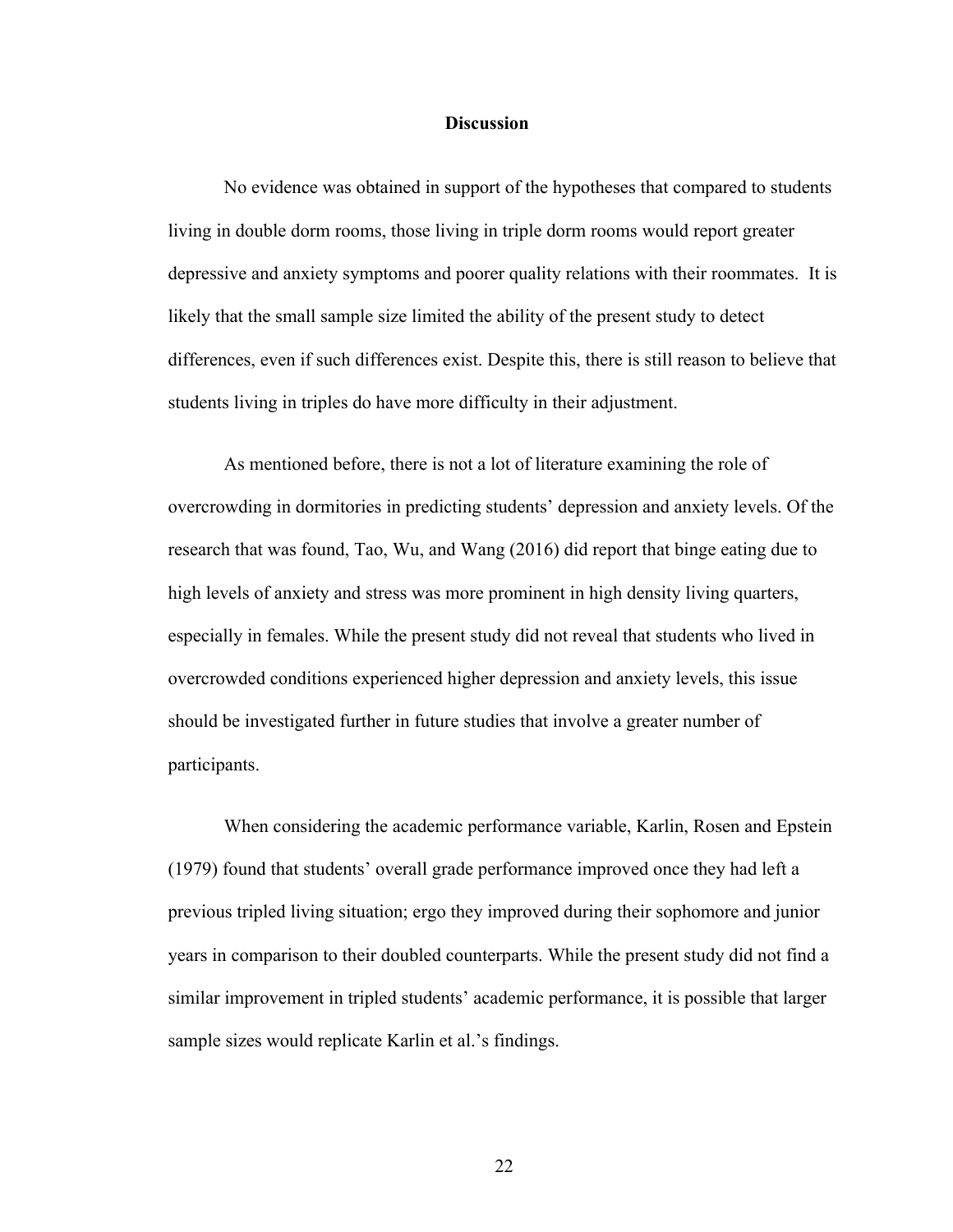Finally, when discussing peer relationship quality, Baron et al. (1976) reported that tripled students had more trouble with their roommates as compared to doubled students. I related this study's sample directly to my own, since their sample consisted only of males. Although my sample was not intentionally predominantly male, it turned out that only one participant was female. Again, a larger sample size might have revealed differences in the roommate relationship quality for those living in double versus triple dorm room situations. A strength of the present study was that specific aspects of relationship quality (e.g., support, negative interaction, relative power) were examined. This approach should be used in future research to investigate whether particular dimensions of the roommate relationship are more vulnerable when students live in overcrowded conditions. For example, it is possible that negative interactions in particular are more likely in the triple dorm room situation.

#### **Limitations and Future Directions**

The biggest limitation for his study was the lack of candidate participation in completing the entire survey. Of the 408 total participants that received the survey link via email, only 8 double members and 27 triple members completed the entire combined survey. It was disappointing that only roughly 8% of potential participants completed the questionnaire. This circumstance is a common one with email distribution of online surveys, especially since participants were given no compensation. If this study were to be re-done, the gathering of participants should start much earlier in order to secure a stronger sample size. As with most online surveys, there is the issue that participants might simply scroll through the questions, either answering only a few items or selecting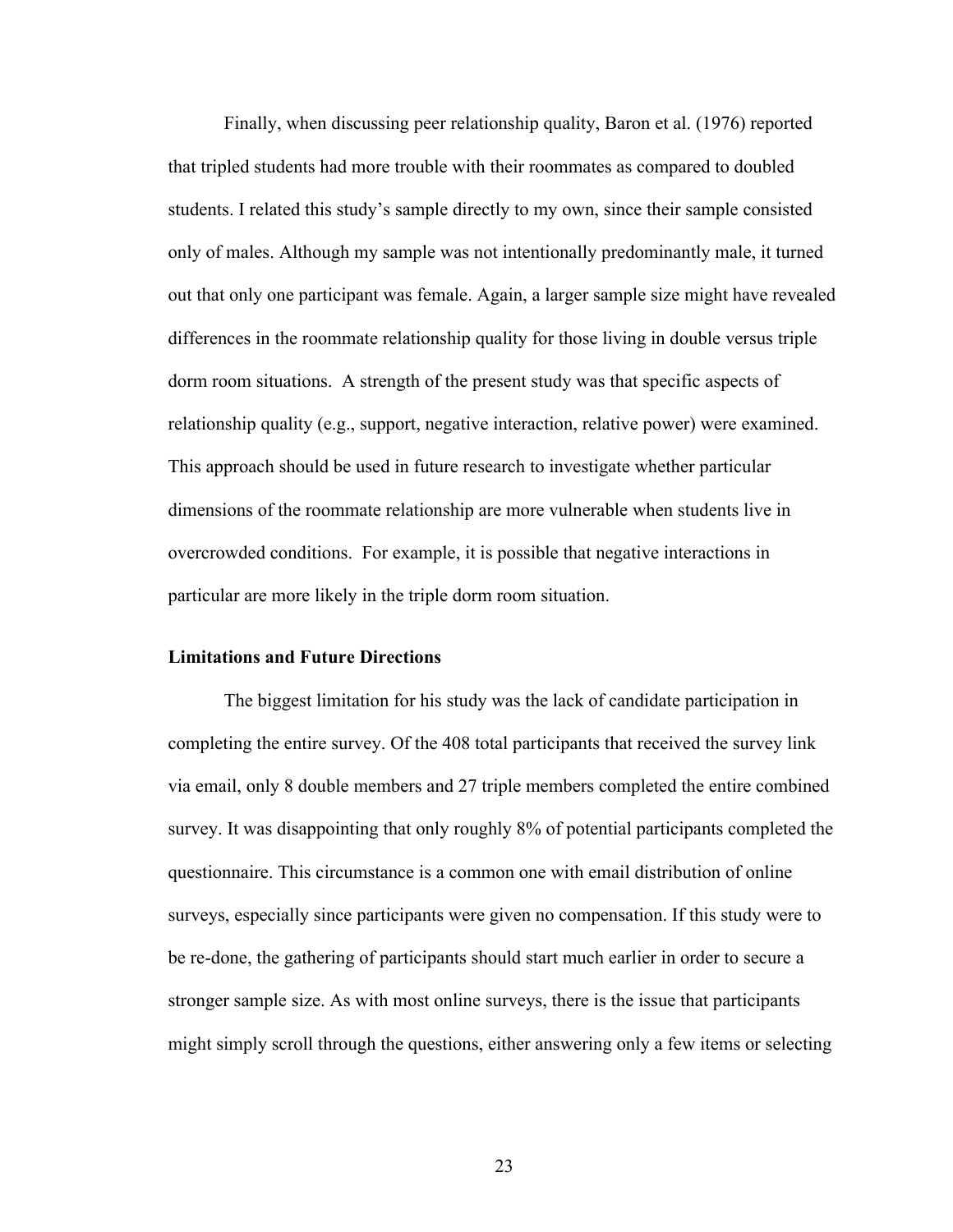the same answer for each of the individual questions. This has the potential to dramatically skew the data or make possible relationships undeterminable.

Another major limitation of this study was that of the sample, a resounding majority were male, with only one respondent being female. This made it impossible to examine potential gender differences in students' adjustment when living in double versus triple rooms. Since a majority of the student population at UMaine is Caucasian, the use of an ethnic variable was not possible. It is important that future research on this topic use more ethnically diverse samples to allow for the examination of whether there is an interaction of ethnicity with living arrangement in predicting student adjustment.

Interestingly, of the 35 participants who provided complete responses, 27 had lived in triples, whereas only 8 had lived in doubles. The unevenness of the sample sizes across the two groups limited the ability to detect statistical differences in the groups. It is notable that the vast majority of respondents had experienced living in a triple dorm room. This suggests that these students may have had more they wanted to share about their non-normative living experience.

It is important to keep in mind that this was a retrospective study, meaning that participants were required to draw details from their memories about their living experiences when they first enrolled at UMaine. Due to the fact that the sample included participants from the previous three fall semesters, some members may have had difficulty recalling any negative experiences they had during their previous living arrangement. If this study were to be conducted again, the same variables and relationships should be examined, but a more effective method of reaching participants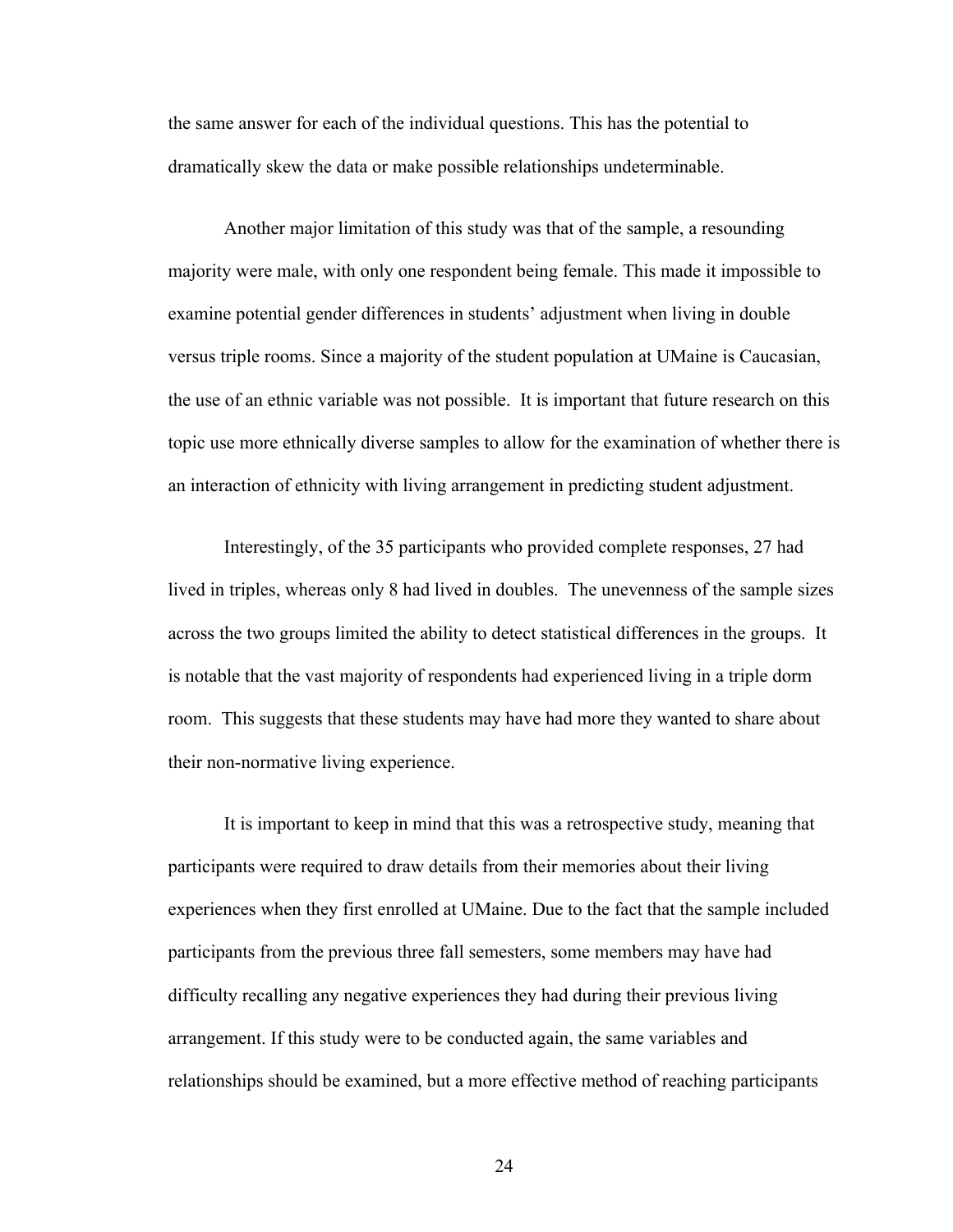should be used, especially when they are first enrolled in college and are currently experiencing their new living situation in the dorm. The use of compensation or direct interaction with participants could help increase the total amount of responses, which in turn could help increase the ability to detect possible differences in student adjustment as a function of living situation.

In terms of future directions for this study, the examination of first generation students has the potential to bring information to light about how these students might have a more difficult time with personal adjustment to living in a triple than students who are non-first generation. In addition, it has been commonly assumed that female students are more negatively impacted by the triple living situation than are males. It is important to examine this issue more thoroughly to determine which aspects of adjustment (i.e., emotional, social, academic) might be most vulnerable and to better understand the mechanisms that contribute to poorer adjustment. Also, since previous research (e.g., Pilcher & Walters 1997) has revealed that a lack of decent sleep quality had a direct effect on cognitive performance, there is potential for future research examining if a lack of sleep affects relationships with roommates as well.

Modification of the original study design could potentially increase the success rate of this particular line of investigation. For instance, if the separate relationships between each individual roommate are examined instead of just averaging the quality across the two roommate relationships, the role of each relationship could be considered. In some instances, a positive relationship with one roommate and not the other could be enough support for the subject to make their experience satisfactory, even if the second roommate brings negativity to the living space. Furthermore, the inclusion of a qualitative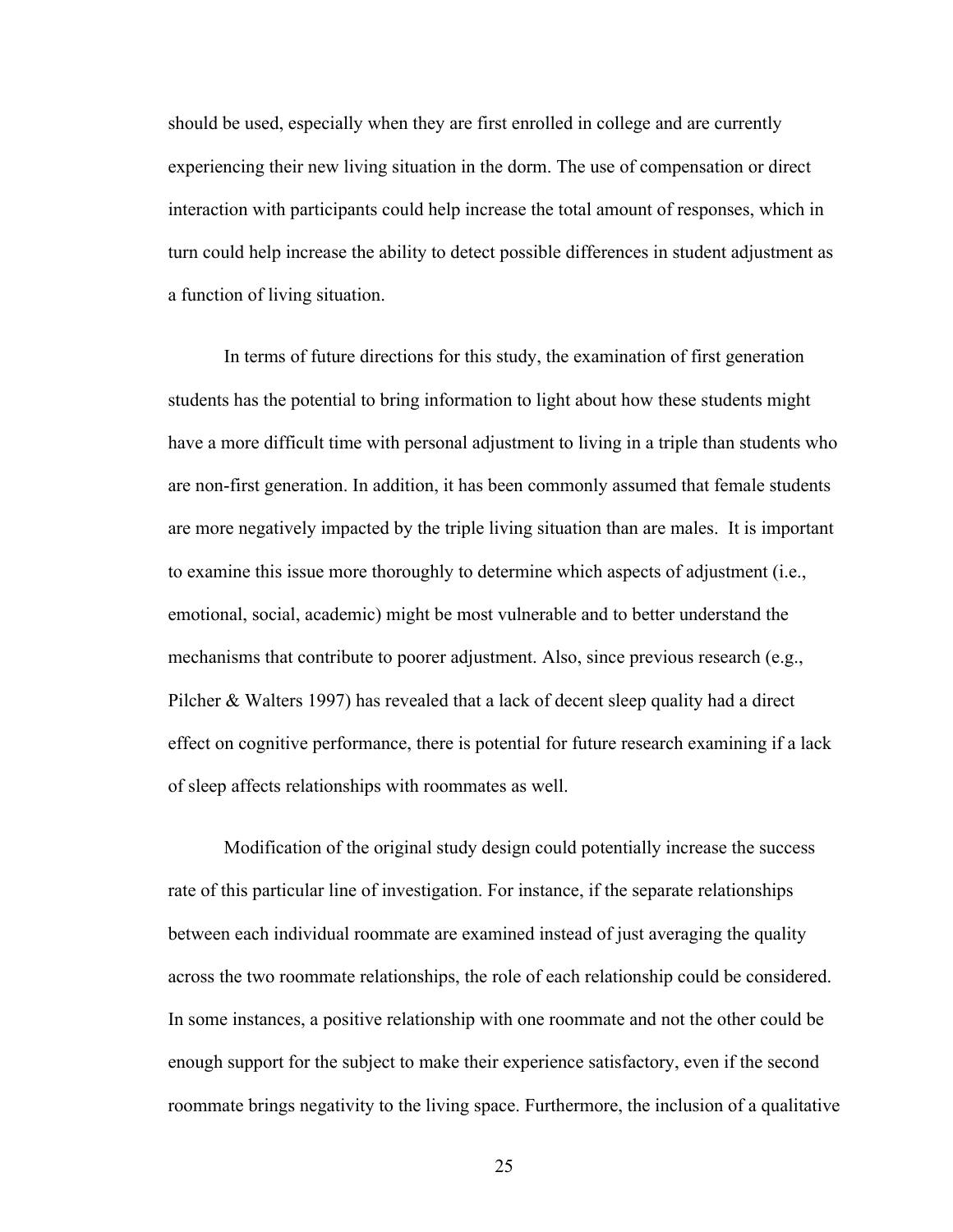component into the original design may allow the primary investigator to relate more to the participant's and their experiences. In this case, this would mean sitting down for a one-on-one follow up interview, which would supplement the data from the Qualtrics surveys. This may be beneficial because study participants are more likely to describe their emotional and feelings in a one-on-one setting.

#### **Conclusions**

It is common knowledge that the transition from a high school environment to a college/university scenario can be very stressful for incoming freshmen. For a majority of them, this is the first time that they are completely on their own and responsible for their academics, financials and relationships. Some feel the side-effects worse than others while others are able to overcome the emotional and psychological struggle. It is because of these reasons that I strongly believe that overcrowding in undergraduate dormitories needs to dissolve completely as soon as possible. University campuses across the nation need to re-evaluate their dormitory building designs and find ways to build housing that contains enough space for everyone who lives in each room. Either this or develop new strategies to make sure all accepted students have a comfortable living situation, despite whether they are late-admittance or not. Despite this study's lack of significant findings, the results of previous studies do provide evidence that students living in triple dorm rooms are more vulnerable to negative emotional, social, and academic adjustment. According to John Lawler, the University of Maine has made great strides in the removal of triples with each passing year. Hopefully these trends will continue, along with more research concerning this subject.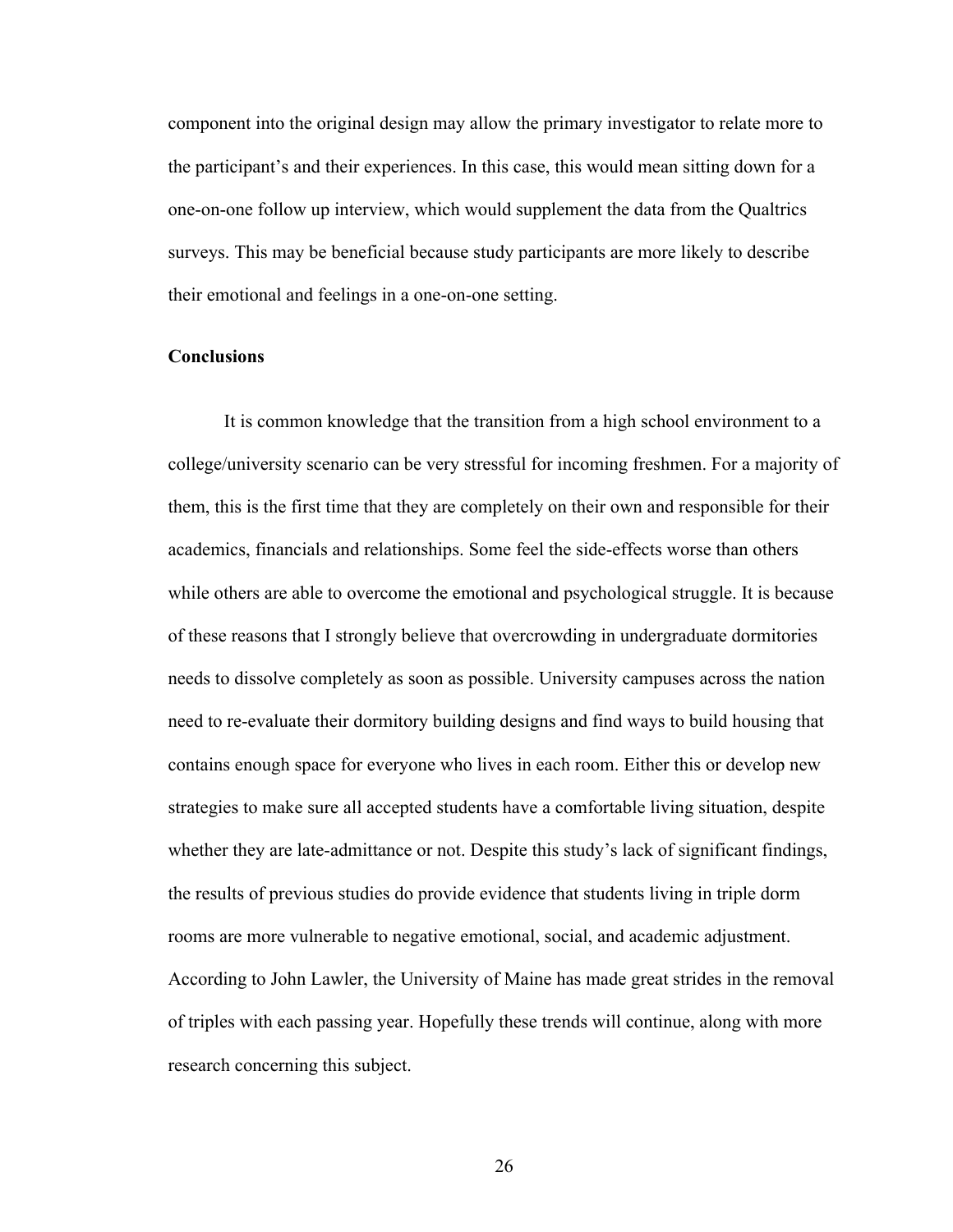#### **References**

- Baron, R. M., Mandel, D. R., Adams, C. A., & Griffen, L. M. (1976). Effects of social density in university residential environments. *Journal of Personality and Social Psychology*, *34*(3), 434. Retrieved from: q4nm4zz3u.search.serialssolutions.com.
- Bondinuba, F. K., Nimako, S. G., & Karley, N. K. (2013). Developing Student Housing **Ouality** Scale in higher institutions of learning: A factor analysis approach. *Urban Studies Research*, *2013*, 11. Retrieved from http://dx.doi.org/10.1155/2013/383109
- Bui, K. V. T. (2002). First-generation college students at a four-year university: Background characteristics, reasons for pursuing higher education, and first-year experiences. *College Student Journal*, *36*(1), 3-12. Retrieved from: http://go.galegroup.com.prxy4.ursus.maine.edu/ps/anonymous?id=GALE%7CA8 5007762&sid=googleScholar&v=2.1&it=r&linkaccess=fulltext&issn=01463934 &p=AONE&sw=w&authCount=1&isAnonymousEntry=true
- Castex, G. (2017). College risk and return. *Review of Economic Dynamics*, *26*(1), 91-112. Retrieved from: http://www.sciencedirect.com.prxy4.ursus.maine.edu/science/article/pii/S1094202 51730039X
- Clark, E. A., Jackson, S., & Everhart, D. (2012). Residential density: The effects of tripling college students. *Journal of College Student Development*, *53*(3), 477- 481. Retrieved from: https://muse.jhu.edu/article/477222/summary

Dusselier, L., Dunn, B., Wang, Y., Shelley iI, M. C., & Whalen, D. F. (2005). Personal, health,

academic, and environmental predictors of stress for residence hall students. *Journal of American College Health*, *54*(1), 15-24. Retrieved from: http://www.tandfonline.com.prxy4.ursus.maine.edu/doi/abs/10.3200/JACH.54.1.1 5-24

Erb, S. E., Renshaw, K. D., Short, J. L., & Pollard, J. W. (2014). The importance of college roommate relationships: A review and systemic conceptualization. *Journal of Student Affairs Research and Practice*, *51*(1), 43-55. Retrieved from: http://qq4nm4zz3u.scholar.serialssolutions.com/?sid=google&auinit=SE&a ulast=Erb&atitle=The+importance+of+college+roommate+relationships:+A+revi ew+and+systemic+conceptualization&id=doi:10.1515/jsarp-2014- 0004&title=Journal+of+student+affairs+research+and+practice&volume=51&iss ue=1&date=2014&spage=43&issn=1949-6591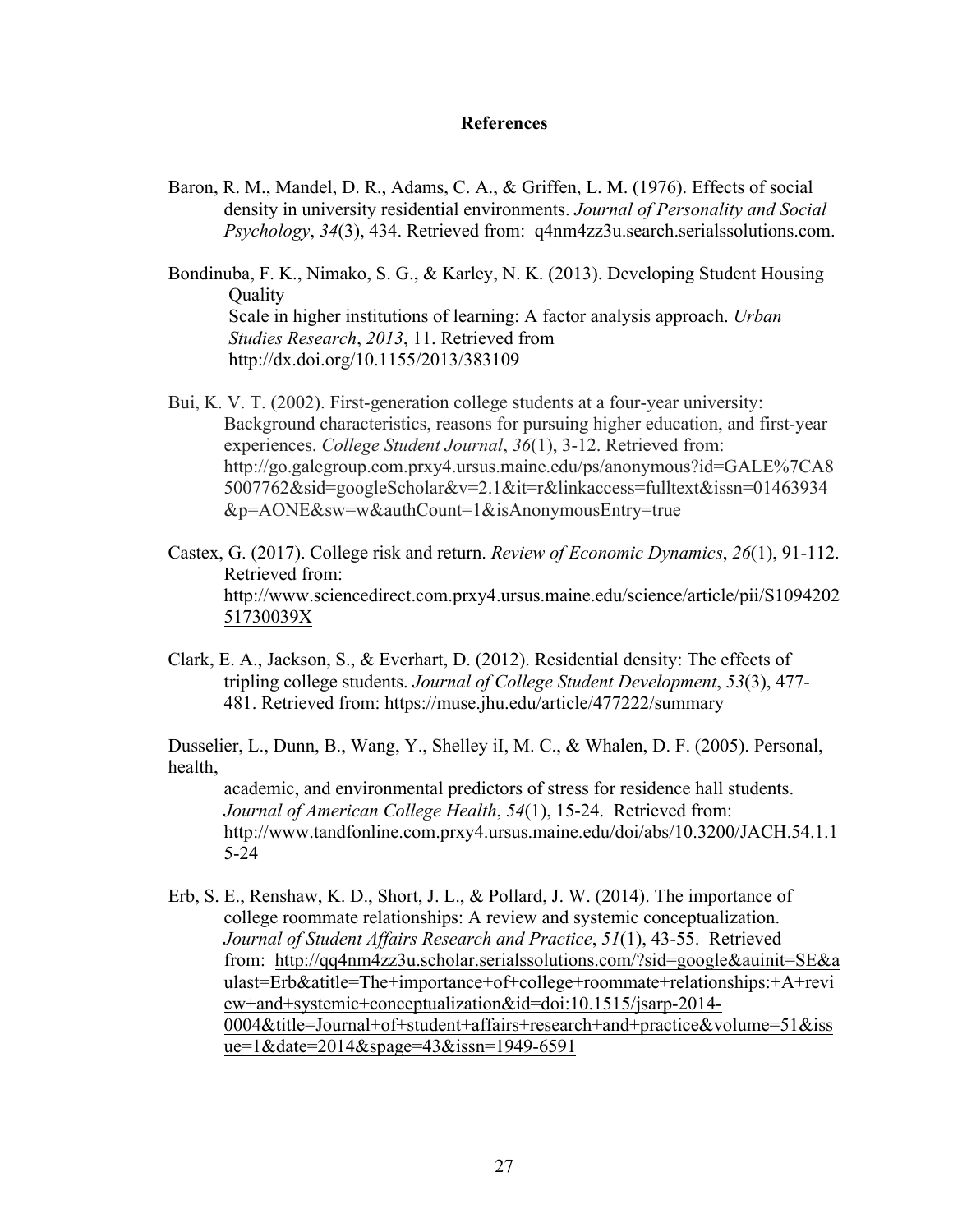Erlandson, K. (2014). Sexiled: Privacy acquisition strategies of college roommates. *Journal of College & University Student Housing*, *41*(1). Retrieved from: http://eds.b.ebscohost.com.prxy4.ursus.maine.edu/plink?key=10.81.11.197\_8000 \_827078598&site=eds&scope=site&jrnl=0161827X&AN=110165658&h=s9TN movyujS7ZVay5p60UGIKdMBS1mIG%2bstFZB2rldv9Xe39rB2YxUaKi8zx5m oKLav74RE%2frE%2birGCKgC13vg%3d%3d&crl=c

Erlandson, K. (2012). Stay out of my space! *Journal of College & University Student Housing*, *38/39*(2/1), 46-61. Retrieved from: http://web.b.ebscohost.com.prxy4.ursus.maine.edu/ehost/detail/detail?vid=3&sid= 7fb25bbd-4ccd-47e2-9b82- 84941714264e%40sessionmgr102&hid=107&bdata=JnNpdGU9ZWhvc3QtbGl2 ZQ%3d%3d#AN=88056452&db=a9h

Hale, K. M. (2011). Should I stay or should I go: Roommate satisfaction. *Journal of College Student Development*. Volume 53, Number 3, May-June 2012 pp. 477-481 | 10.1353/csd.2012.0037 Retrieved from: http://commons.pacificu.edu.prxy4.ursus.maine.edu/spp/214/

Karlin, R. A., Rosen, L. S., & Epstein, Y. M. (1979). Three into two doesn't go: A follow-up on the effects of overcrowded dormitory rooms. *Personality and Social Psychology Bulletin*, *5*(3), 391-395. Retrieved from: http://www.tandfonline.com/doi/abs/10.1207/s15324834basp1101\_3

Kenney, S., Jones, R. N., & Barnett, N. P. (2015). Gender differences in the effect of depressive symptoms on prospective alcohol expectancies, coping motives, and alcohol outcomes in the first year of college. *Journal of Youth and Adolescence*, *44*(10), 1884-1897. Retrieved from: http://link.springer.com.prxy4.ursus.maine.edu/article/10.1007/s10964-015-0311- 3

Kerr, S., Johnson, V. K., Gans, S. E., & Krumrine, J. (2004). Predicting adjustment during the transition to college: Alexithymia, perceived stress, and psychological symptoms. *Journal of College Student Development*, *45*(6), 593-611. Retrieved from: http://search.proquest.com/openview/9e438763be4b90903dcbc572f643c6f7/1?pqorigsite=gscholar&cbl=34426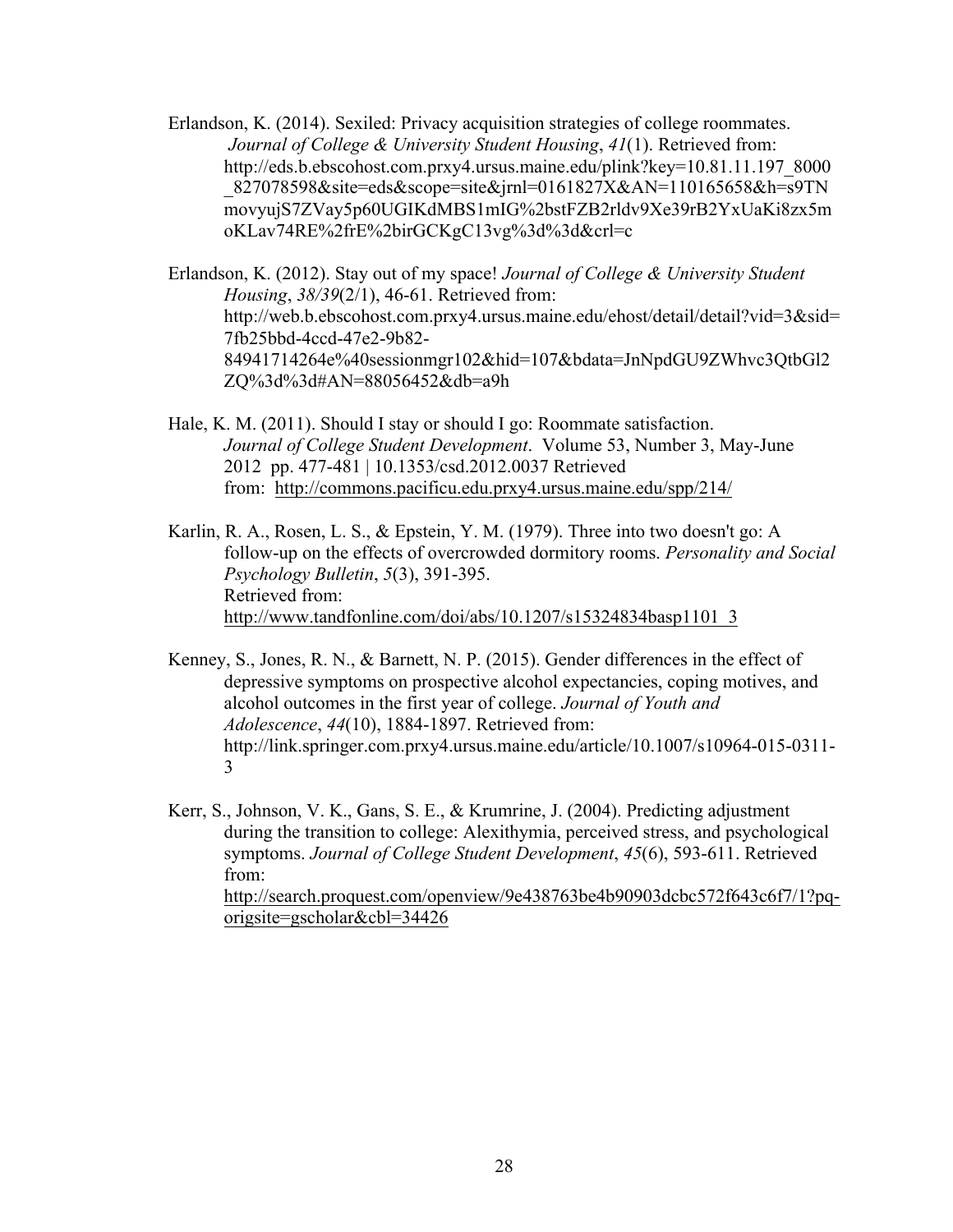Khawaja, N. G., & Duncanson, K. (2008). Using the university student depression inventory to investigate the effect of demographic variables on students' depression. *Australian Journal of Guidance and Counselling*, *18*(02), 195- 209. Retrieved from: http://qq4nm4zz3u.scholar.serialssolutions.com/?sid=google&auinit=NG& aulast=Khawaja&atitle=Using+the+University+Student+Depression+Inventory+t o+Investigate+the+Effect+of+Demographic+Variables+on+Students%27+Depres sion.&id=doi:10.1375/ajgc.18.2.195&title=Journal+of+Psychologists+%26+Coun sellors+in+Schools&volume=18&issue=02&date=2008&spage=195&issn=1037- 2911

- Long, L. D. (2014). Does it matter where college students live? Differences in satisfaction and outcomes as a function of students' living arrangement and gender. *The Journal of College and University Student Housing*, *40*(2). Retrieved from: https://works-bepress-com.prxy4.ursus.maine.edu/ldlong/43/
- Long, L. D., & Kujawa, K. (2012). Experience of students in transitional housing. *From The Works of Larry Long,* 1-15. Retrieved from: https://scholar-google com.prxy4.ursus.maine.edu/scholar?q=experience+of+students+in+transitional+h ousing&btnG=&hl=en&as\_sdt=0%2C5
- Long, L. D., & Kujawa, K. (2015). Is three a crowd? Exploring the development and satisfaction of students in triples. *The Journal of College and University Student Housing*, *41*(2). Retrieved from: EBSCOhost Mudric, M. B. (2012). *Depressive Symptoms Among College Students: An Assessment of the Influence of Environmental Factors on Retention Outcomes* (Doctoral dissertation). Retrieved from: http://drum.lib.umd.edu/handle/1903/12752
- Pilcher, J. J., & Walters, A. S. (1997). How sleep deprivation affects psychological variables related to college students' cognitive performance. *Journal of American College Health*, *46*(3), 121-126. Retrieved from: http://www.tandfonline.com.prxy4.ursus.maine.edu/doi/abs/10.1080/0744848970 9595597
- Mullen, B., & Felleman, V. (1990). Tripling in the dorms: A meta-analytic integration. *Basic and applied social psychology*, *11*(1), 33-43. Retrieved from: https://works.bepress.com/ldlong/48/
- Pritchard, M. E., & Wilson, G. S. (2003). Using emotional and social factors to predict student success. *Journal of college student development*, *44*(1), 18-28. Retrieved from: https://muse-jhu-edu.prxy4.ursus.maine.edu/article/40374/summary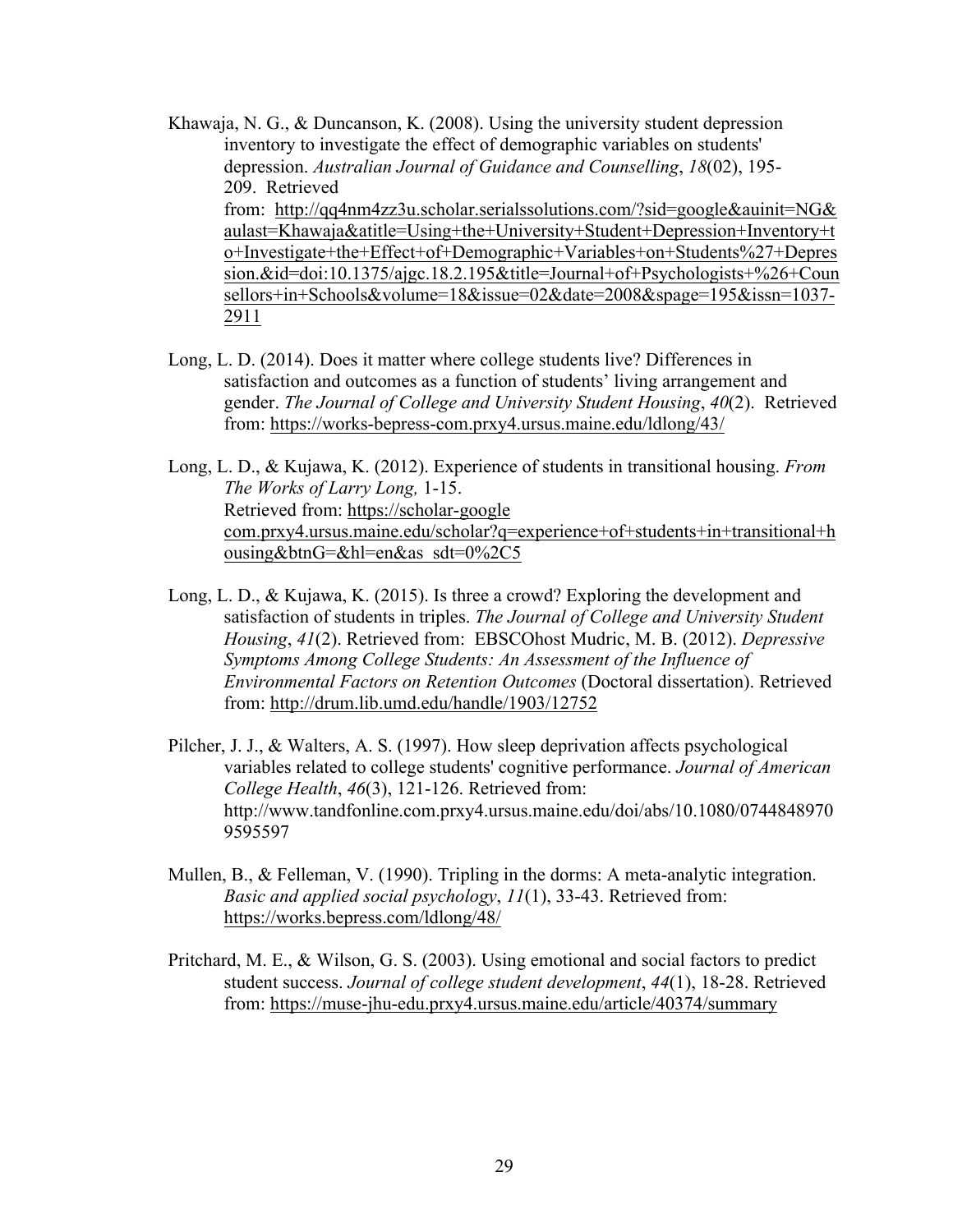Tao, Z., Wu, G., & Wang, Z. (2016). The relationship between high residential density in student dormitories and anxiety, binge eating and internet addiction: a study of Chinese college students. *SpringerPlus*, *5*(1), 1579. Retrieved from: http://springerplus.springeropen.com/articles/10.1186/s40064-016-3246-6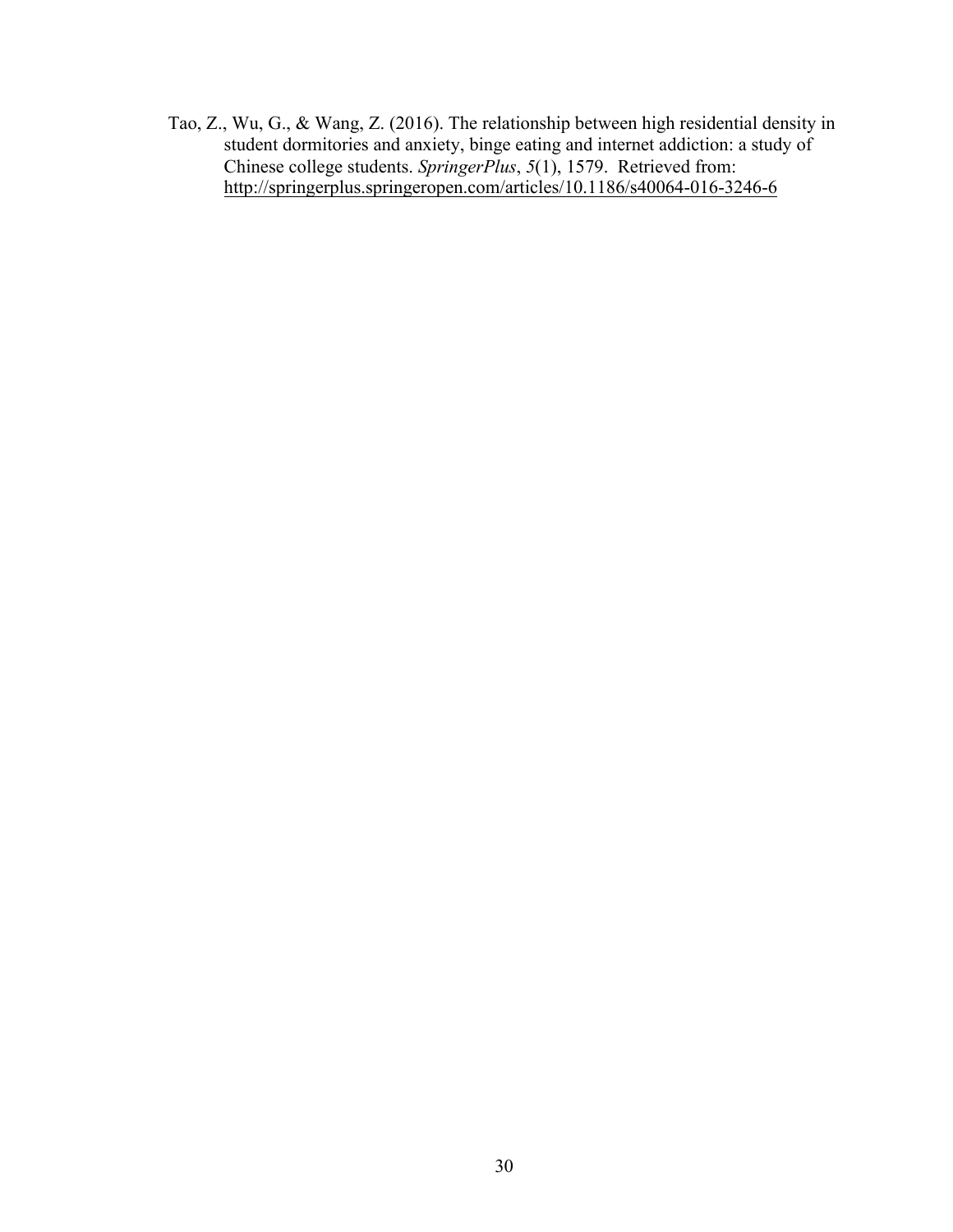## **Appendix I:**

## **Demographic Questions**

For these questions, check the box that pertains to you the most when thinking about your time in your previous living arrangement on campus.

#### **Triple Questions:**

Please identify your gender. Male Female Other

Please specify your age when you first moved into a dorm at UMaine.

What semester did you first move onto campus? Fall of 2013 Fall of 2014, Fall of 2015

Please specify your year in school when you first moved into a dorm at UMaine: Freshman Sophomore Junior Senior

Please indicate how long you lived in a triple room: Less than a month One to Two Months Three to Four months A semester or more

How satisfied were you with your living situation during your first months at UMaine? Not satisfied at all Somewhat satisfied Moderately satisfied Mostly Satisfied Very satisfied

How satisfied were you with the size of your social network during your first months at UMaine? Not satisfied at all Somewhat satisfied Moderately satisfied Mostly Satisfied Very satisfied

How satisfied were you with the quality of your social network during your first months at UMaine? Not satisfied at all Somewhat satisfied Moderately satisfied Mostly Satisfied Very satisfied

How satisfied are you with the size of your social network currently? Not satisfied at all Somewhat satisfied Moderately satisfied Mostly Satisfied Very satisfied

How satisfied are you with the quality of your social network currently? Not satisfied at all Somewhat satisfied Moderately satisfied Mostly Satisfied Very satisfied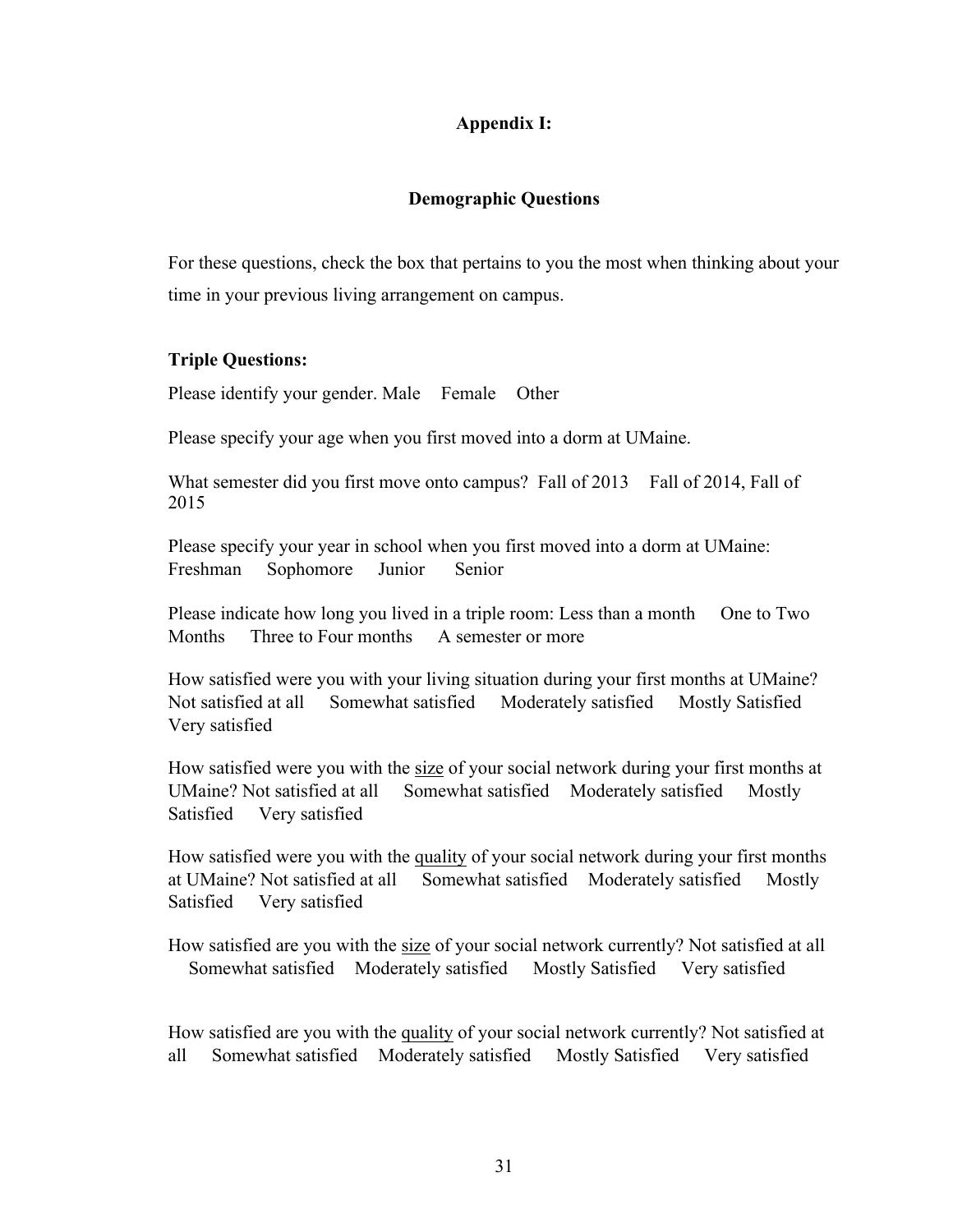Please describe your academic performance while living in the triple. Mostly, A's Mostly B's Mostly C's Mostly D's or Mostly F's

Please state your GPA during your time in the triple:

Please state your current GPA:

Please indicate if you are first generation college student in your family: Yes No

#### **Double Questions:**

Please identify your gender. Male Female Other

Please specify your age when you first moved into a dorm at UMaine.

What semester did you first move onto campus? Fall of 2013 Fall of 2014, Fall of 2015

Please specify your year in school when you first moved into a dorm at UMaine: Freshman Sophomore Junior Senior

Please indicate how long you lived in a double room during your first year at UMaine: Less than a month One to Two Months Three to Four months A semester or more

How satisfied were you with your living situation during your first months at UMaine? Not satisfied at all Somewhat satisfied Moderately satisfied Mostly Satisfied Very satisfied

How satisfied were you with the size of your social network during your first months at UMaine? Not satisfied at all Somewhat satisfied Moderately satisfied Mostly Satisfied Very satisfied

How satisfied were you with the quality of your social network during your first months at UMaine? Not satisfied at all Somewhat satisfied Moderately satisfied Mostly Satisfied Very satisfied

How satisfied are you with the size of your social network currently? Not satisfied at all Somewhat satisfied Moderately satisfied Mostly Satisfied Very satisfied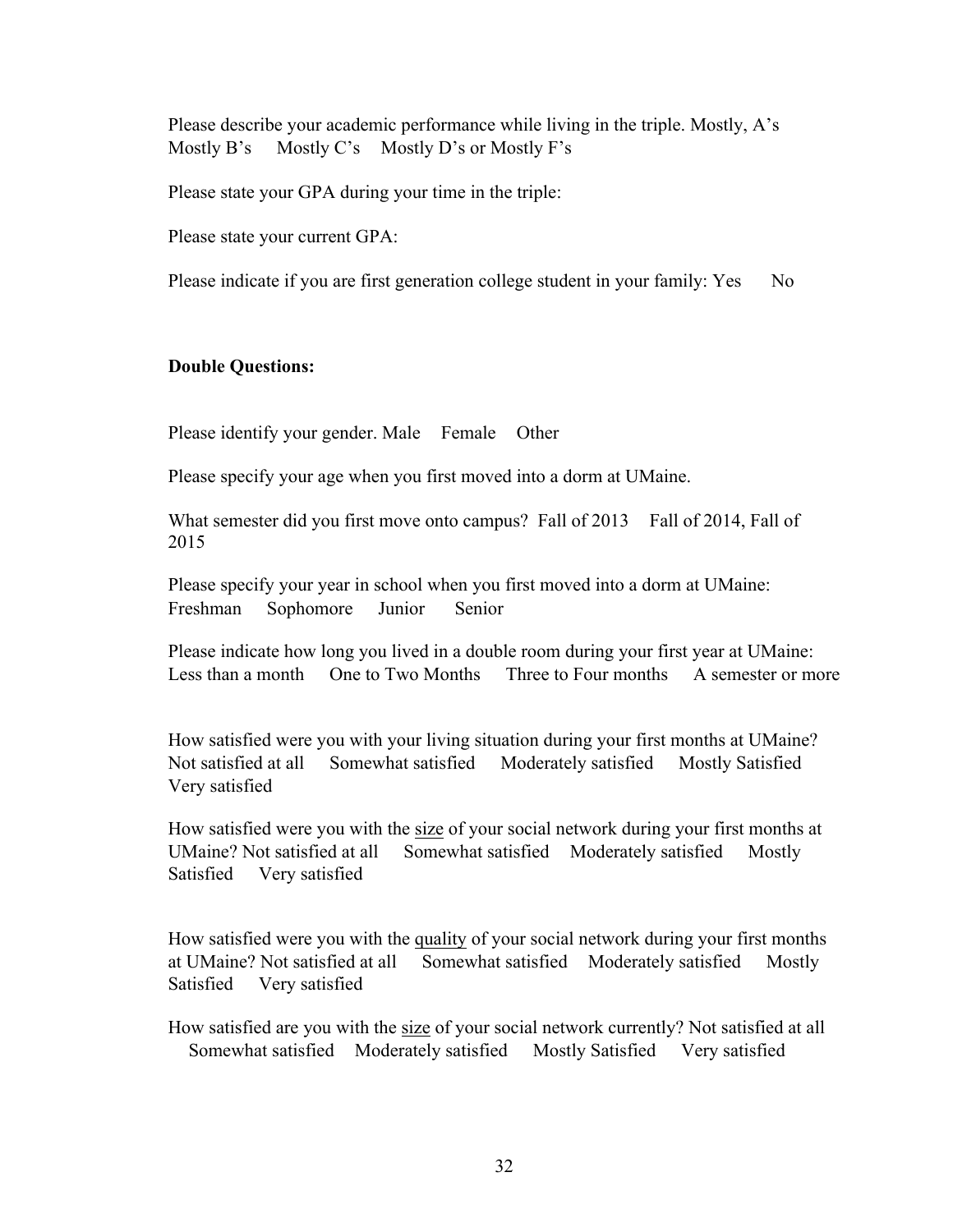How satisfied are you with the quality of your social network currently? Not satisfied at all Somewhat satisfied Moderately satisfied Mostly Satisfied Very satisfied

Please describe your academic performance while living in the double during your first<br>months at UMaine. Mostly, A's Mostly B's Mostly C's Mostly D's or Mostly F' Mostly  $C$ 's Mostly D's or Mostly F's

Please state your GPA during your time in the double during your first months at UMaine:

Please state your current GPA:

Please indicate if you are first generation college student in your family: Yes No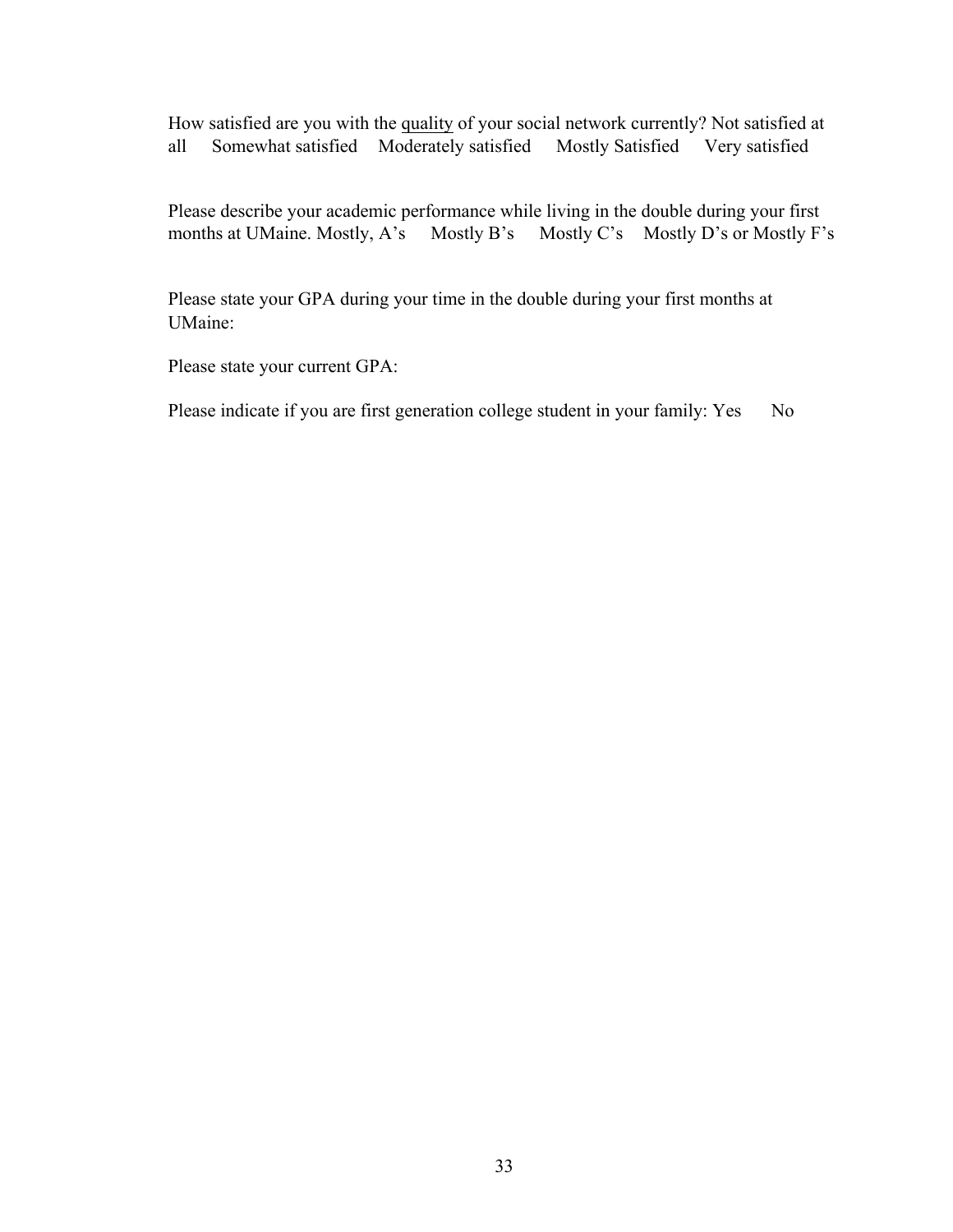## **Appendix II:**

## **Beck Depression Inventory- II (BDI)**

For this questionnaire, please respond regarding your feelings **during your first months** at the University of Maine. We are interested in how you were feeling when you were adjusting to dorm life. This survey contains 20 questions that will ask you on a scale of 0 to 3, how you felt emotionally during your time in your living situation. Some of the questions have topics that are very personal and if you feel uncomfortable answering, feel free to skip one and move on to the next.

- 1. Sadness
- 0 I did not feel sad.
- 1 I felt sad most of the time.
- 2 I was sad all the time.
- 3 I was so sad or unhappy that I couldn't stand it.
- 2. Pessimism
- 0 I was not discouraged about my future.
- 1 I felt more discouraged about my future than I used to be.
- 2 I did not expect things to work out for me.
- 3 I felt my future is hopeless and was only going to get worse.
- 3. Past Failure
- 0 I did not feel like a failure.
- 1 I have failed more than I should have.
- 2 As I looked back, I saw a lot of failures.
- 3 I felt I was a total failure as a person.
- 4. Loss of Pleasure
- 0 I got as much pleasure as I ever did from the things I enjoyed.
- 1 I didn't enjoy things as much as I used to.
- 2 I got very little pleasure from the things I used to enjoy.
- 3 I couldn't get any pleasure from the things I used to enjoy.
- 5. Guilty Feelings
- 0 I didn't feel particularly guilty.
- 1 I felt guilty over many things I have done or should have done.
- 2 I felt quite guilty most of the time.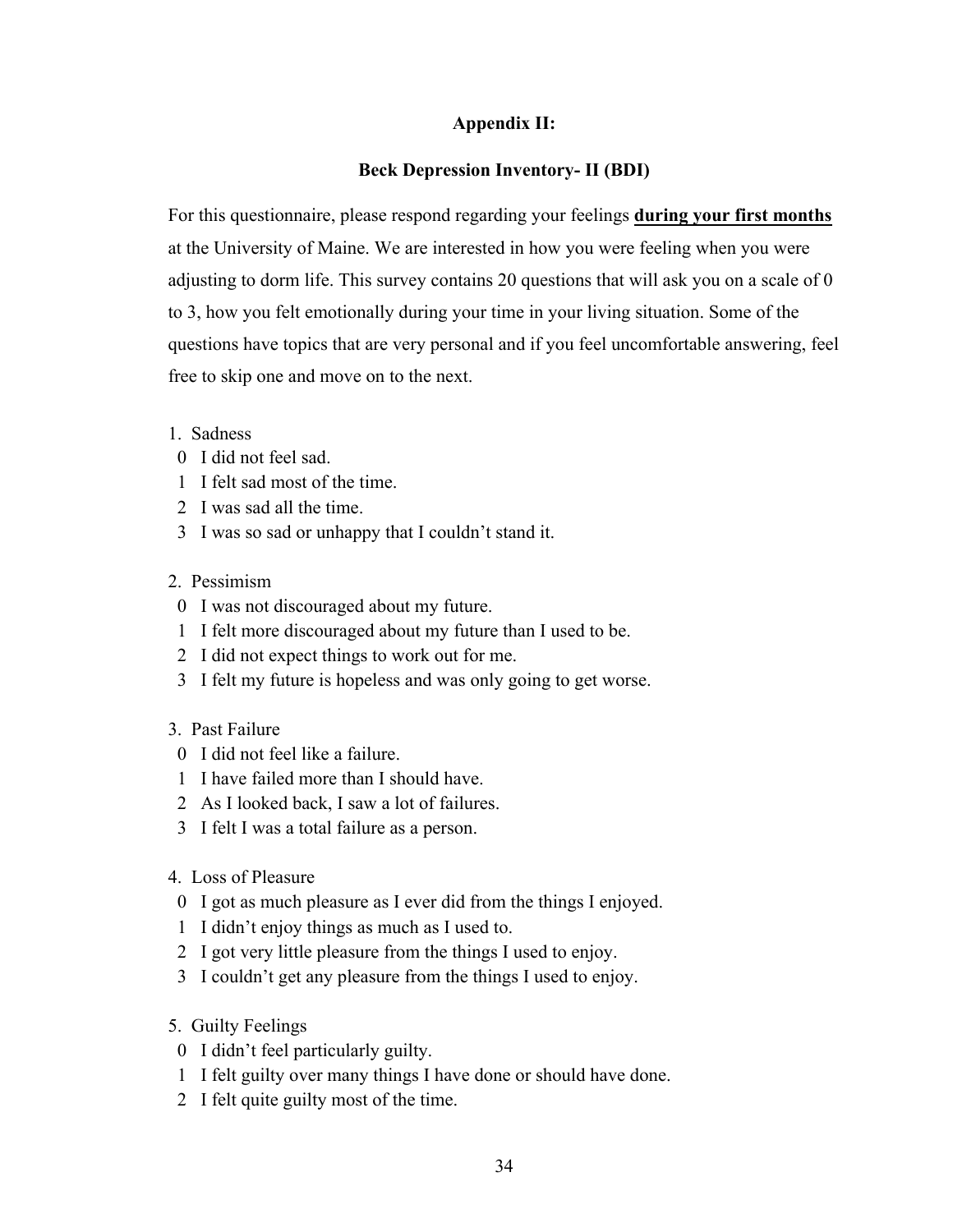- 3 I felt guilty all of the time.
- 6. Punishment Feelings
- 0 I didn't feel I was being punished.
- 1 I felt I may be punished.
- 2 I expected to be punished.
- 3 I felt I was being punished.
- 7. Self-Dislike
- 0 I felt the same about myself as ever.
- 1 I had lost confidence in myself.
- 2 I was disappointed in myself.
- 3 I disliked myself.
- 8. Self-Criticalness
- 0 I didn't criticize or blame myself more than usual.
- 1 I was more critical of myself than I used to be.
- 2 I criticized myself for all of my faults.
- 3 I blamed myself for everything bad that happened.
- 9. Crying
- 0 I didn't cry any more than I used to.
- 1 I cried more than I used to.
- 2 I cried over every little thing.
- 3 I felt like crying, but I couldn't.
- 10. Agitation
- 0 I was no more restless or wound up than usual.
- 1 I felt more restless or wound up than usual.
- 2 I was so restless or agitated that it's hard to stay still.
- 3 I was so restless or agitated that I had to keep moving or doing something.
- 11. Loss of Interest
- 0 I had not lost interest in other people or activities.
- 1 I was less interested in other people or things than before.
- 2 I had lost most of my interest in other people or things.
- 3 It was hard to get interested in anything.
- 12. Indecisiveness
- 0 I made decisions about as well as ever.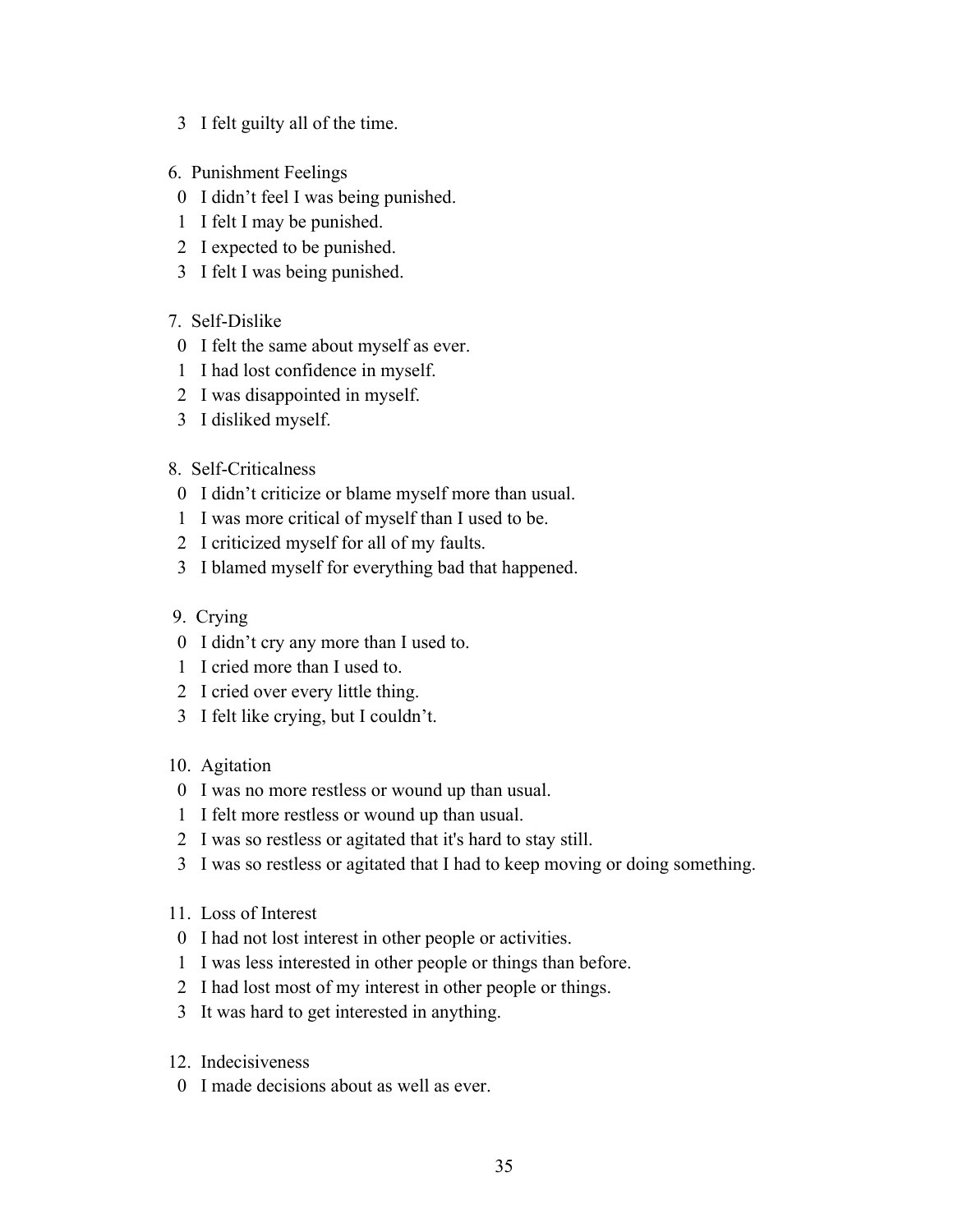- 1 I found it more difficult to make decisions than usual.
- 2 I had much greater difficulty in making decisions than I used to.
- 3 I had trouble making any decisions.
- 13. Worthlessness
- 0 I did not feel I am worthless.
- 1 I didn't consider myself as worthwhile and useful as I used to.
- 2 I felt more worthless as compared to other people.
- 3 I felt utterly worthless
- 14. Loss of Energy
- 0 I had as much energy as ever.
- 1 I had less energy than I used to have.
- 2 I didn't have enough energy to do very much.
- 3 I didn't have enough energy to do anything.
- 15. Changes in Sleeping Pattern
- 0 I had not experienced any change in my sleeping pattern.
- 1a I slept somewhat more than usual.
- 1b I slept somewhat less than usual.
- 2a I slept a lot more than usual.
- 2b I slept a lot less than usual
- 3a I slept most of the day.
- 3b I woke up 1-2 hours early and couldn't get back to sleep.
- 16. Irritability
- 0 I was no more irritable than usual.
- 1 I was more irritable than usual.
- 2 I was much more irritable than usual.
- 3 I was irritable all the time.
- 17. Changes in Appetite
- 0 I had not experienced any change in my appetite.
- 1a My appetite was somewhat less than usual.
- 1b My appetite was somewhat greater than usual.
- 2a My appetite was much less than before.
- 2b My appetite was much greater than usual.
- 3a I had no appetite at all.
- 3b I craved food all the time.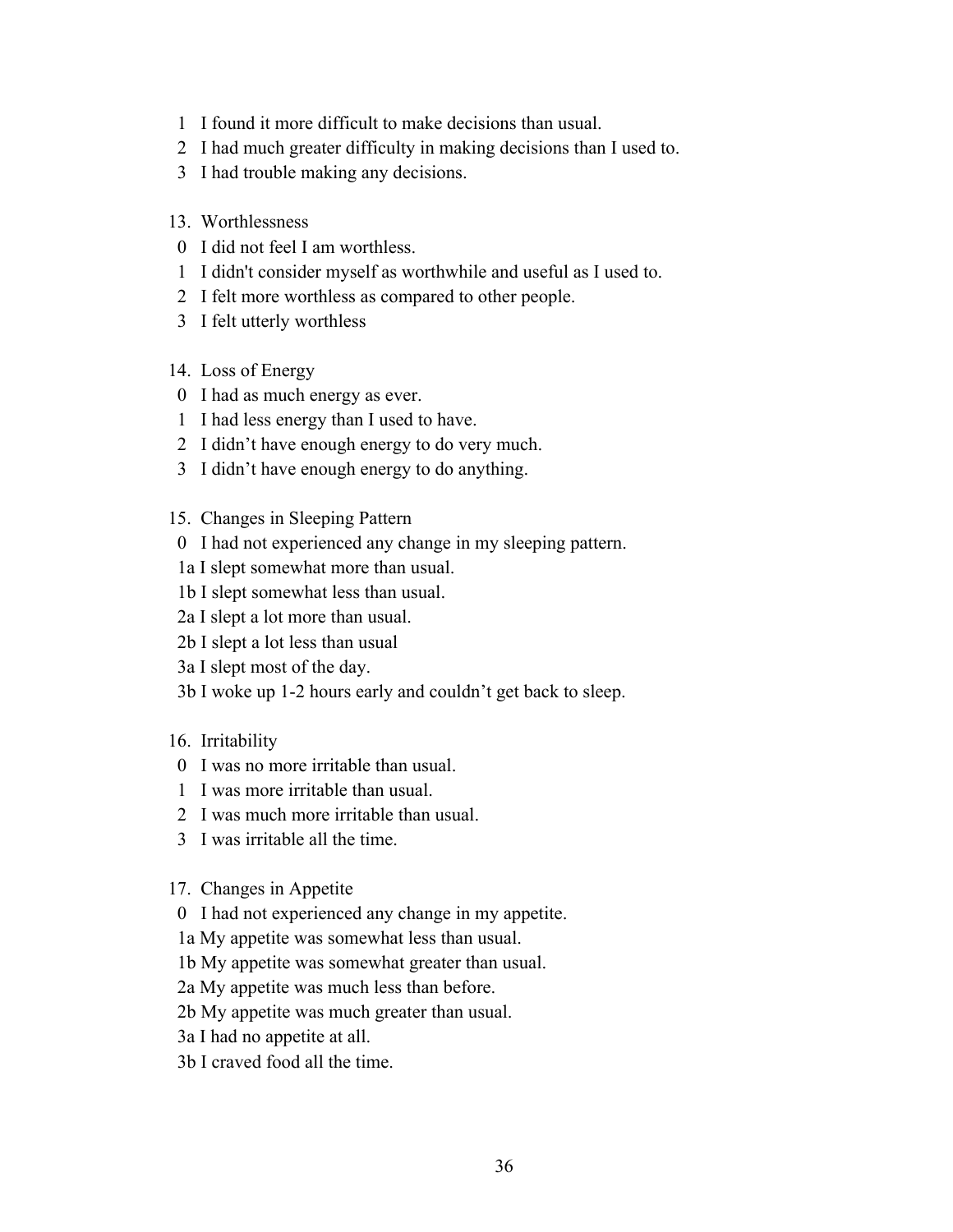- 18. Concentration Difficulty
- 0 I could concentrate as well as ever.
- 1 I couldn't concentrate as well as usual.
- 2 It was hard to keep my mind on anything for very long.
- 3 I found I couldn't concentrate on anything.
- 19. Tiredness or Fatigue
- 0 I was no more tired or fatigued than usual.
- 1 I was more tired or fatigued more easily than usual.
- 2 I was too tired or fatigued to do a lot of the things I used to do.
- 3 I was too tired or fatigued to do most of the things I used to do.
- 20. Loss of Interest in Sex
- 0 I had not noticed any recent change in my interest in sex.
- 1 I was less interested in sex than I used to be.
- 2 I was much less interested in sex now.
- 3 I had lost interest in sex completely.

Citation: Beck, A.T., Steer, R.A., & Brown, G.K. (1996). Manual for the Beck Depression Inventory-II. San Antonio, TX: Psychological Corporation.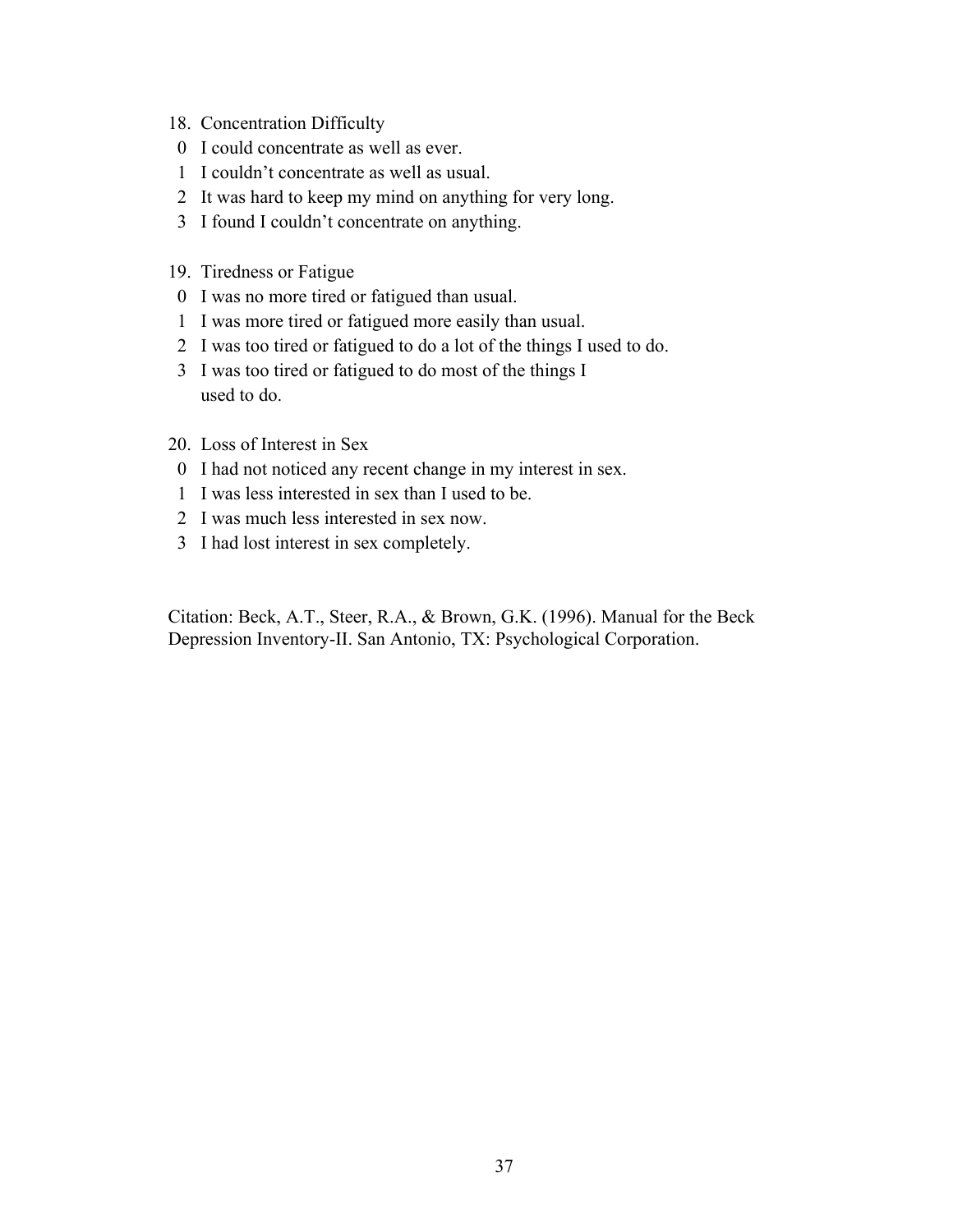## **Appendix III:**

## **Beck Anxiety Inventory (BAI)**

For this questionnaire, please respond regarding your feelings **during your first months** at the University of Maine. We are interested in how you were feeling when you were adjusting to dorm life. Below is a list of common symptoms of anxiety. Please carefully read each item in the list and indicate how much you were bothered by that symptom in your first months at UMaine.

|                            | Not At All | Mildly but it<br>didn't bother<br>me much | Moderately - it<br>wasn't pleasant at<br>times | Severely $-$ it<br>bothered me a<br>lot |
|----------------------------|------------|-------------------------------------------|------------------------------------------------|-----------------------------------------|
| 1. Numbness or tingling    | $\Box$     | $\Box$                                    | $\Box$                                         | $\Box$                                  |
| 2. Feeling hot             | $\Box$     | $\Box$                                    | $\Box$                                         | $\Box$                                  |
| 3. Wobbliness in legs      | $\Box$     | $\Box$                                    | $\Box$                                         | $\Box$                                  |
| 4. Unable to relax         | $\Box$     | $\Box$                                    | $\Box$                                         | $\Box$                                  |
| 5. Fear of worst happening | $\Box$     | $\Box$                                    | $\Box$                                         | $\Box$                                  |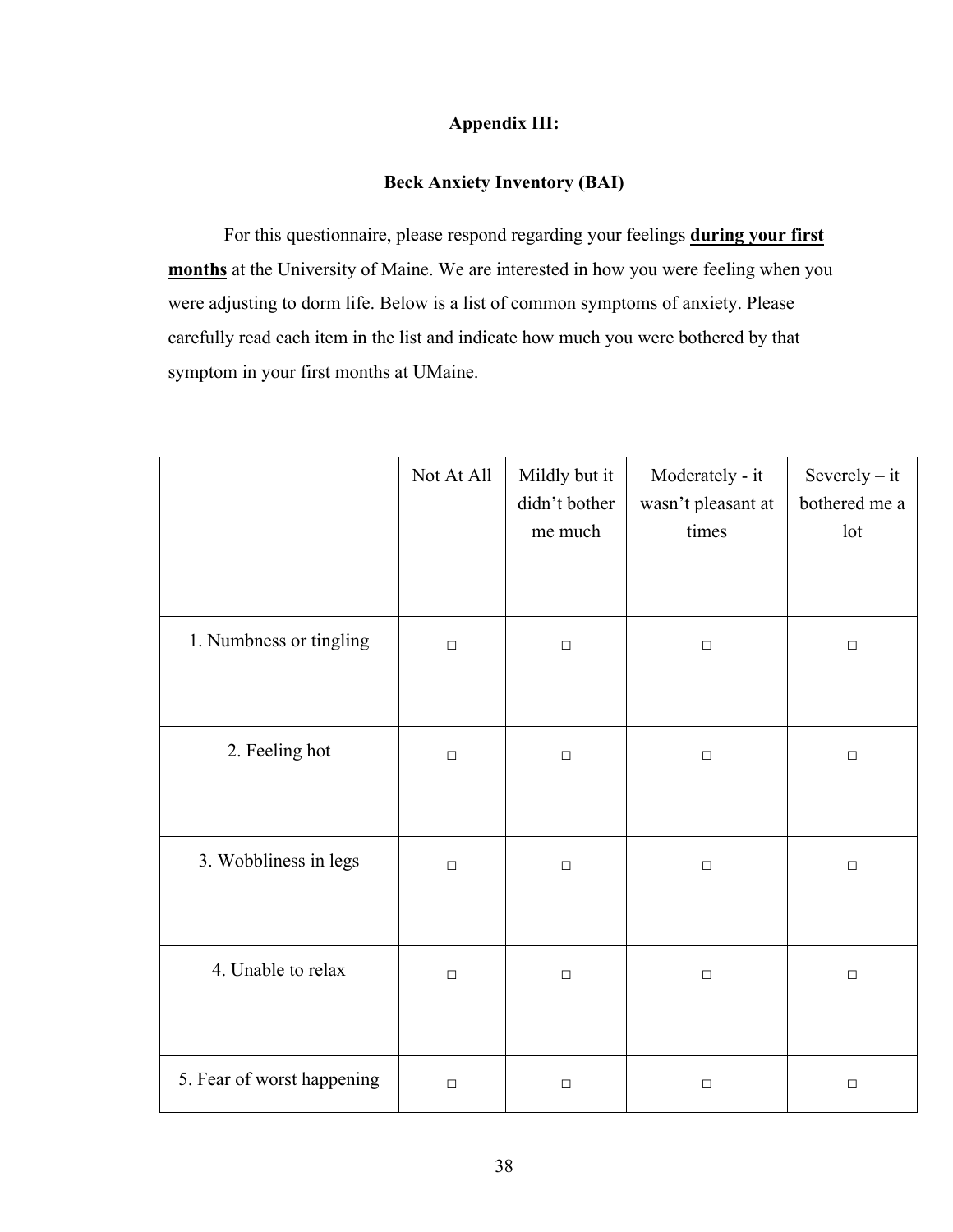| 6. Dizzy or lightheaded    | $\Box$ | $\Box$ | $\Box$ | $\Box$           |
|----------------------------|--------|--------|--------|------------------|
| 7. Heart pounding/racing   | $\Box$ | $\Box$ | $\Box$ | $\Box$           |
| 8. Unsteady                | $\Box$ | $\Box$ | $\Box$ | $\Box$           |
| 9. Terrified or afraid     | $\Box$ | $\Box$ | $\Box$ | $\Box$           |
| 10. Feeling of choking     | $\Box$ | $\Box$ | $\Box$ | $\hfill \square$ |
| 11. Hands trembling        | $\Box$ | $\Box$ | $\Box$ | $\Box$           |
| 12. Shaky / unsteady       | $\Box$ | $\Box$ | $\Box$ | $\Box$           |
| 13. Fear of losing control | $\Box$ | $\Box$ | $\Box$ | $\Box$           |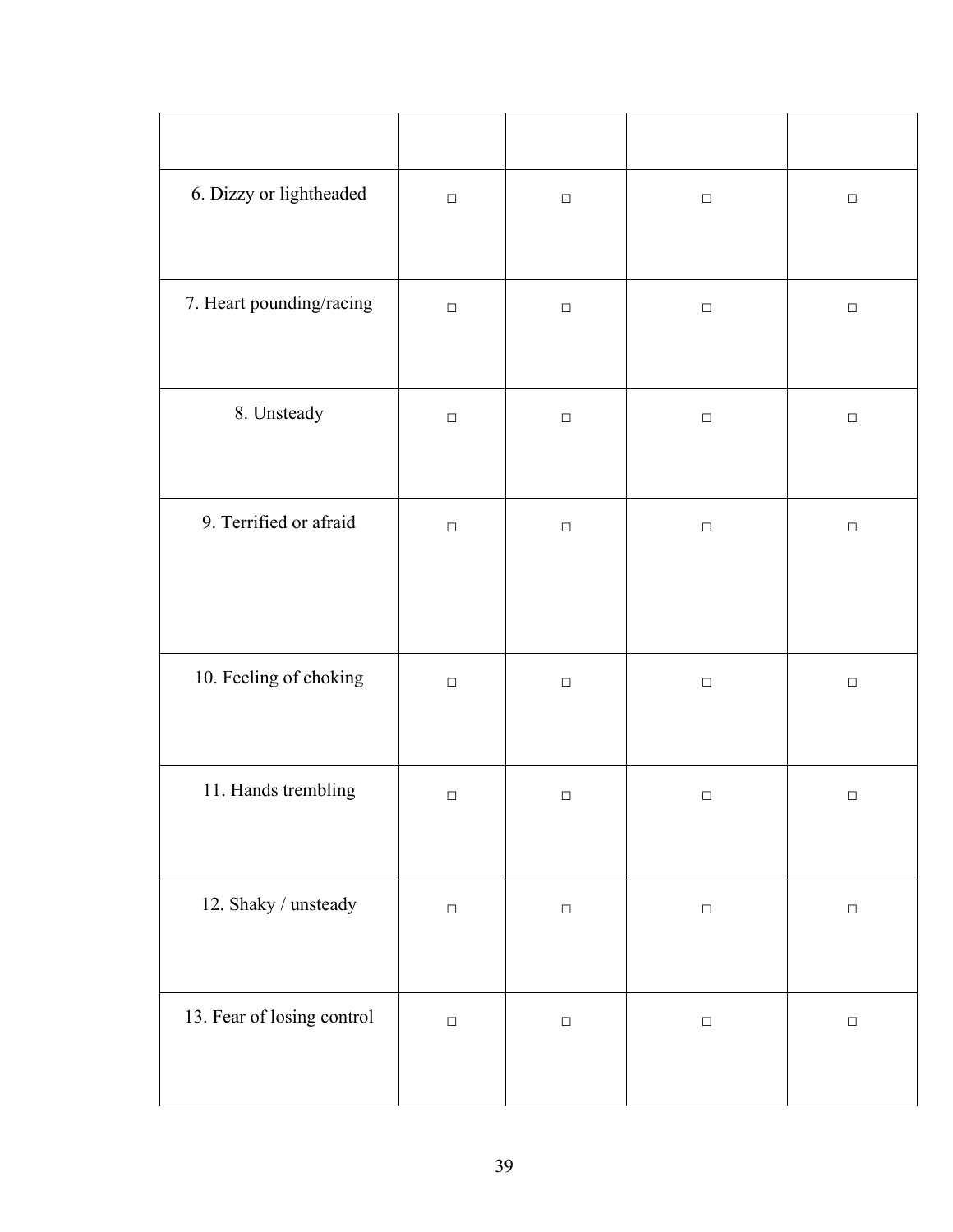| 14. Difficulty in breathing | $\Box$ | $\Box$ | $\Box$ | $\Box$ |
|-----------------------------|--------|--------|--------|--------|
| 15. Fear of dying           | $\Box$ | $\Box$ | $\Box$ | $\Box$ |
| 16. Scared<br>17. Nervous   | $\Box$ | $\Box$ | $\Box$ | $\Box$ |
| 18. Indigestion             | $\Box$ | $\Box$ | $\Box$ | $\Box$ |
| 19. Faint / lightheaded     | $\Box$ | $\Box$ | $\Box$ | $\Box$ |
| 20. Face flushed            | $\Box$ | $\Box$ | $\Box$ | $\Box$ |
| 21. Hot/cold sweats         | $\Box$ | $\Box$ | $\Box$ | $\Box$ |

Citation: Beck, A. T., Epstein, N., Brown, G., Steer, R. A. (1988). An inventory for measuring clinical anxiety: Psychometric properties. Journal of Consulting and Clinical Psychology, 56, 893-897.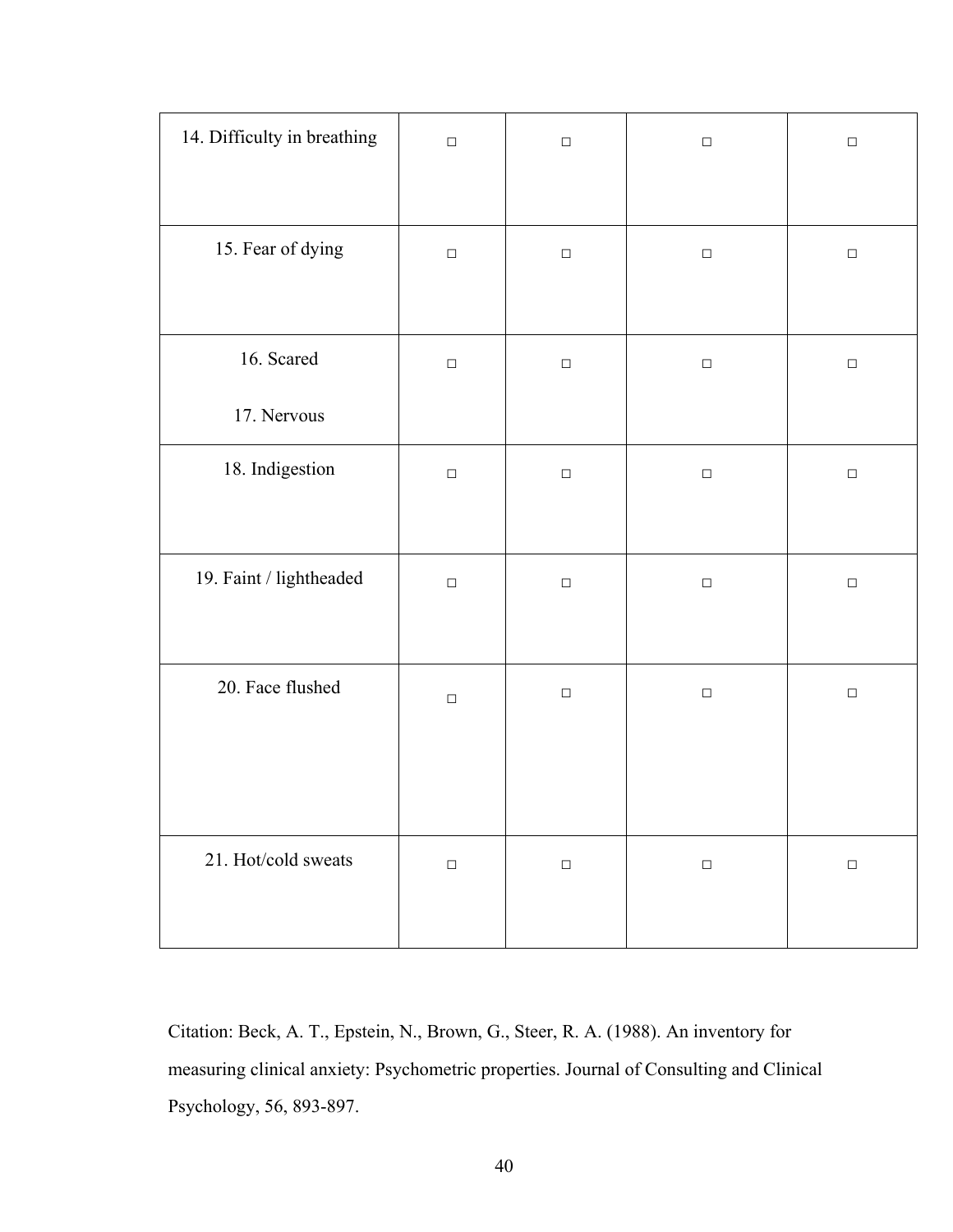#### **Appendix IV:**

## **The Network of Relationships Inventory: Social Provision Version – Triple Version Roommate 1**

In this survey, you are asked to answer questions that will ask you to describe the relationship you had with each of your roommates while you were living in a triple. Please choose one roommate as Roommate 1, and the other as Roommate 2. If you prefer not to answer a particular question, feel free to skip it and move on to the next.

#### **1. How much free time did you spend with Roommate 1?**

| Little or none |  | Somewhat Very Much Extremely Much The most |  |
|----------------|--|--------------------------------------------|--|

#### **2. How much do you and Roommate 1 get upset with or mad at each other?**

| Little or none |  | Somewhat Very Much Extremely Much The most |  |
|----------------|--|--------------------------------------------|--|

## **3. How much did Roommate 1 teach you how to do things that you didn't know?**

1 ----------------------- 2 ----------------------- 3 ----------------------- 4 ----------------------- 5 Little or none Somewhat Very Much Extremely Much The most

#### **4. How much did you and Roommate 1 get on each other's nerves?**

1 ----------------------- 2 ----------------------- 3 ----------------------- 4 ----------------------- 5 Little or none Somewhat Very Much Extremely Much The most

#### **5. How much did you talk about everything with Roommate 1?**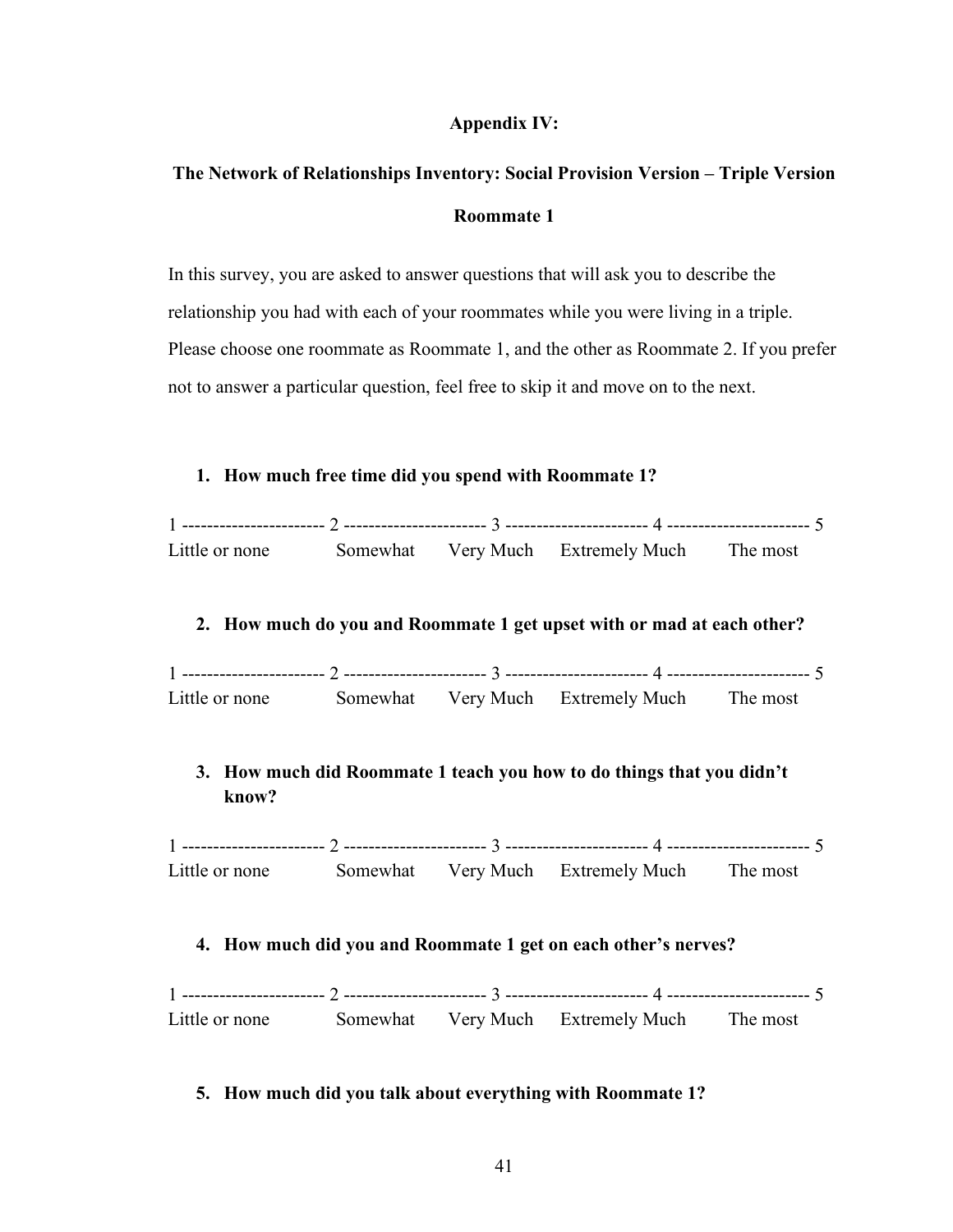| Little or none                                                 |  |  | Somewhat Very Much Extremely Much The most                                |          |  |  |  |
|----------------------------------------------------------------|--|--|---------------------------------------------------------------------------|----------|--|--|--|
| her/himself?                                                   |  |  | 6. How much did you help Roommate 1 with things she/he couldn't do by     |          |  |  |  |
|                                                                |  |  |                                                                           |          |  |  |  |
|                                                                |  |  | Little or none Somewhat Very Much Extremely Much The most                 |          |  |  |  |
| 7. How much did Roommate 1 like you?                           |  |  |                                                                           |          |  |  |  |
|                                                                |  |  |                                                                           |          |  |  |  |
|                                                                |  |  | Little or none Somewhat Very Much Extremely Much The most                 |          |  |  |  |
|                                                                |  |  | 8. How much did Roommate 1 treat you like you were admired and respected? |          |  |  |  |
|                                                                |  |  |                                                                           |          |  |  |  |
|                                                                |  |  | Little or none Somewhat Very Much Extremely Much The most                 |          |  |  |  |
|                                                                |  |  | 9. Who told the other person what to do more often, you or Roommate 1?    |          |  |  |  |
| always do                                                      |  |  | S/he always does S/he often does About the same I often do I              |          |  |  |  |
|                                                                |  |  | 10. How sure are you that this relationship will last no matter what?     |          |  |  |  |
|                                                                |  |  |                                                                           |          |  |  |  |
| Little or none                                                 |  |  | Somewhat Very Much Extremely Much The most                                |          |  |  |  |
| 11. How much did you play around and have fun with Roommate 1? |  |  |                                                                           |          |  |  |  |
|                                                                |  |  |                                                                           |          |  |  |  |
| Little or none                                                 |  |  | Somewhat Very Much Extremely Much                                         | The most |  |  |  |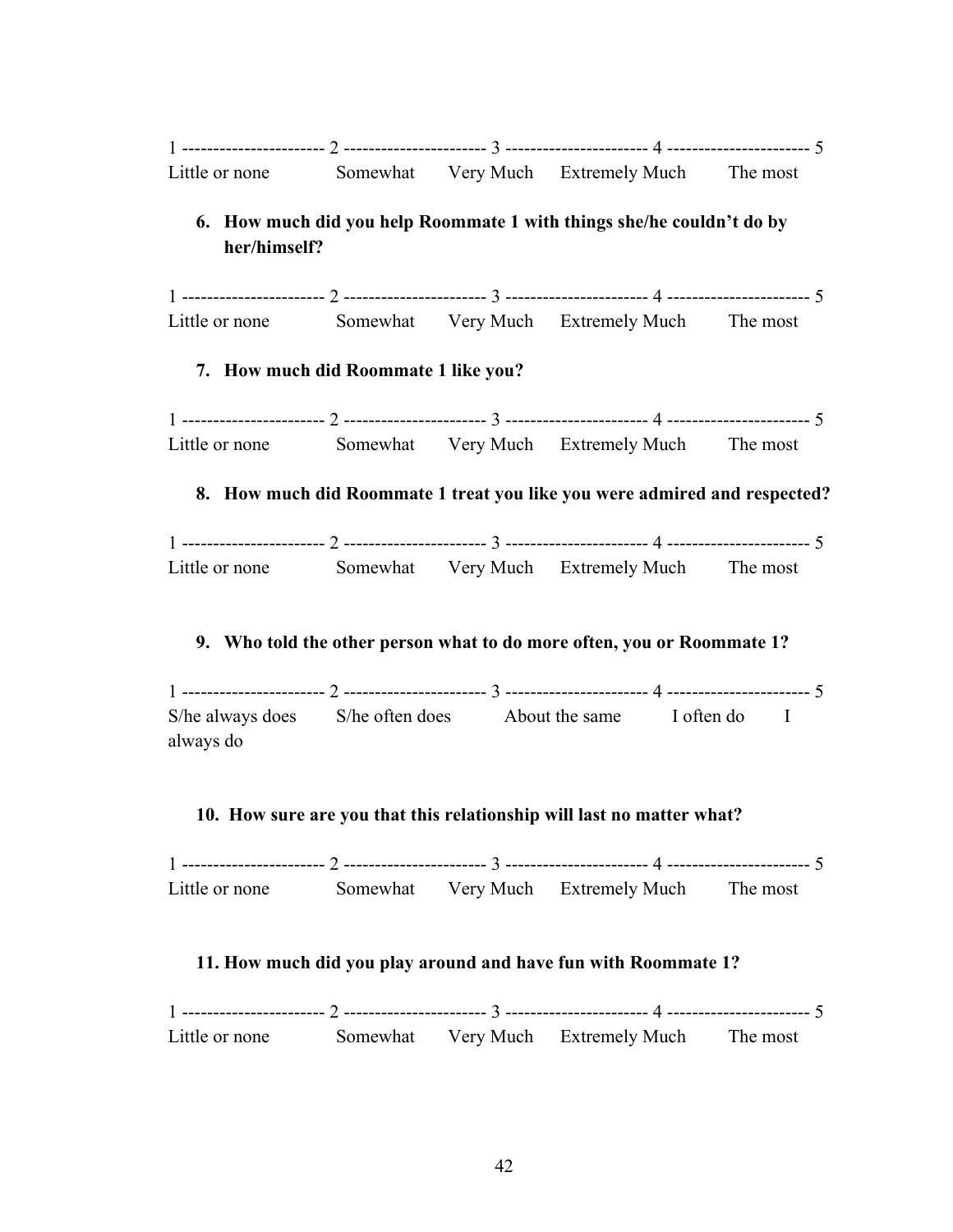# **12. How much did you and Roommate 1 disagree and quarrel?** 1 ----------------------- 2 ----------------------- 3 ----------------------- 4 ----------------------- 5 Little or none Somewhat Very Much Extremely Much The most **13. How much did Roommate 1 help you figure out or fix things?**  1 ----------------------- 2 ----------------------- 3 ----------------------- 4 ----------------------- 5 Little or none Somewhat Very Much Extremely Much The most **14. How much did you and Roommate 1 get annoyed with each other's behavior?** 1 ----------------------- 2 ----------------------- 3 ----------------------- 4 ----------------------- 5 Little or none Somewhat Very Much Extremely Much The most **15. How much did you share your secrets and private feelings with Roommate 1?** 1 ----------------------- 2 ----------------------- 3 ----------------------- 4 ----------------------- 5 Little or none Somewhat Very Much Extremely Much The most **16. How much did you protect and look out for Roommate 1?** 1 ----------------------- 2 ----------------------- 3 ----------------------- 4 ----------------------- 5 Little or none Somewhat Very Much Extremely Much The most **17. How much did Roommate 1 really care about you?** 1 ----------------------- 2 ----------------------- 3 ----------------------- 4 ----------------------- 5 Little or none Somewhat Very Much Extremely Much The most **18. How much did Roommate 1 treat you like you were good at many things?**  1 ----------------------- 2 ----------------------- 3 ----------------------- 4 ----------------------- 5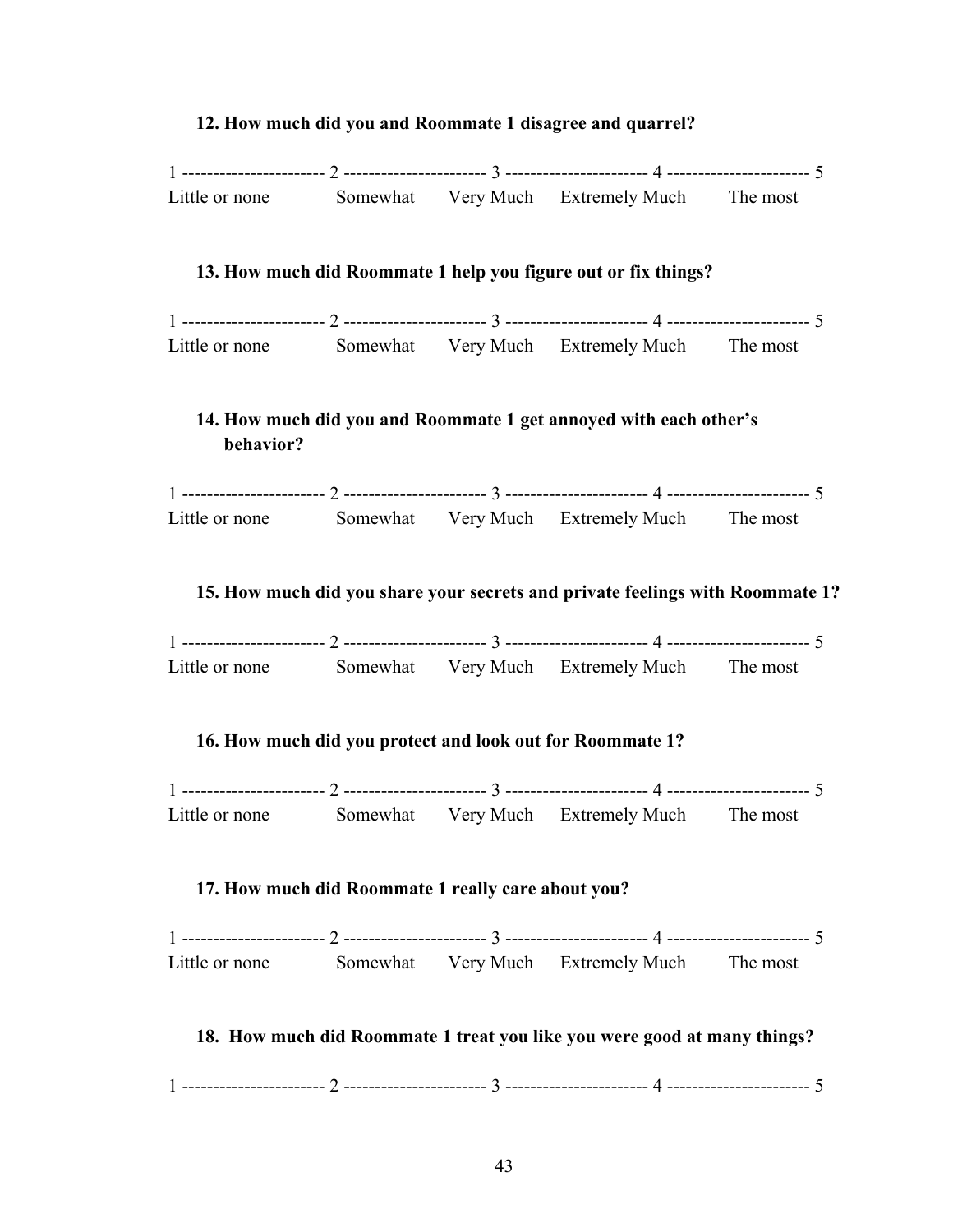Little or none Somewhat Very Much Extremely Much The most

## **19. Between you and Roommate 1, who tended to be the BOSS in this relationship?**

1 ----------------------- 2 ----------------------- 3 ----------------------- 4 ----------------------- 5 S/he always does S/he often does About the same I often do I always do

## **20. How sure are you that your relationship with Roommate 1 will last in spite of fights?**

1 ----------------------- 2 ----------------------- 3 ----------------------- 4 ----------------------- 5 Little or none Somewhat Very Much Extremely Much The most

## **21. How much did you go places and do enjoyable things with Roommate 1?**

| Little or none | Somewhat | Very Much Extremely Much | The most |
|----------------|----------|--------------------------|----------|

## **22. How much did you and Roommate 1 argue with each other?**

1 ----------------------- 2 ----------------------- 3 ----------------------- 4 ----------------------- 5 Little or none Somewhat Very Much Extremely Much The most

## **23. How much did Roommate 1 help you when you need to get something done?**

1 ----------------------- 2 ----------------------- 3 ----------------------- 4 ----------------------- 5 Little or none Somewhat Very Much Extremely Much The most

#### **24. How much did you and Roommate 1 hassle or nag one another?**

| Little or none |  | Somewhat Very Much Extremely Much | The most |
|----------------|--|-----------------------------------|----------|

## **25. How much did you talk to Roommate 1 about things that you didn't want others to know?**

1 ----------------------- 2 ----------------------- 3 ----------------------- 4 ----------------------- 5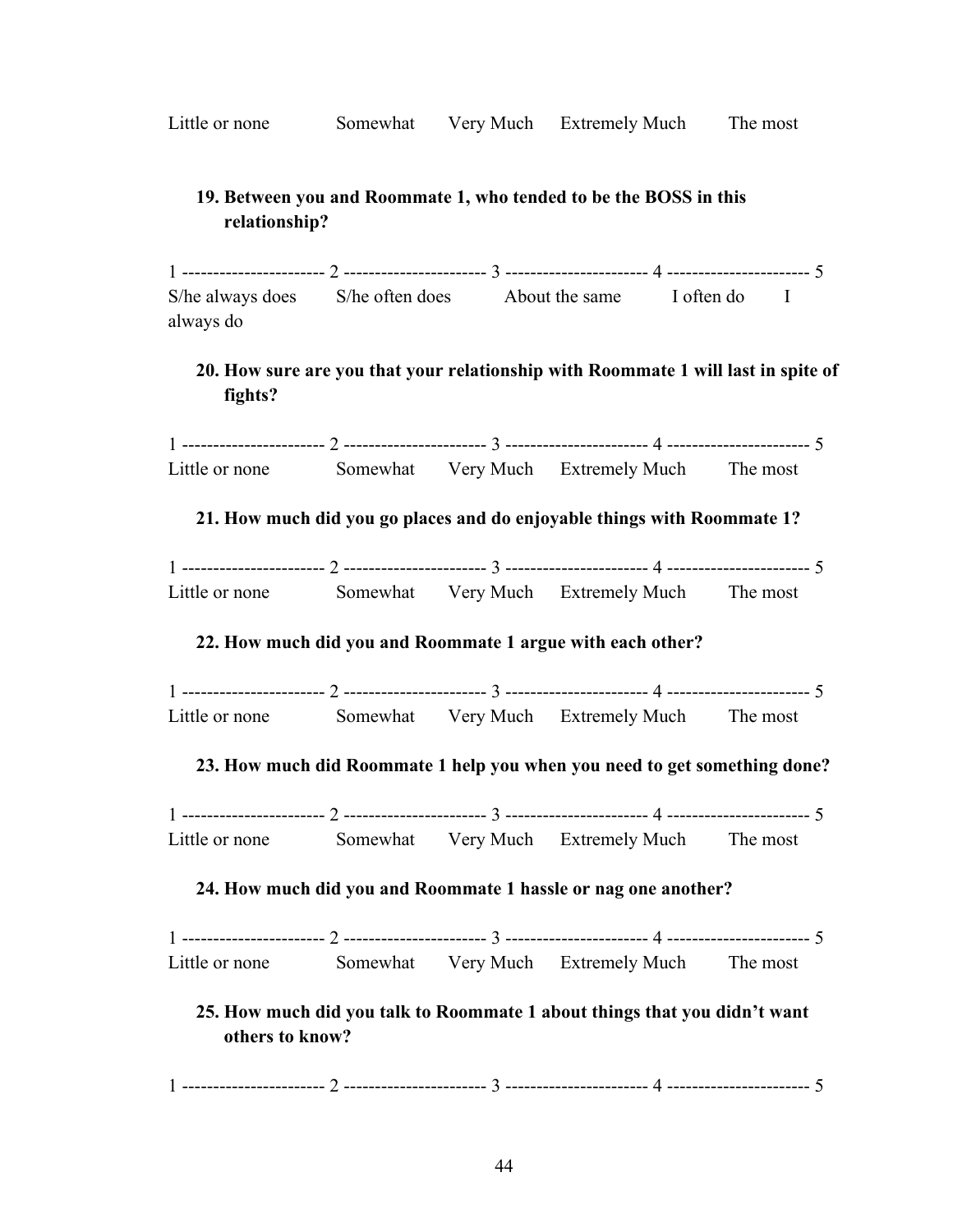| Little or none                                                                                         |                                                                   |  | Somewhat Very Much Extremely Much The most |                                                                                |  |  |  |  |
|--------------------------------------------------------------------------------------------------------|-------------------------------------------------------------------|--|--------------------------------------------|--------------------------------------------------------------------------------|--|--|--|--|
|                                                                                                        | 26. How much did you take care of Roommate 1?                     |  |                                            |                                                                                |  |  |  |  |
|                                                                                                        |                                                                   |  |                                            |                                                                                |  |  |  |  |
| Little or none Somewhat Very Much Extremely Much                                                       |                                                                   |  |                                            | The most                                                                       |  |  |  |  |
| you?                                                                                                   |                                                                   |  |                                            | 27. How much did Roommate 1 have a strong feeling of affection (liking) toward |  |  |  |  |
|                                                                                                        |                                                                   |  |                                            |                                                                                |  |  |  |  |
| Little or none Somewhat Very Much Extremely Much The most                                              |                                                                   |  |                                            |                                                                                |  |  |  |  |
|                                                                                                        | 28. How much did Roommate 1 like or approve of the things you do? |  |                                            |                                                                                |  |  |  |  |
|                                                                                                        |                                                                   |  |                                            |                                                                                |  |  |  |  |
| Little or none                                                                                         |                                                                   |  | Somewhat Very Much Extremely Much The most |                                                                                |  |  |  |  |
| 29. In your relationship with Roommate 1, who tended to take charge and decide<br>what should be done? |                                                                   |  |                                            |                                                                                |  |  |  |  |
|                                                                                                        |                                                                   |  |                                            |                                                                                |  |  |  |  |
| S/he always does S/he often does About the same I often do I<br>always do                              |                                                                   |  |                                            |                                                                                |  |  |  |  |
| 30. How sure are you that your relationship with Roommate 1 will continue in<br>the years to come?     |                                                                   |  |                                            |                                                                                |  |  |  |  |
|                                                                                                        |                                                                   |  |                                            |                                                                                |  |  |  |  |

1 ----------------------- 2 ----------------------- 3 ----------------------- 4 ----------------------- 5 Little or none Somewhat Very Much Extremely Much The most

# **The Network of Relationships Inventory: Social Provision Version – Triple Version Roommate 2**

Please answer the same questions as above, but now regarding your relationship with Roommate 2. If you prefer not to answer a particular question, feel free to skip it and move on to the next.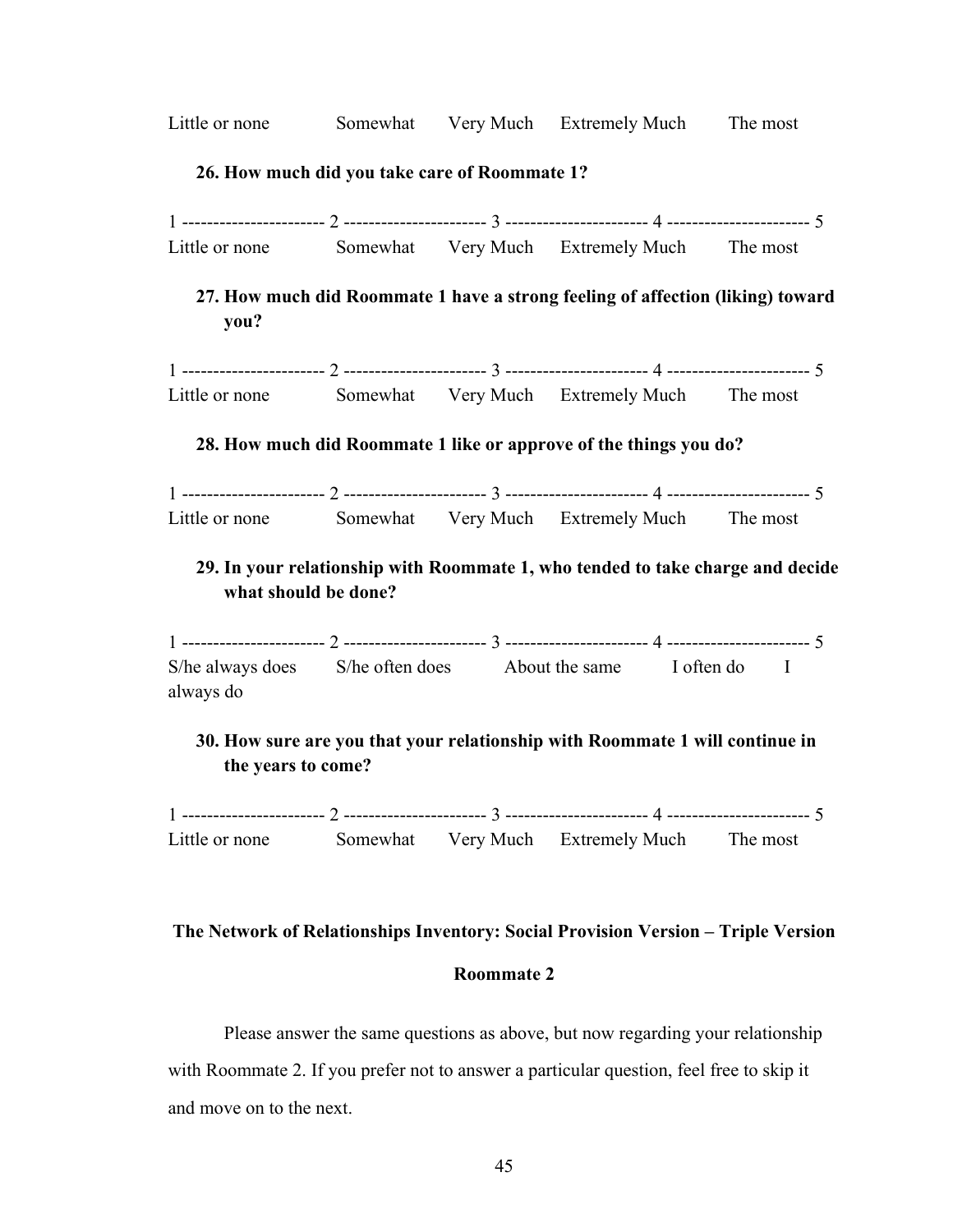#### **1. How much free time did you spend with Roommate 2?**

| Little or none | Somewhat | Very Much Extremely Much | The most |
|----------------|----------|--------------------------|----------|

#### **2. How much do you and Roommate 2 get upset with or mad at each other?**

|                |          | ------    |                       |          |
|----------------|----------|-----------|-----------------------|----------|
| Little or none | Somewhat | Very Much | <b>Extremely Much</b> | I he mos |

## **3. How much did Roommate 2 teach you how to do things that you didn't know?**

| Little or none | Somewhat | Very Much | <b>Extremely Much</b> | I he most |
|----------------|----------|-----------|-----------------------|-----------|

#### **4. How much did you and Roommate 2 get on each other's nerves?**

| Little or none | Somewhat | Very Much | <b>Extremely Much</b> | The most |
|----------------|----------|-----------|-----------------------|----------|

#### **5. How much did you talk about everything with Roommate 2?**

1 ----------------------- 2 ----------------------- 3 ----------------------- 4 ----------------------- 5 Little or none Somewhat Very Much Extremely Much The most

## **6. How much did you help Roommate 2 with things she/he couldn't do by her/himself?**

1 ----------------------- 2 ----------------------- 3 ----------------------- 4 ----------------------- 5 Little or none Somewhat Very Much Extremely Much The most

#### **7. How much did Roommate 2 like you?**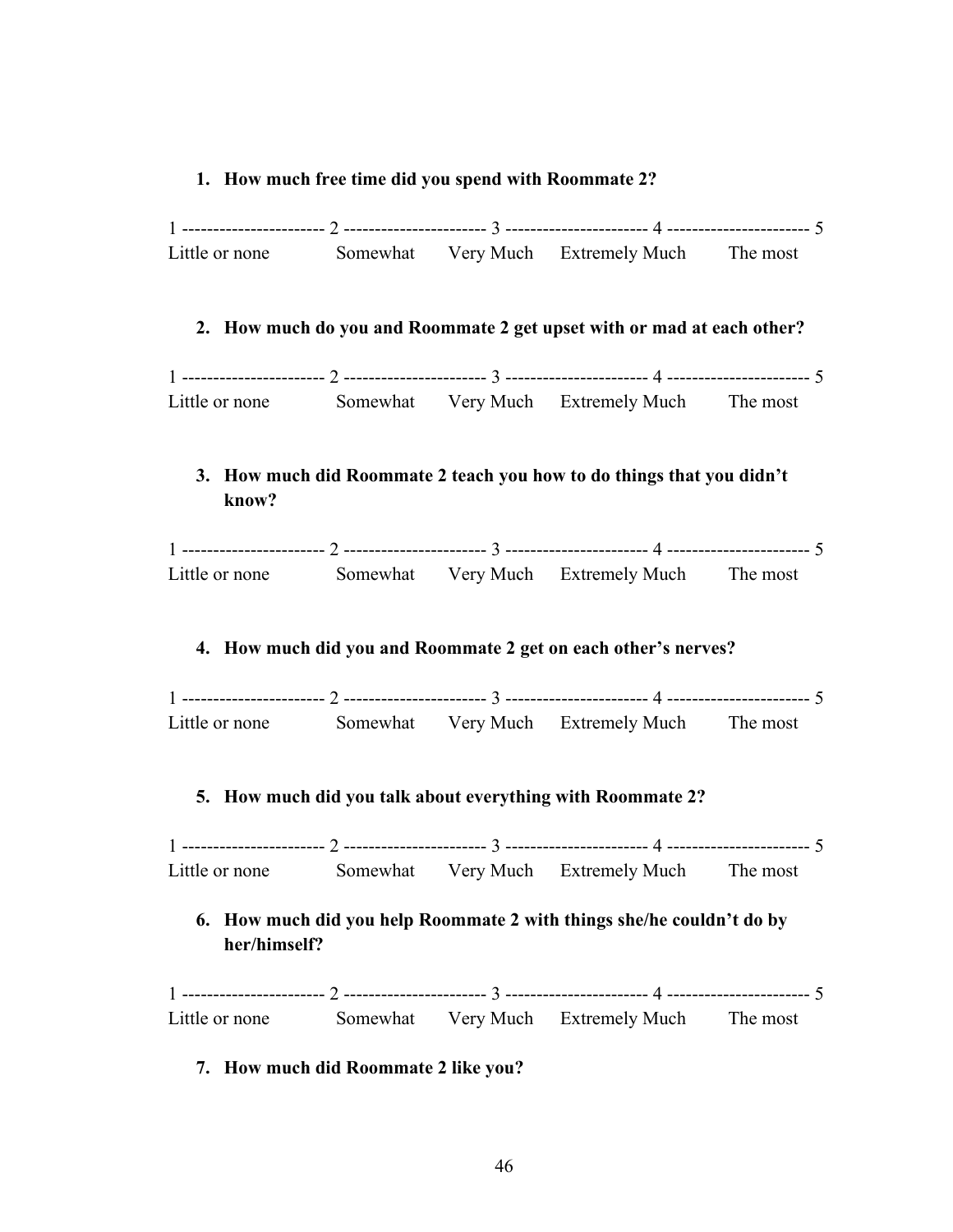|                |          | -----     |                       | ------ |
|----------------|----------|-----------|-----------------------|--------|
| Little or none | Somewhat | Verv Much | <b>Extremely Much</b> | he mos |

## **8. How much did Roommate 2 treat you like you were admired and respected?**

1 ----------------------- 2 ----------------------- 3 ----------------------- 4 ----------------------- 5 Little or none Somewhat Very Much Extremely Much The most

## **9. Who told the other person what to do more often, you or Roommate 2?**

1 ----------------------- 2 ----------------------- 3 ----------------------- 4 ----------------------- 5 S/he always does S/he often does About the same I often do I always do

## **10. How sure are you that this relationship will last no matter what?**

| Little or none | Somewhat | Very Much | <b>Extremely Much</b> | The most |
|----------------|----------|-----------|-----------------------|----------|

## **11. How much did you play around and have fun with Roommate 2?**

| Little or none | Somewhat | Very Much Extremely Much | The most |
|----------------|----------|--------------------------|----------|

## **12. How much did you and Roommate 2 disagree and quarrel?**

| Little or none |  | Somewhat Very Much Extremely Much | The most |
|----------------|--|-----------------------------------|----------|

## **13. How much did Roommate 2 help you figure out or fix things?**

| Little or none |  | Somewhat Very Much Extremely Much The most |  |
|----------------|--|--------------------------------------------|--|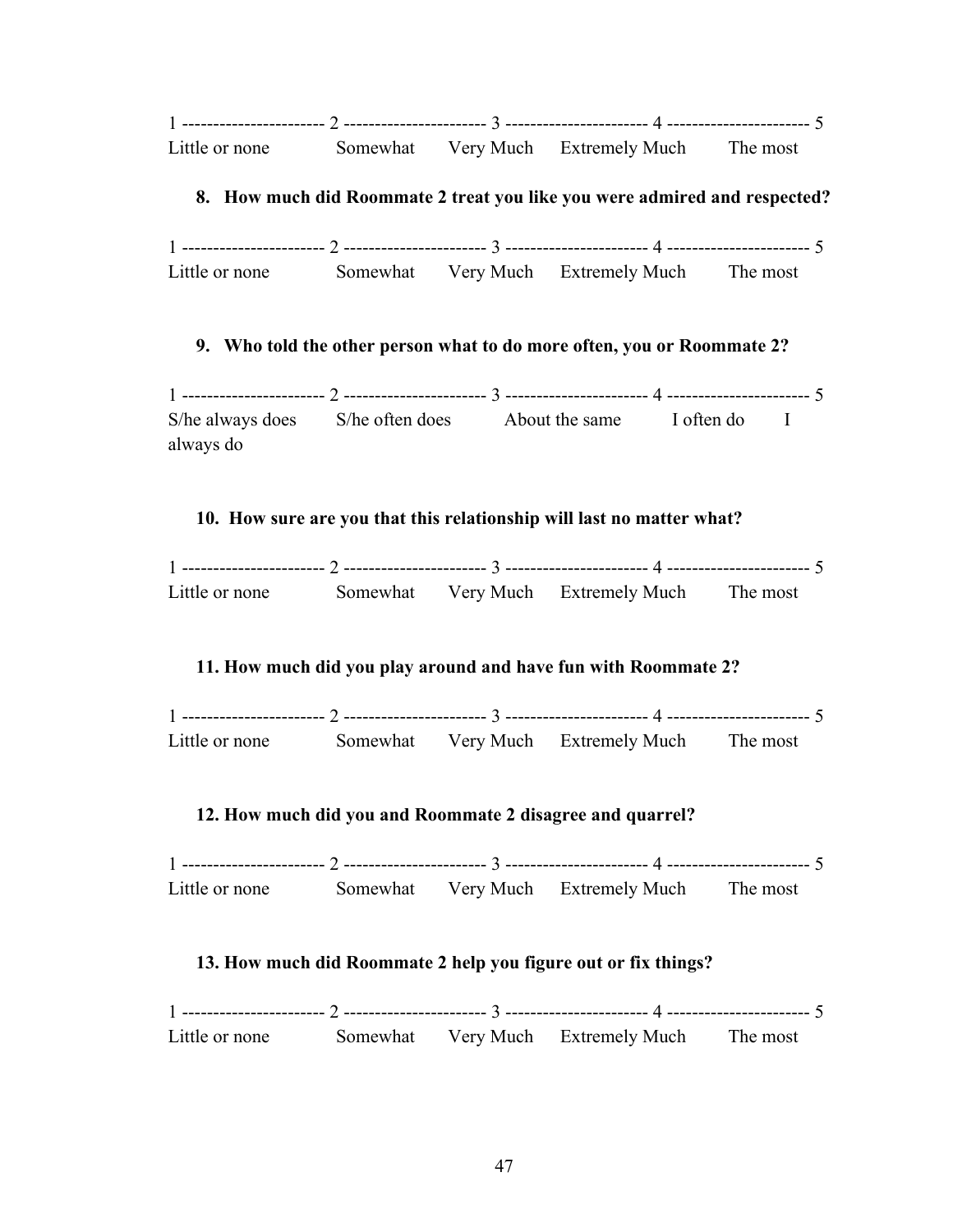## **14. How much did you and Roommate 2 get annoyed with each other's behavior?**



## **20. How sure are you that your relationship will last in spite of fights?**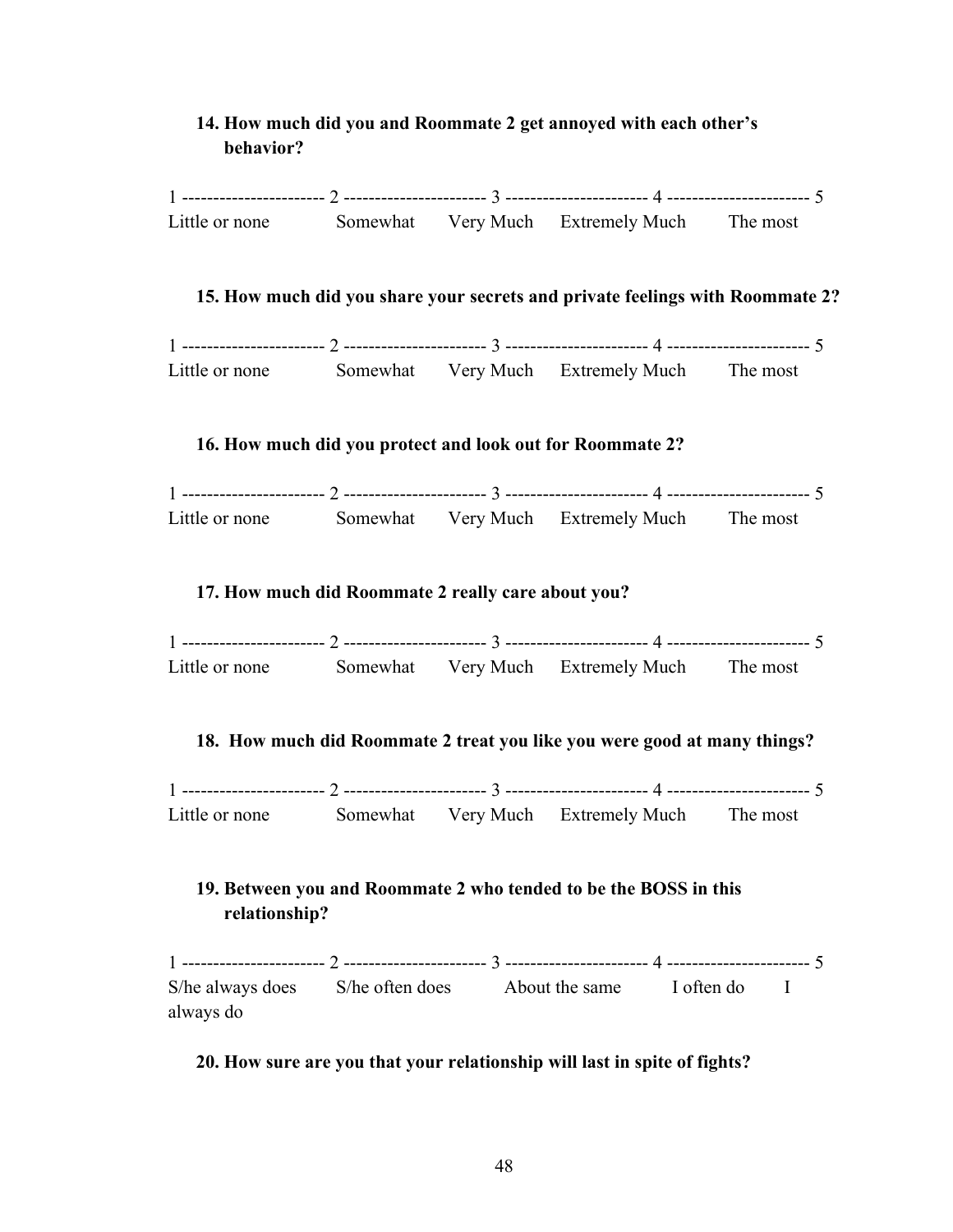| Little or none  |                                               | Somewhat Very Much Extremely Much The most                                     |          |
|-----------------|-----------------------------------------------|--------------------------------------------------------------------------------|----------|
|                 |                                               | 21. How much did you go places and do enjoyable things with Roommate 2?        |          |
|                 |                                               |                                                                                |          |
|                 |                                               | Little or none Somewhat Very Much Extremely Much The most                      |          |
|                 |                                               | 22. How much did you and Roommate 2 argue with each other?                     |          |
|                 |                                               |                                                                                |          |
|                 |                                               | Little or none Somewhat Very Much Extremely Much The most                      |          |
|                 |                                               | 23. How much did Roommate 2 help you when you need to get something done?      |          |
|                 |                                               |                                                                                |          |
|                 |                                               | Little or none Somewhat Very Much Extremely Much The most                      |          |
|                 |                                               | 24. How much did you and your roommate hassle or nag one another?              |          |
|                 |                                               |                                                                                |          |
|                 |                                               | Little or none Somewhat Very Much Extremely Much The most                      |          |
| others to know? |                                               | 25. How much did you talk to Roommate 2 about things that you didn't want      |          |
|                 |                                               |                                                                                |          |
|                 |                                               | Little or none Somewhat Very Much Extremely Much The most                      |          |
|                 | 26. How much did you take care of Roommate 2? |                                                                                |          |
|                 |                                               |                                                                                |          |
| Little or none  |                                               | Somewhat Very Much Extremely Much                                              | The most |
| you?            |                                               | 27. How much did Roommate 2 have a strong feeling of affection (liking) toward |          |
|                 |                                               |                                                                                |          |
| Little or none  |                                               | Somewhat Very Much Extremely Much The most                                     |          |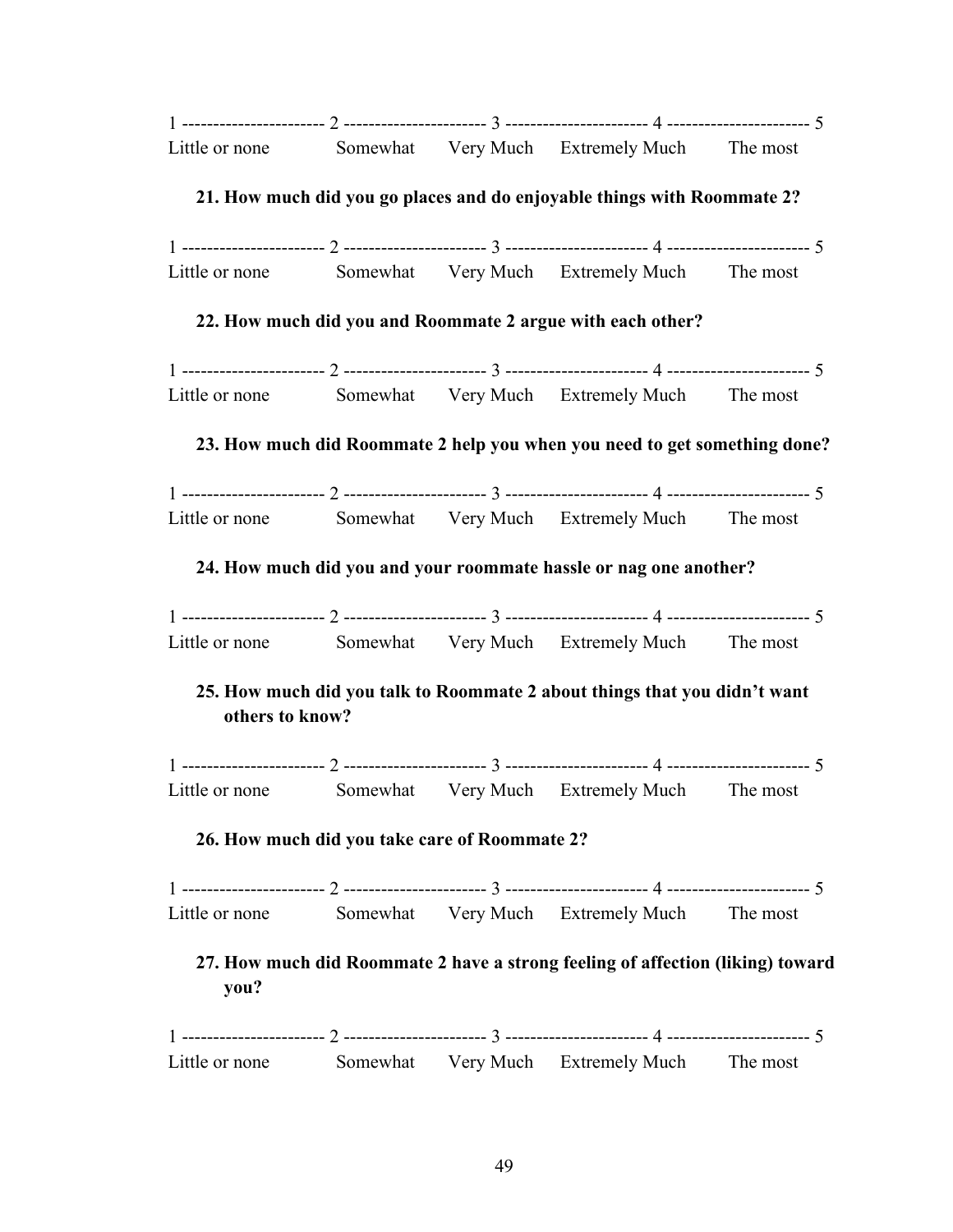#### **28. How much did Roommate 2 like or approve of the things you do?**

1 ----------------------- 2 ----------------------- 3 ----------------------- 4 ----------------------- 5 Little or none Somewhat Very Much Extremely Much The most

## **29. In your relationship with Roommate 2, who tended to take charge and decide what should be done?**

1 ----------------------- 2 ----------------------- 3 ----------------------- 4 ----------------------- 5 S/he always does S/he often does About the same I often do I always do

#### **30. How sure are you that your relationship will continue in the years to come?**

| Little or none |  | Somewhat Very Much Extremely Much | The most |
|----------------|--|-----------------------------------|----------|

#### **The Network of Relationships Inventory: Social Provision Version – Double Version**

In this survey, you are asked to answer questions that will ask you to describe the relationship you had with your roommate while you were living in a double **when your**  first arrived at UMaine. If you prefer not to answer a particular question, feel free to skip it and move on to the next.

#### **1. How much free time did you spend with your roommate?**

1 ----------------------- 2 ----------------------- 3 ----------------------- 4 ----------------------- 5 Little or none Somewhat Very Much Extremely Much The most

#### **2. How much do you and your roommate get upset with or mad at each other?**

1 ----------------------- 2 ----------------------- 3 ----------------------- 4 ----------------------- 5 Little or none Somewhat Very Much Extremely Much The most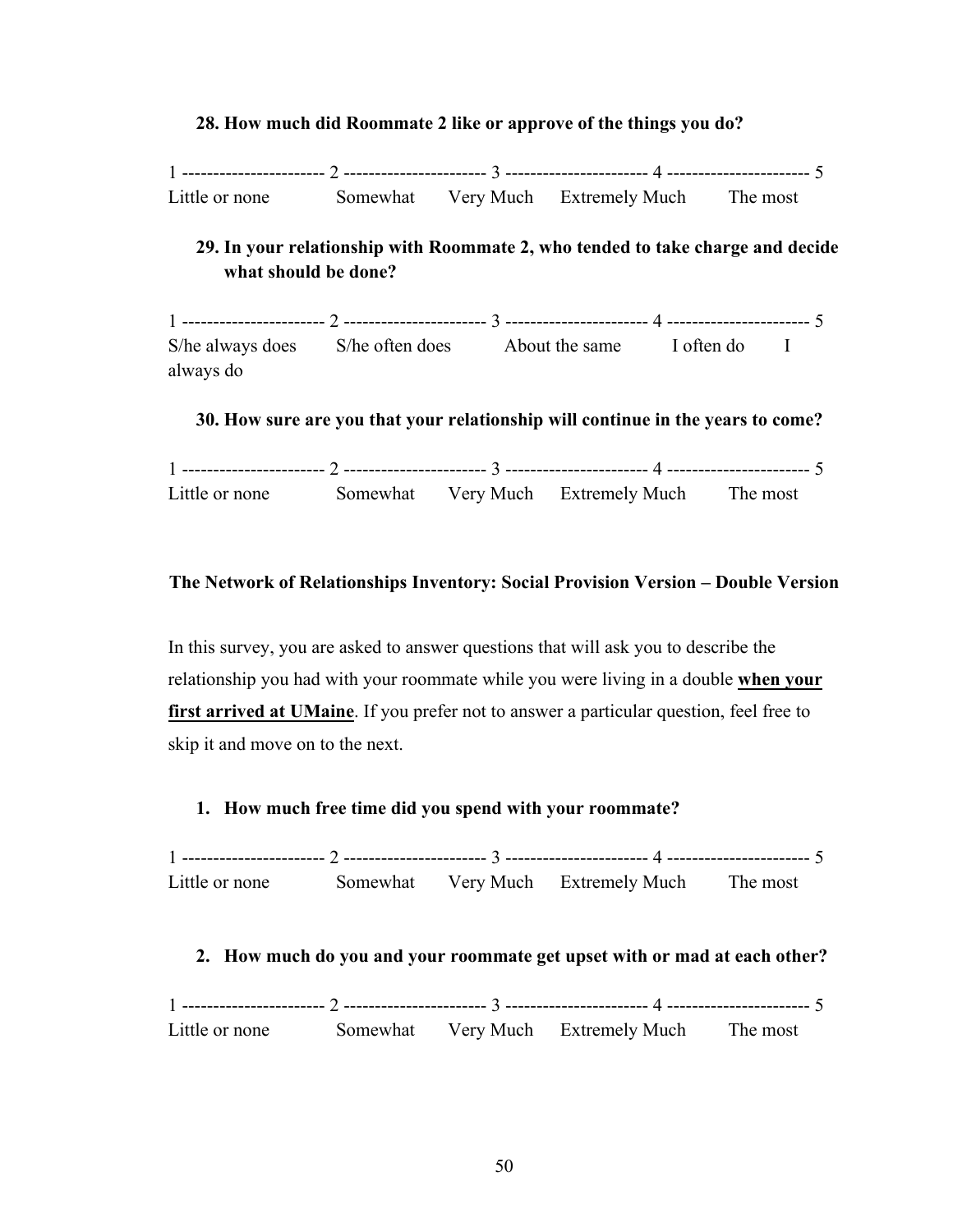## **3. How much did your roommate teach you how to do things that you didn't know?**

|                |                                         | Little or none Somewhat Very Much Extremely Much The most                 |  |
|----------------|-----------------------------------------|---------------------------------------------------------------------------|--|
|                |                                         | 4. How much did you and your roommate get on each other's nerves?         |  |
|                |                                         |                                                                           |  |
|                |                                         | Little or none Somewhat Very Much Extremely Much The most                 |  |
|                |                                         | 5. How much did you talk about everything with your roommate?             |  |
|                |                                         |                                                                           |  |
|                |                                         | Little or none Somewhat Very Much Extremely Much The most                 |  |
| her/himself?   |                                         | 6. How much did you help your roommate with things she/he couldn't do by  |  |
|                |                                         |                                                                           |  |
|                |                                         | Little or none Somewhat Very Much Extremely Much The most                 |  |
|                | 7. How much did your roommate like you? |                                                                           |  |
|                |                                         |                                                                           |  |
|                |                                         | Little or none Somewhat Very Much Extremely Much The most                 |  |
| respected?     |                                         | 8. How much did your roommate treat you like you were admired and         |  |
|                |                                         |                                                                           |  |
| Little or none |                                         | Somewhat Very Much Extremely Much The most                                |  |
|                |                                         | 9. Who told the other person what to do more often, you or your roommate? |  |
|                |                                         |                                                                           |  |
|                |                                         | S/he always does S/he often does About the same I often do I              |  |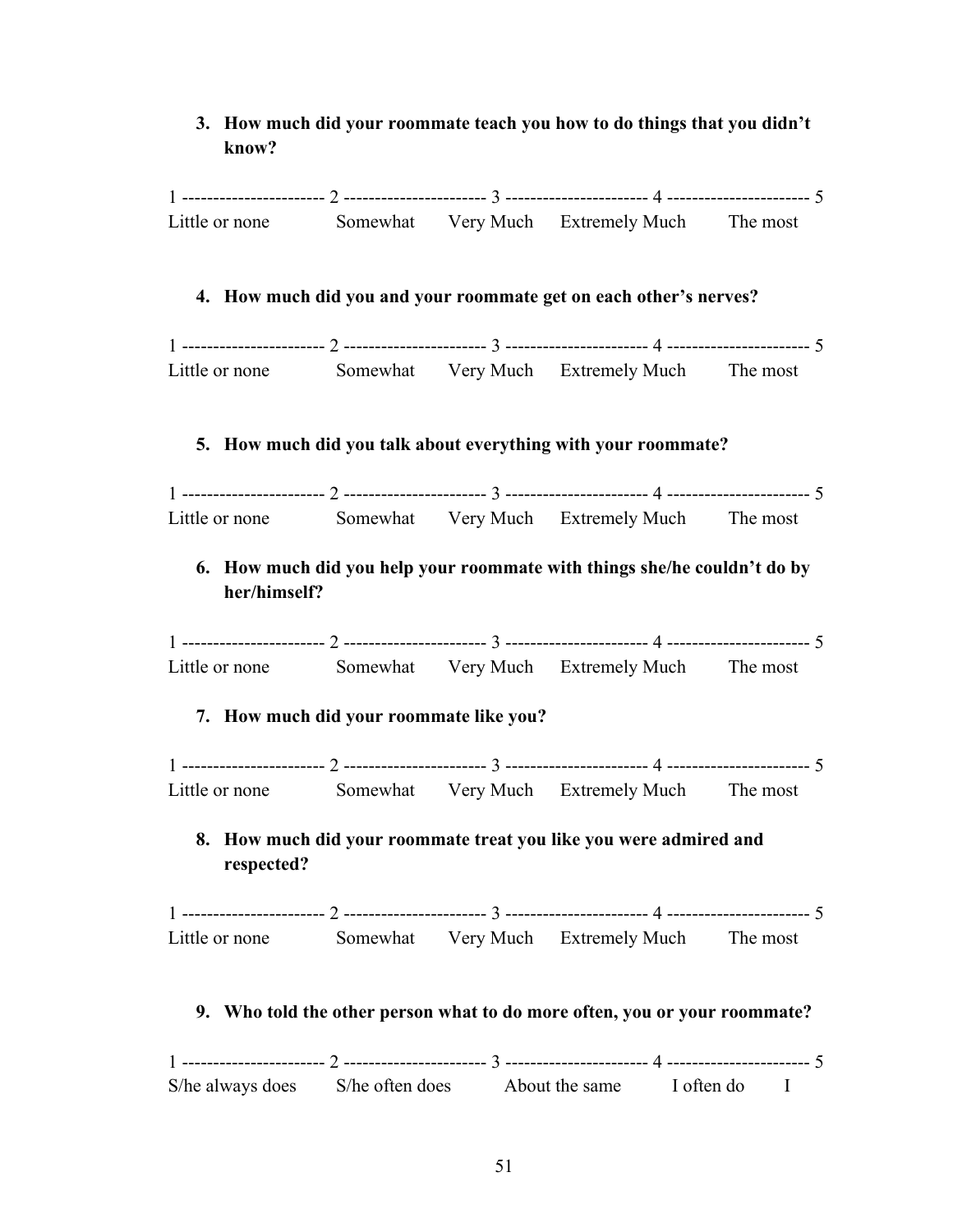always do

#### **10. How sure are you that this relationship will last no matter what?**



#### **11. How much did you play around and have fun with your roommate?**

| Little or none |  | Somewhat Very Much Extremely Much The most |  |
|----------------|--|--------------------------------------------|--|

#### **12. How much did you and your roommate disagree and quarrel?**

| -----          |          |           |                |          |
|----------------|----------|-----------|----------------|----------|
| Little or none | Somewhat | Very Much | Extremely Much | The most |

#### **13. How much did your roommate help you figure out or fix things?**

| Little or none | Somewhat | Very Much | <b>Extremely Much</b> | The most |
|----------------|----------|-----------|-----------------------|----------|

## **14. How much did you and your roommate get annoyed with each other's behavior?**

1 ----------------------- 2 ----------------------- 3 ----------------------- 4 ----------------------- 5 Little or none Somewhat Very Much Extremely Much The most

## **15. How much did you share your secrets and private feelings with your roommate?**

1 ----------------------- 2 ----------------------- 3 ----------------------- 4 ----------------------- 5 Little or none Somewhat Very Much Extremely Much The most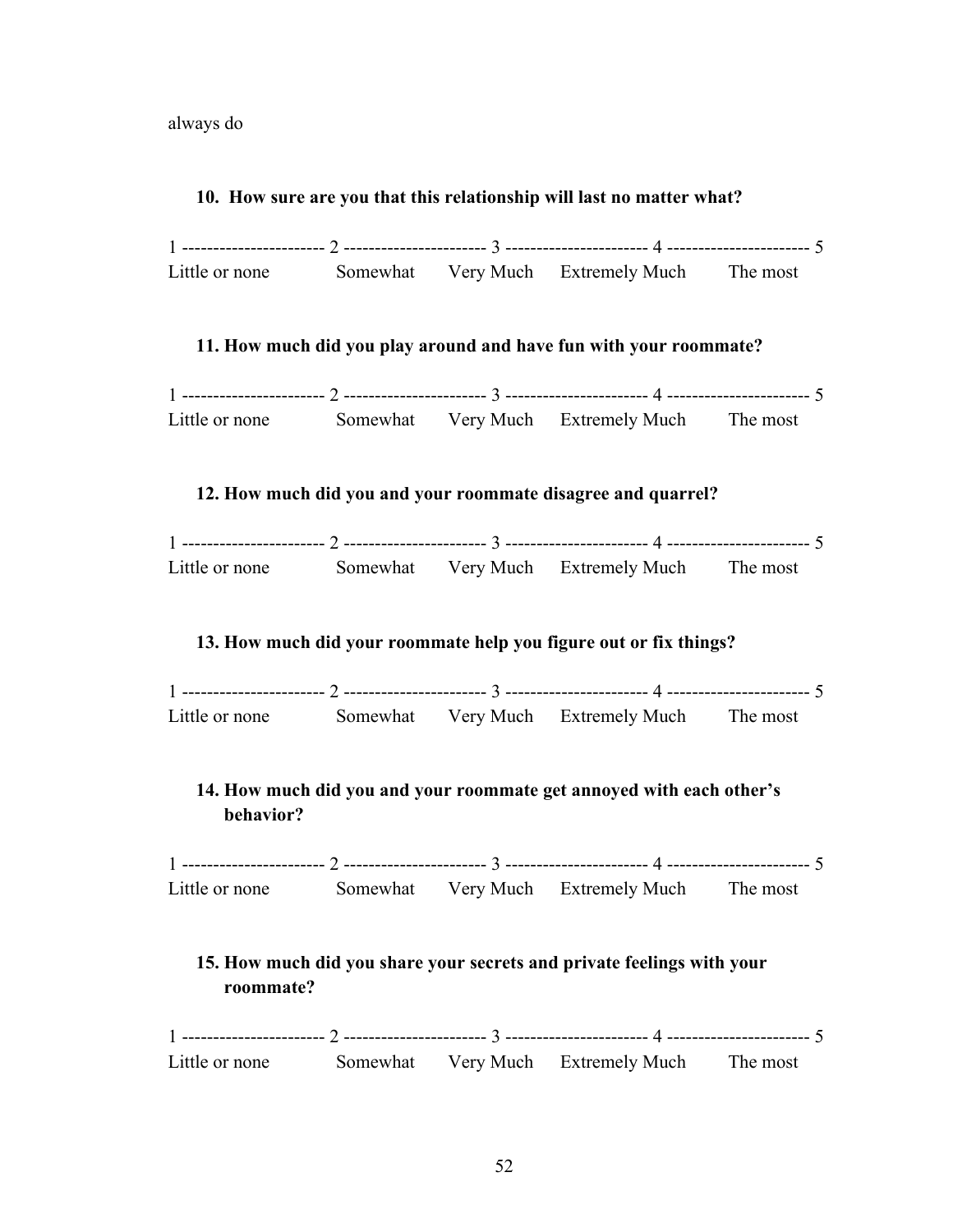#### **16. How much did you protect and look out for your roommate?**

| Little or none |  | Somewhat Very Much Extremely Much The most |  |
|----------------|--|--------------------------------------------|--|

#### **17. How much did your roommate really care about you?**

| Little or none | Somewhat | Very Much Extremely Much | The most |
|----------------|----------|--------------------------|----------|

#### **18. How much did your roommate treat you like you were good at many things?**

|                |          | -----     |                       | ---- |
|----------------|----------|-----------|-----------------------|------|
| Little or none | Somewhat | Verv Much | <b>Extremely Much</b> | ne i |

## **19. Between you and your roommate, who tended to be the BOSS in this relationship?**

1 ----------------------- 2 ----------------------- 3 ----------------------- 4 ----------------------- 5 S/he always does S/he often does About the same I often do I always do

## **20. How sure are you that your relationship with your roommate will last in spite of fights?**

1 ----------------------- 2 ----------------------- 3 ----------------------- 4 ----------------------- 5 Little or none Somewhat Very Much Extremely Much The most

#### **21. How much did you go places and do enjoyable things with your roommate?**

| Little or none |  | Somewhat Very Much Extremely Much The most |  |
|----------------|--|--------------------------------------------|--|

## **22. How much did you and your roommate argue with each other?**

1 ----------------------- 2 ----------------------- 3 ----------------------- 4 ----------------------- 5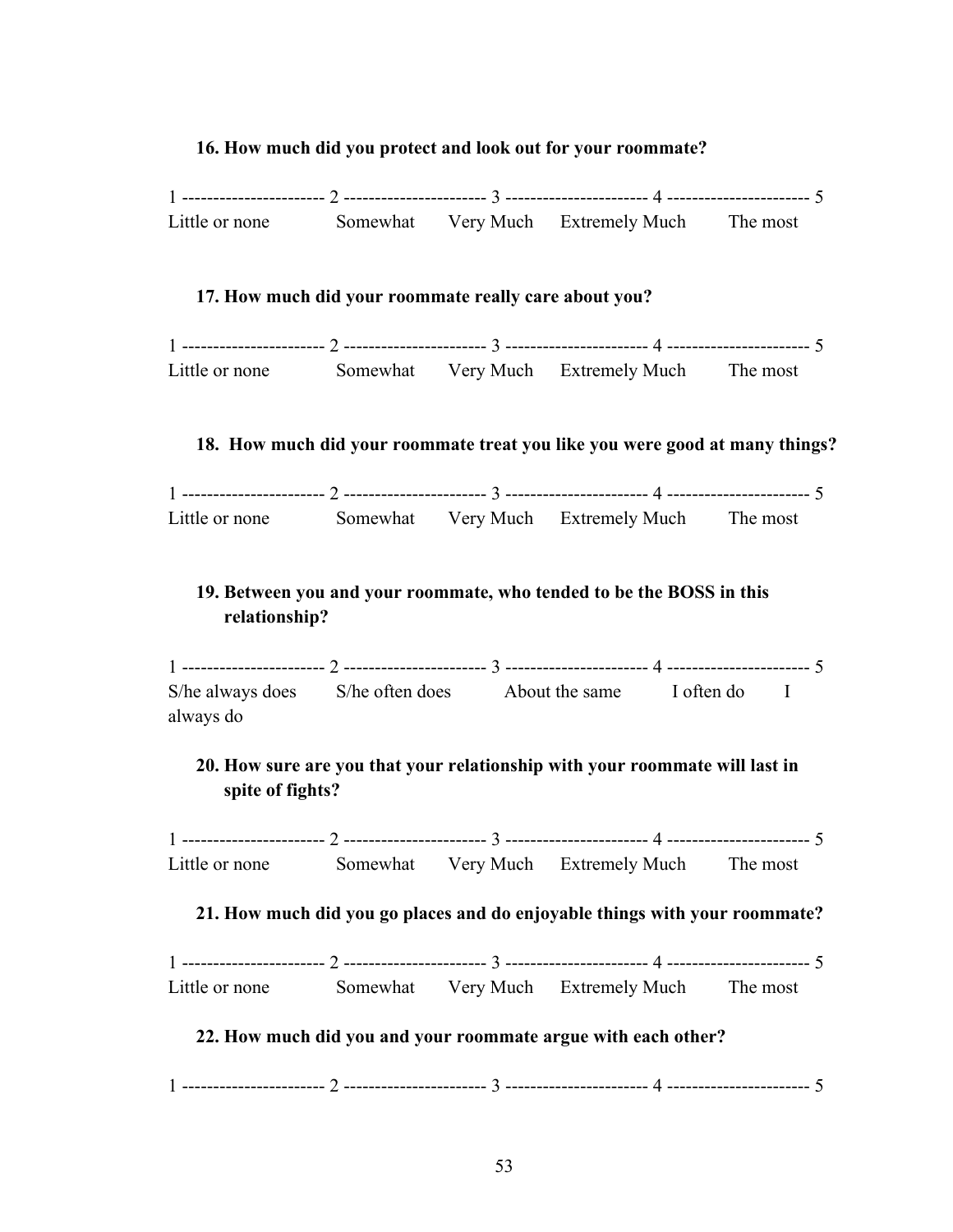| others to know? |                             |                                                                                                                                                                                                                                                                                                                                                                                                                                                                                                                                                                                                                                                                                                                                                                                                                                                                           |
|-----------------|-----------------------------|---------------------------------------------------------------------------------------------------------------------------------------------------------------------------------------------------------------------------------------------------------------------------------------------------------------------------------------------------------------------------------------------------------------------------------------------------------------------------------------------------------------------------------------------------------------------------------------------------------------------------------------------------------------------------------------------------------------------------------------------------------------------------------------------------------------------------------------------------------------------------|
|                 |                             |                                                                                                                                                                                                                                                                                                                                                                                                                                                                                                                                                                                                                                                                                                                                                                                                                                                                           |
|                 |                             |                                                                                                                                                                                                                                                                                                                                                                                                                                                                                                                                                                                                                                                                                                                                                                                                                                                                           |
|                 |                             |                                                                                                                                                                                                                                                                                                                                                                                                                                                                                                                                                                                                                                                                                                                                                                                                                                                                           |
|                 |                             |                                                                                                                                                                                                                                                                                                                                                                                                                                                                                                                                                                                                                                                                                                                                                                                                                                                                           |
|                 |                             |                                                                                                                                                                                                                                                                                                                                                                                                                                                                                                                                                                                                                                                                                                                                                                                                                                                                           |
| toward you?     |                             |                                                                                                                                                                                                                                                                                                                                                                                                                                                                                                                                                                                                                                                                                                                                                                                                                                                                           |
|                 |                             |                                                                                                                                                                                                                                                                                                                                                                                                                                                                                                                                                                                                                                                                                                                                                                                                                                                                           |
|                 |                             |                                                                                                                                                                                                                                                                                                                                                                                                                                                                                                                                                                                                                                                                                                                                                                                                                                                                           |
|                 |                             |                                                                                                                                                                                                                                                                                                                                                                                                                                                                                                                                                                                                                                                                                                                                                                                                                                                                           |
|                 |                             |                                                                                                                                                                                                                                                                                                                                                                                                                                                                                                                                                                                                                                                                                                                                                                                                                                                                           |
|                 |                             | The most                                                                                                                                                                                                                                                                                                                                                                                                                                                                                                                                                                                                                                                                                                                                                                                                                                                                  |
|                 |                             |                                                                                                                                                                                                                                                                                                                                                                                                                                                                                                                                                                                                                                                                                                                                                                                                                                                                           |
|                 |                             |                                                                                                                                                                                                                                                                                                                                                                                                                                                                                                                                                                                                                                                                                                                                                                                                                                                                           |
|                 | decide what should be done? | 23. How much did your roommate help you when you need to get something<br>Little or none Somewhat Very Much Extremely Much The most<br>24. How much did you and your roommate hassle or nag one another?<br>Little or none Somewhat Very Much Extremely Much The most<br>25. How much did you talk to your roommate about things that you didn't want<br>Little or none Somewhat Very Much Extremely Much The most<br>26. How much did you take care of your roommate?<br>Little or none Somewhat Very Much Extremely Much The most<br>27. How much did your roommate have a strong feeling of affection (liking)<br>Little or none Somewhat Very Much Extremely Much The most<br>28. How much did your roommate like or approve of the things you do?<br>Somewhat Very Much Extremely Much<br>29. In your relationship with your roommate, who tended to take charge and |

Little or none Somewhat Very Much Extremely Much The most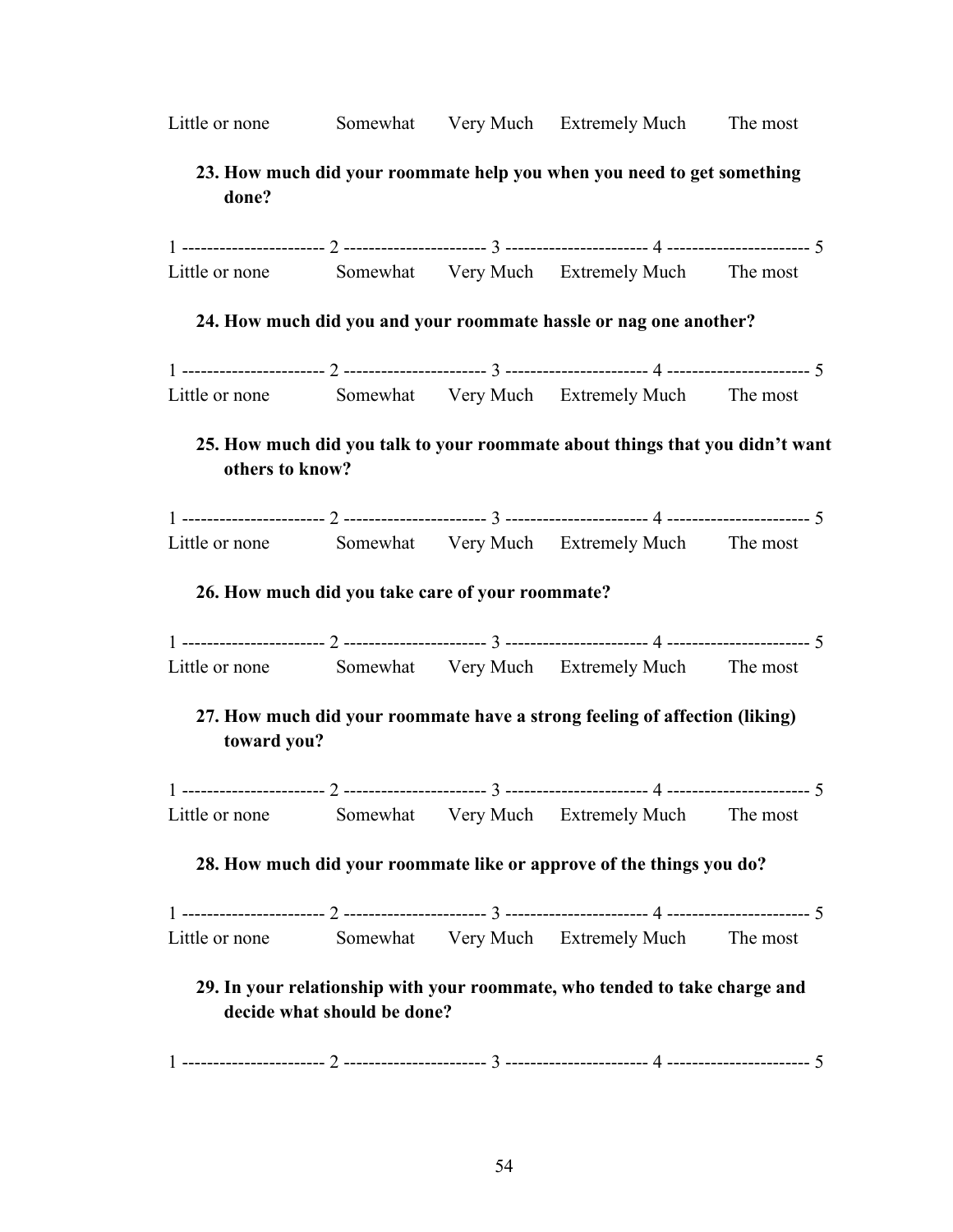S/he always does S/he often does About the same I often do I always do

## **30. How sure are you that your relationship with your roommate will continue in the years to come?**

1 ----------------------- 2 ----------------------- 3 ----------------------- 4 ----------------------- 5 Little or none Somewhat Very Much Extremely Much The most

Citation: Buhrmester, D. & Furman, W. (2008). The Network of Relationships Inventory: Relationship Qualities Version. Unpublished measure, University of Texas at Dallas.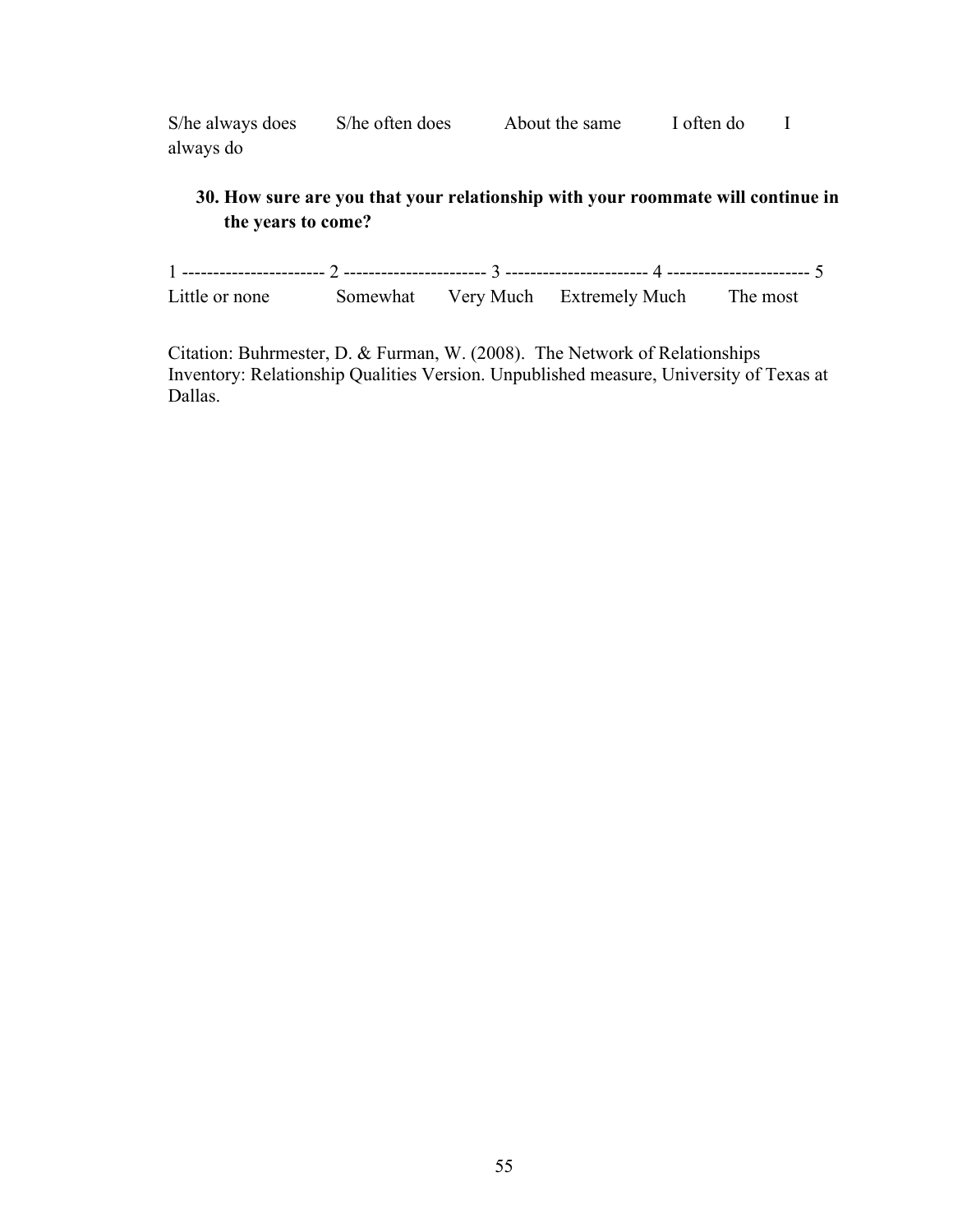#### **Appendix V: Letter of Consent**

#### LETTER OF INFORMED CONSENT

You are invited to participate in a research project being conducted by Alex Gilbert, a fourth-year undergraduate student from the Psychology Department at the University of Maine. Mr. Gilbert is conducting this study for his Senior Thesis project. He is currently under the direction of Cynthia Erdley, a professor in the Psychology Department. The purpose of this project is to examine the experiences of students who were assigned to double vs. triple dorm rooms during their first year at the University of Maine. Anyone completing the survey must be at least 18 years old.

#### **What Will You Be Asked to Do?**

If you decide to participate, you will be asked to answer several surveys that contain questions regarding different aspects of your time in a triple or double living scenario. Included are several surveys that will inquire about your relationships with your roommate(s), as well as questions about your levels of depression and anxiety during your time in the triple or double. There will also be some demographic questions that will ask for your gender and about your overall grade performance during your time in your living situation. It should take you approximately 20 minutes to complete the surveys.

#### **Risks:**

- There is the possibility that you may become uncomfortable answering the questions. You may skip any questions that you prefer to not answer
- If you experience negative feelings and would like to discuss them with a professional, you may contact the University of Maine Counseling Center at this number: 207-581-1392 or visit their staff page on the UMaine website to see a list of staff contact information.

#### **Benefits:**

While this study will have no direct benefit to you, this research may help us learn more about possible problems that can arise for students that are placed into triples as compared to doubles upon their arrival at the University. It could also allow us to generate a clearer picture of how living situations are related to academic performance, anxiety and depression levels, and peer relationships.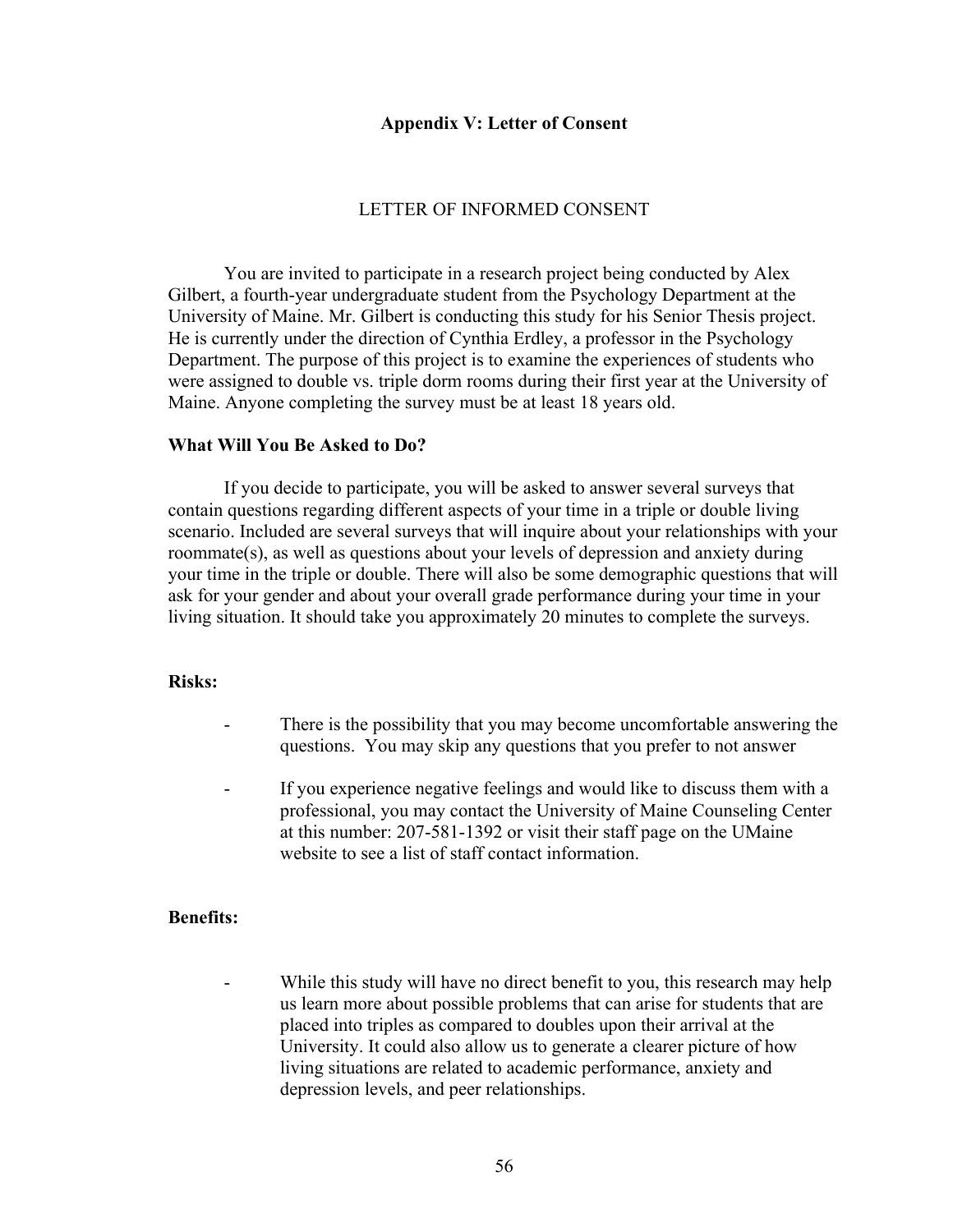#### **Confidentiality**:

Your responses are anonymous. Please do not put your name on any of the questionnaires. The data will be kept on my personal computer until June 1st of 2017 and then deleted. A summary of the findings may be shared with the Resident Life Program for future studies or housing directives.

#### **Voluntary**

Participation in this study is voluntary. If you choose to take part in this study, you may stop at any time. You may skip any questions you do not wish to answer.

#### **Contact Information**

If you have any questions about this study, please contact me at (*alexander.gilbert@umit.maine.edu*). You may also reach the faculty advisor on this study at (*cynthia.erdley@umit.maine.edu*). If you have any questions about your rights as a research participant, please contact Gayle Jones, Assistant to the University of Maine's Protection of Human Subjects Review Board, at 581-1498 (or e-mail gayle.jones@umit.maine.edu).

Please indicate and check the appropriate box to determine whether you agree to complete this survey or not.

Yes, I agree:

No I do not agree: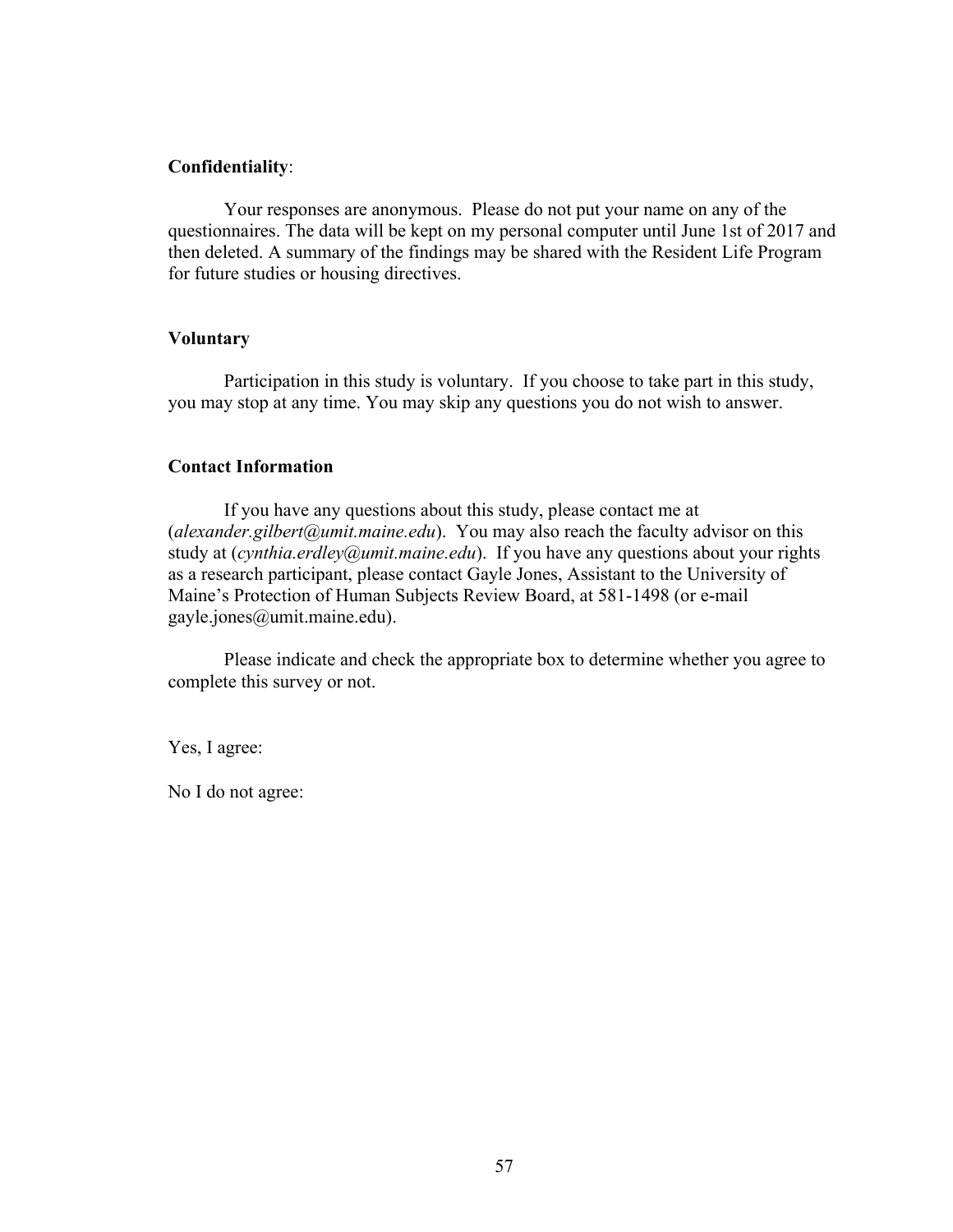#### **Appendix VI: Recruitment Emails**

#### $2/-/17$

Recruitment for Students Assigned to a Double – Residential Life Sends

Dear Student,

My name is Alex Gilbert, and I am a fourth-year honors student and a psychology a major. For my thesis, I am conducting a study that is examining whether students who were assigned to double or triple dorm rooms during their first year at UMaine differ in their adjustment to college. This message is being sent to you on by behalf by John Lawler, the Director of Residence Life at the University of Maine because you are a student that lived in a double room when you began at the UMaine. I am asking you to take about 20 minutes to complete a series of questionnaires online. Your answers are anonymous. I would really appreciate your help! Please click on the link below for more information about the study.

Sincerely,

Alex Gilbert Class of 2017 Psychology Major Child Development Minor Honors College Phi Kappa Sigma Fraternity

Link:

 $2/-/17$ 

Recruitment for Students Assigned to a Triple – Residential Life Sends

Dear Student,

My name is Alex Gilbert, and I am a fourth-year honors student and a psychology a major. For my thesis, I am conducting a study that is examining whether students who were assigned to double or triple dorm rooms during their first year at UMaine differ in their adjustment to college. This message is being sent to you on by behalf by John Lawler, the Director of Residence Life at the University of Maine because you are a student that lived in a triple room when you began at the UMaine. I am asking you to take about 20 minutes to complete a series of questionnaires online. Your answers are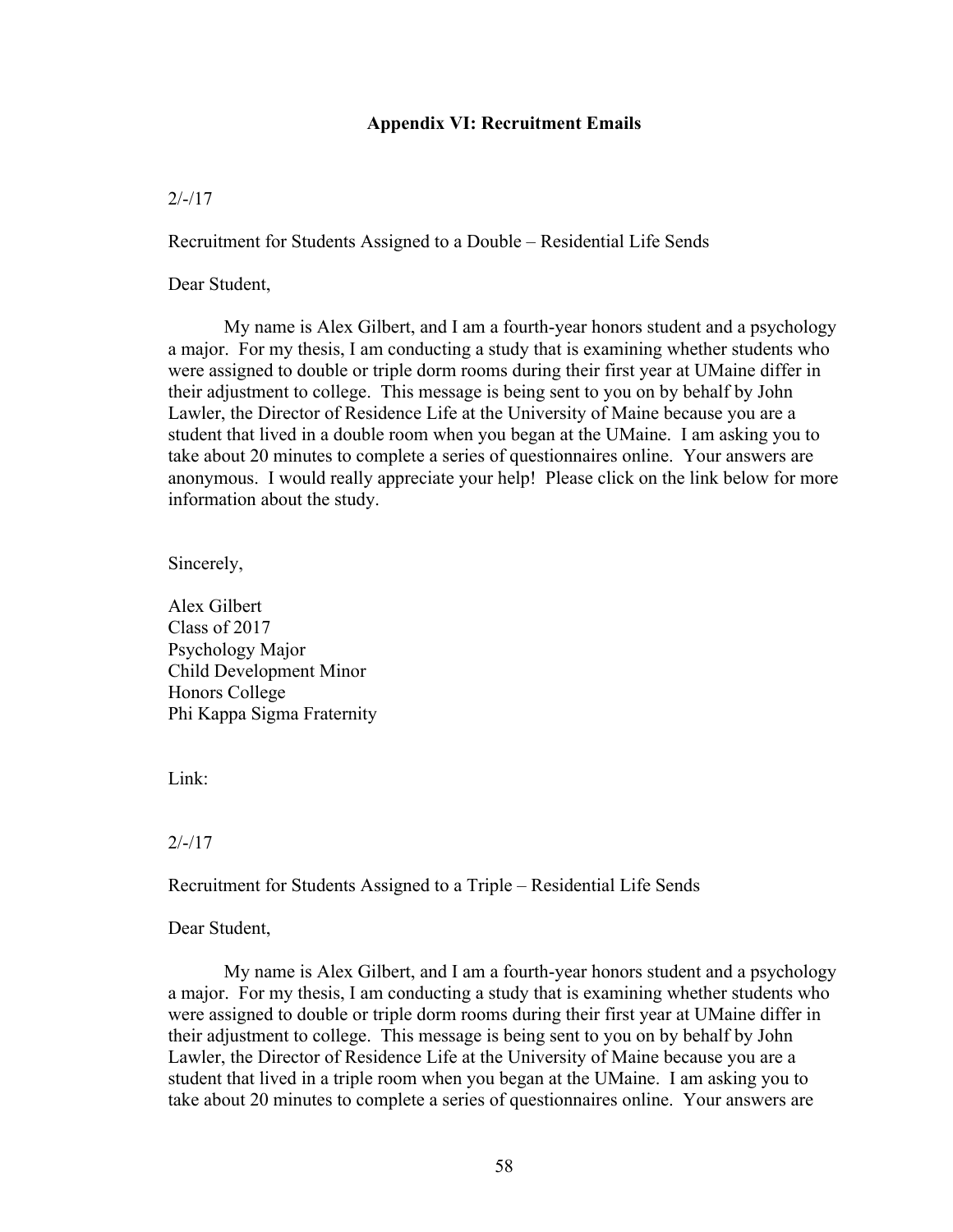anonymous. I would really appreciate your help! Please click on the link below for more information about the study.

Sincerely,

Alex Gilbert Class of 2017 Psychology Major Child Development Minor Honors College Phi Kappa Sigma Fraternity